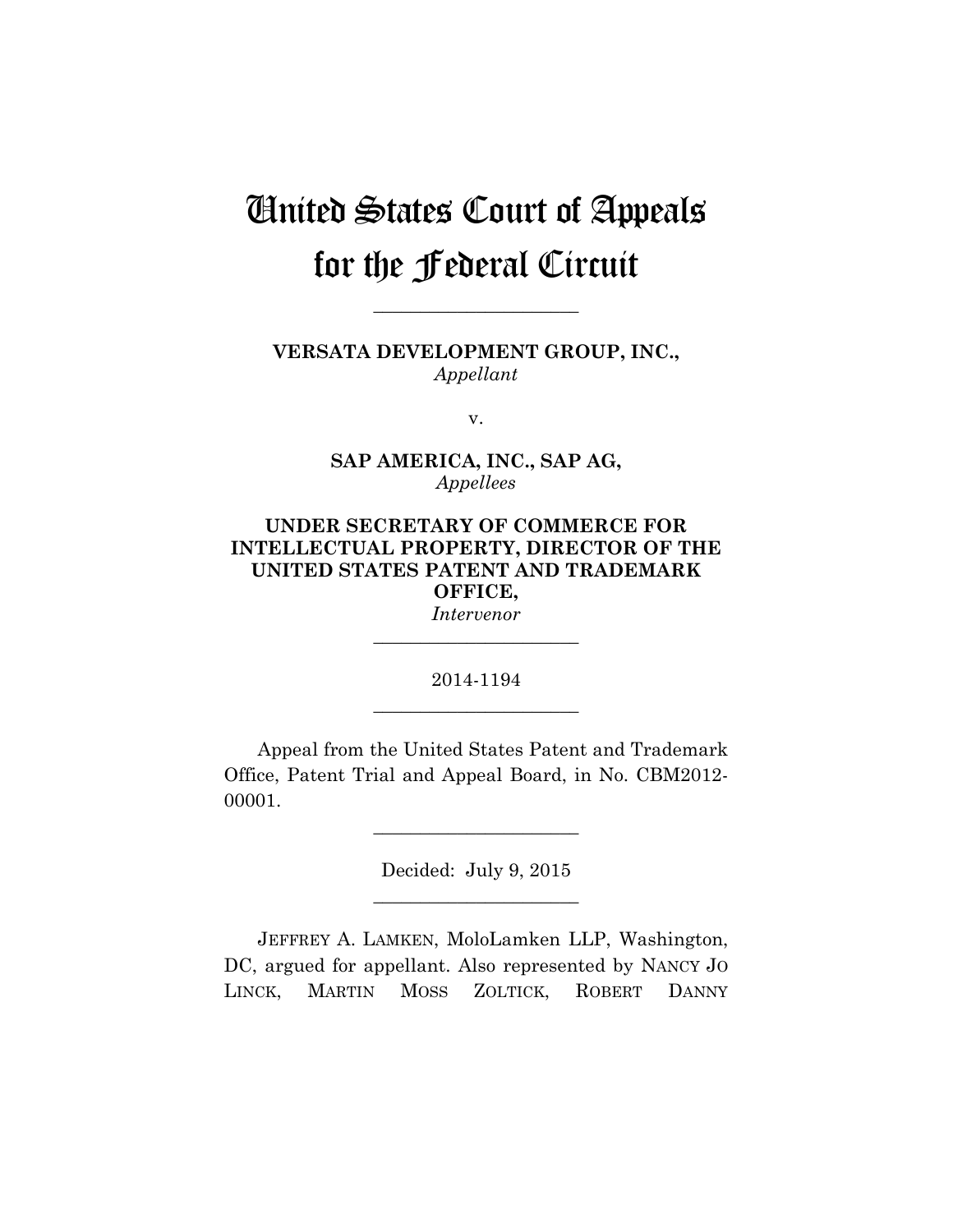HUNTINGTON, BRIAN S. ROSENBLOOM, Rothwell, Figg, Ernst & Manbeck, P.C., Washington, DC.

ERIKA ARNER, Finnegan, Henderson, Farabow, Garrett & Dunner, LLP, Reston, VA, argued for appellees. Also represented by J. MICHAEL JAKES, MICHAEL A. MORIN, Washington, DC; EDWARD R. REINES, Weil, Gotshal & Manges LLP, Redwood Shores, CA.

MELISSA N. PATTERSON, Appellate Staff, Civil Division, United States Department of Justice, Washington, DC, argued for intervenor. Also represented by STUART F. DELERY, MARK R. FREEMAN; SCOTT WEIDENFELLER, NATHAN K. KELLEY, JOSEPH MATAL, WILLIAM LAMARCA, Office of the Solicitor, United States Patent and Trademark Office, Alexandria, VA.

DAN L. BAGATELL, CHRISTOPHER S. COLEMAN, Perkins Coie LLP, Phoenix, AZ, for amici curiae Intel Corporation, Asustek Computer, Inc., Broadcom Corporation, HTC Corporation, ZTE (USA) Inc.

ANN A. BYUN, Hewlett-Packard Company, Wayne, PA, for amicus curiae Hewlett-Packard Company.

DARYL JOSEFFER, ASHLEY CHARLES PARRIS, King & Spalding LLP, Washington, DC, for amicus curiae The Internet Association.

MICHAEL E. JOFFRE, MELANIE L. BOSTWICK, Kellogg, Huber, Hansen, Todd, Evans & Figel, PLLC, Washington, DC, for amici curiae Dell Inc., eBay Inc., Facebook, Inc.,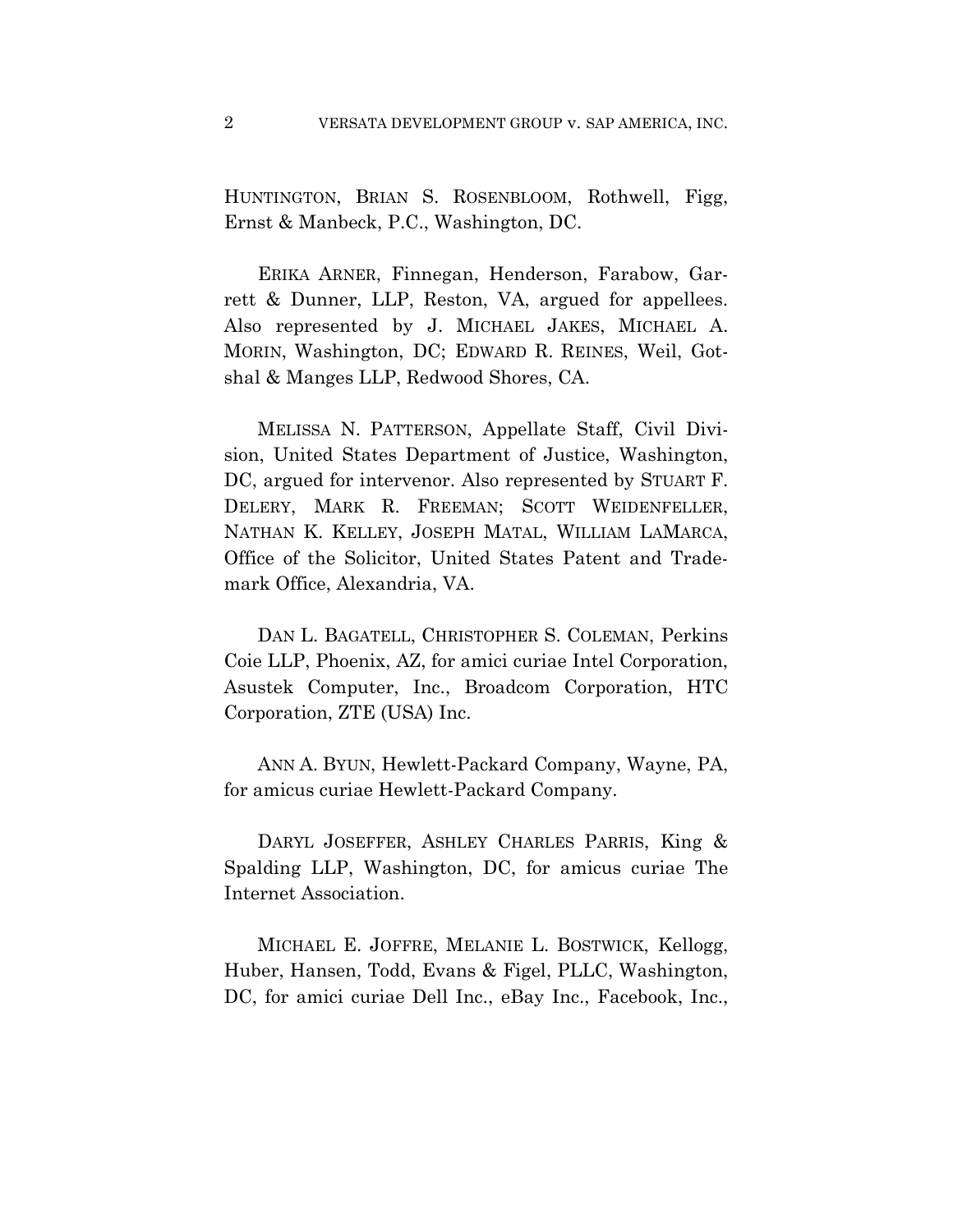Limelight Networks, Inc., Newegg Inc., QVC, Inc., Rackspace Hosting, Inc., Red Hat, Inc., SAS Institute Inc., VIZIO, Inc., Xilinx, Inc. Dell Inc. also represented by ANTHONY PETERMAN, Dell Inc., Round Rock, TX.

SUZANNE MICHEL, Google Inc., Washington, DC, for amicus curiae Google Inc.

BARBARA A. FIACCO, DONALD ROSS WARE, SARAH BURG, Foley Hoag LLP, Boston, MA, for amici curiae 3M Company, Caterpillar Inc., Eli Lilly and Company, General Electric Company, Johnson & Johnson, The Procter & Gamble Company, Amgen Inc., BP America, Inc., Glaxosmithkline LLC, Illinois Tool Works, Inc., Pfizer Inc., Qualcomm Incorporated, Sanofi US.

**\_\_\_\_\_\_\_\_\_\_\_\_\_\_\_\_\_\_\_\_\_\_** 

Before NEWMAN, PLAGER, and HUGHES, *Circuit Judges.*

Opinion for the court filed by *Circuit Judge* PLAGER.

Opinion concurring in part and dissenting in part filed by *Circuit Judge* HUGHES.

PLAGER, *Circuit Judge*.

#### **INTRODUCTION**

This is a covered business method ("CBM") patent case, under § 18 of the Leahy-Smith America Invents Act ("AIA"), Pub. L. No. 112-29, 125 Stat. 284 (2011). It comes to us as an appeal of a final written decision of the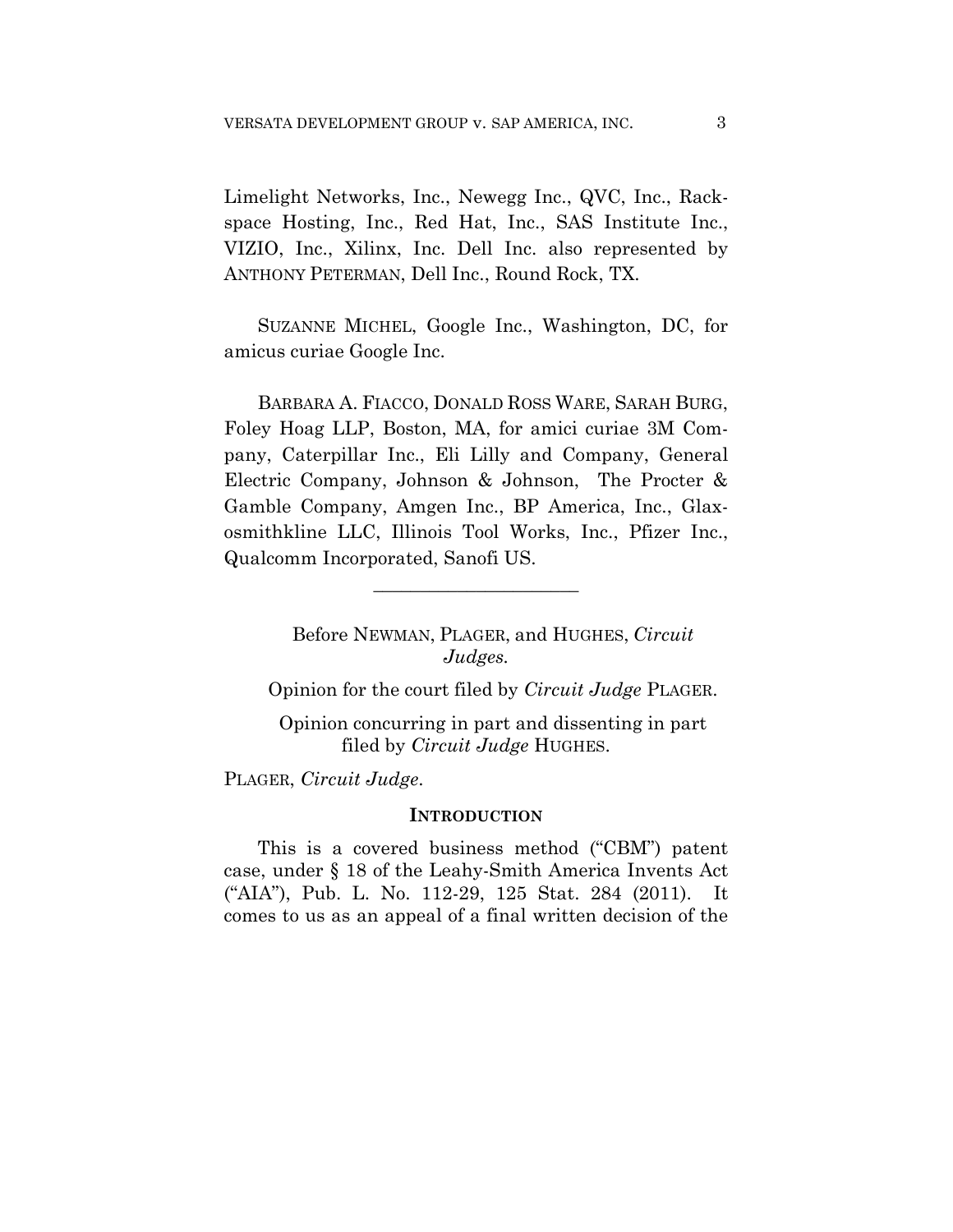Patent Trial and Appeal Board ("PTAB"),<sup>1</sup> the recentlycreated adjudicatory arm of the United States Patent and Trademark Office ("USPTO" or "Government").2 The case originated as a petition to the USPTO, submitted by appellees SAP America, Inc. and SAP AG (collectively, "SAP"), pursuant to the provisions of the AIA.

SAP requested that the USPTO institute review of the validity of certain claims in U.S. Patent No. 6,553,350 ("350 patent"). The '350 patent is owned by the appellant, Versata Development Group, Inc. ("Versata"), who had sued SAP for infringing the patent. In its petition to the USPTO, SAP alleged that the patent was a covered business method patent.

Covered business method patents are subject to the special provisions of AIA § 18. *See* 125 Stat. at 329–31.3 Section 18 establishes a separately-designated transition-

1

<sup>1</sup> For oral argument purposes, this case, denominated as *Versata I*, was consolidated with Case No. 2014- 1145, on appeal from the United States District Court for the Eastern District of Virginia, involving the same parties, the same patent, and essentially the same issues.

That case will issue as *Versata II*.<br><sup>2</sup> The PTAB, established by § 7 of the AIA, is the successor to the Board of Patent Appeals and Interferences ("BPAI"). *Compare* 35 U.S.C. § 6 (2006) (concerning the BPAI) *with* 35 U.S.C. § 6 (2012) (concerning the PTAB).

<sup>3</sup> In general, the AIA is codified in various parts of 35 U.S. Code. Section 18 of the AIA is not however codified; it is found in 125 Stat. References to § 18 in this opinion are to pages 329–31 of 125 Stat.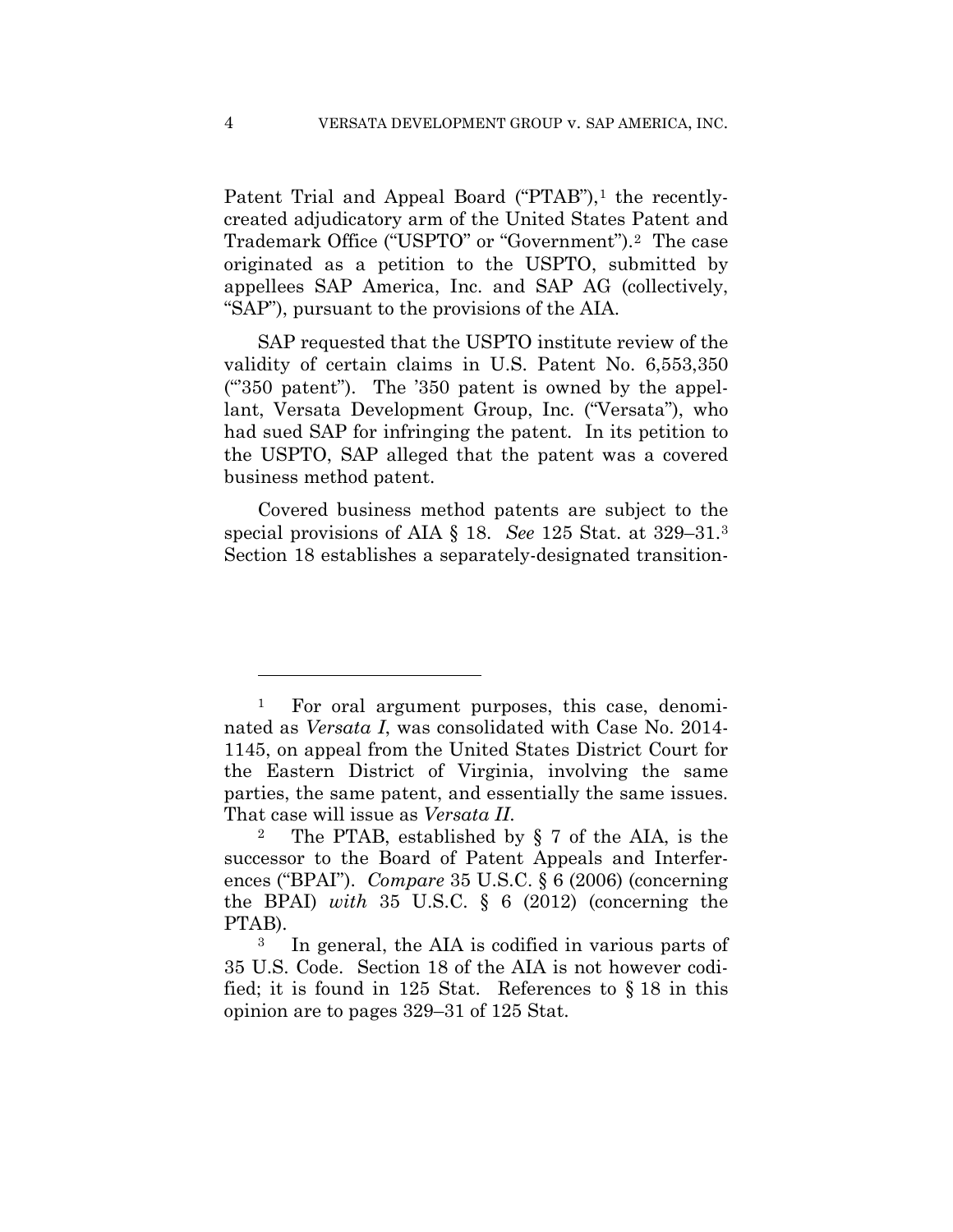al program4 under which the USPTO conducts post-grant review proceedings concerning the validity of covered business method patents. As the title suggests, the special program provided by § 18 is available only for "covered business method patents," as that term is defined by the statute. However, for purposes of conducting proceedings thereunder, § 18 is considered a part of the broader chapter 32 provisions of title 35, U.S. Code, governing post-grant review ("PGR"), 35 U.S.C. §§ 321– 329; § 18 expressly incorporates, with certain exceptions not relevant here, the standards and procedures found in that chapter.<sup>5</sup> § 18(a)(1).

In addition to the merits of the decision rendered by the PTAB (which held the claims at issue invalid), the parties to the appeal dispute several predicate issues. These include:

<u>.</u>

<sup>4</sup> The program is called 'transitional' because it is scheduled to 'sunset' eight years after implementing regulations are issued.  $§ 18(a)(3)(A)$ .

<sup>5</sup> A note on terminology: The potential under the AIA for more than the usual confusion that accompanies new congressional mandates stems in part from incidental features of the AIA. In particular, various new procedures intersect with earlier procedures of a similarsounding kind, e.g., inter partes review ("IPR") has replaced inter partes reexamination, c*ompare* 35 U.S.C. §§ 311–318 (2006) (concerning inter partes reexamination), *with* 35 U.S.C. §§ 311–319 (2012) (concerning IPR). The statute also employs identical terminology to mean different things, e.g., the heading of AIA § 6 is entitled "Post-Grant Review Proceedings," 125 Stat. at 299, while one of the programs thereunder shares the same name— "Chapter 32—Post-Grant Review." It is not uncommon for the entirety of AIA proceedings to be referred to informally as 'post-grant review.'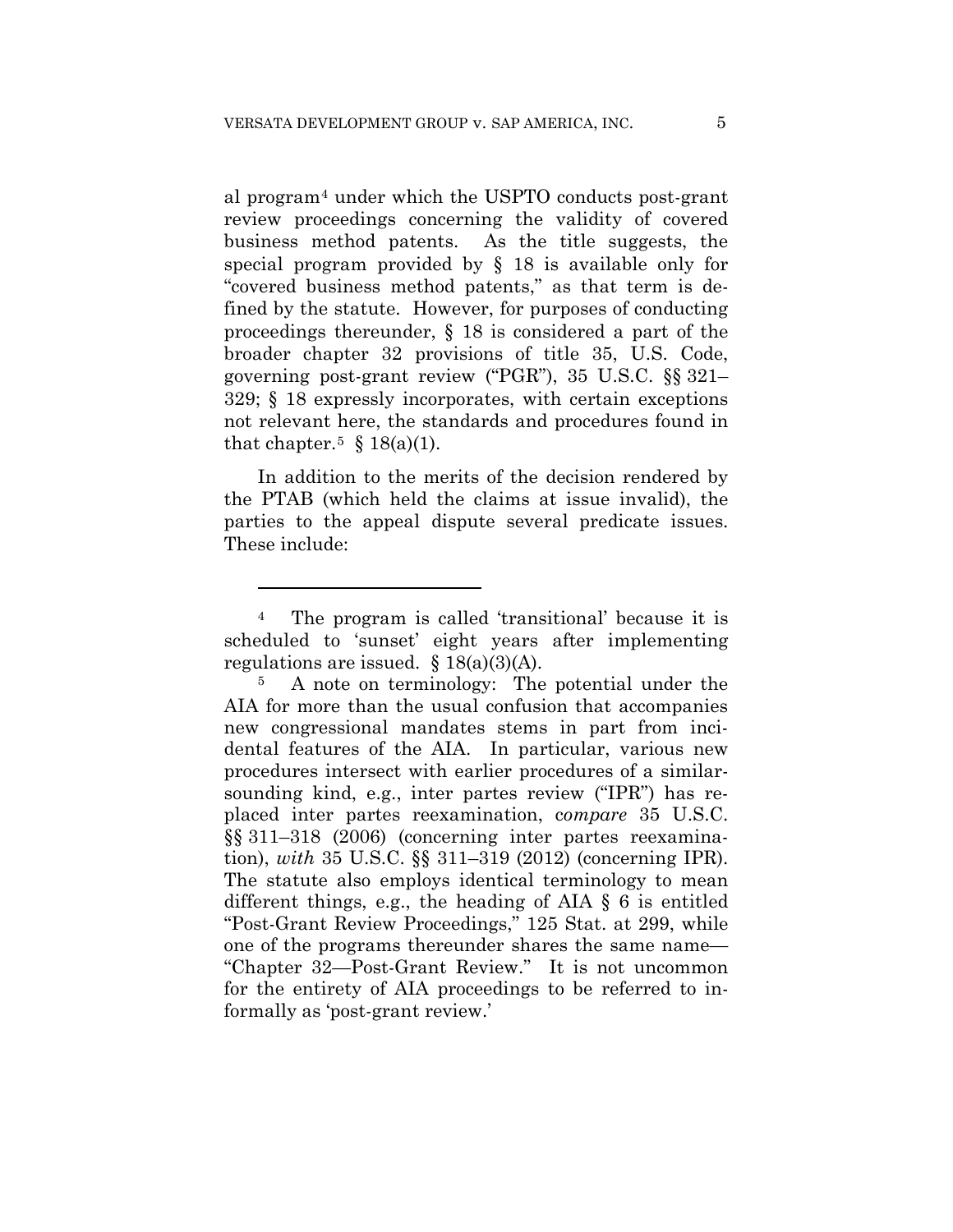- if the PTAB makes an initial determination under § 18 of the AIA that the patented invention qualifies for "covered business method" treatment under § 18, may a court review that issue when reviewing as part of a final written decision the invalidation of claims under the authority of § 18?
- if the answer is yes, for purposes of postgrant review by the USPTO how is the term "covered business method patent" to be understood, and does the patent at issue here qualify as a CBM patent?
- if the PTAB correctly determines that under § 18 of the AIA a patent comes within the definition of a CBM patent, what are the criteria for determining whether the patent is excluded from review under § 18 because the patent falls within the statutorily-excepted category of "technological invention," and how do those criteria apply to the '350 patent?
- if, in deciding the merits of the case—the validity of the challenged claims in the patent—the PTAB is called upon to engage in claim construction, does the PTAB apply the USPTO's general rule of the "broadest reasonable interpretation," or does it apply the judicial standard of the "one correct construction"?
- finally, on appeal at the final written decision stage to this court, during which we must decide whether the PTAB applied the substantive tests for validity correctly, may a court determine whether as an initial matter the PTAB chose the correct substan-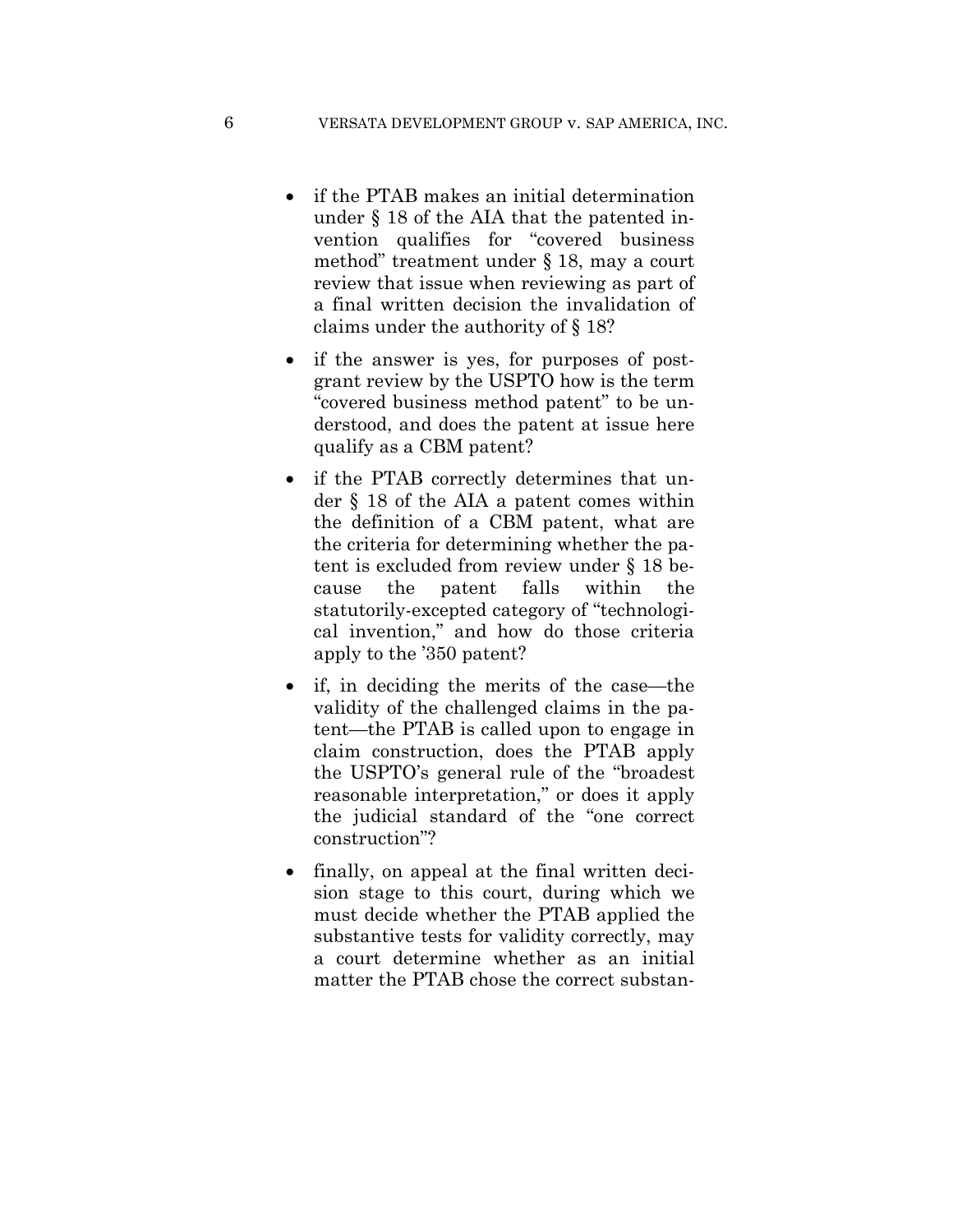## tive tests to apply, and did the PTAB apply them correctly here?

After determining the answers to these queries, contested by the parties, as explained below, we address their application to the '350 patent at issue.

#### **BACKGROUND**

#### *The '350 Patent*

Versata owns the '350 patent, entitled "method and apparatus for pricing products in multi-level product and organizational groups." '350 patent, col. 1, ll. 1–3. The "invention operates under the paradigm of WHO (the purchasing organization) is buying WHAT (the product)." *Id.* at col. 3, ll. 24–25. An example of the WHO/WHAT paradigm, known in the prior art according to the patent, is depicted in Figure 1 of the '350 patent, reproduced below:



| WHAT<br><b>WHO</b> | 486/33<br>CPU | 486/50<br>CPU | 486/66<br>CPU |  |
|--------------------|---------------|---------------|---------------|--|
| <b>ADAM</b>        | \$40          | \$60          | \$80          |  |
| <i>BOB</i>         | \$42          | \$58          | \$72          |  |
| CHARLIE            | \$44          | \$68          | \$92          |  |
|                    |               |               |               |  |

*See id.* at col. 4, ll. 17–18.

The '350 patent, however, states that prior art pricing tables for WHO/WHAT required large data tables. *See id.* at col. 1, ll. 52–59. The patent is said to improve upon the prior art and reduce the need for large data tables by,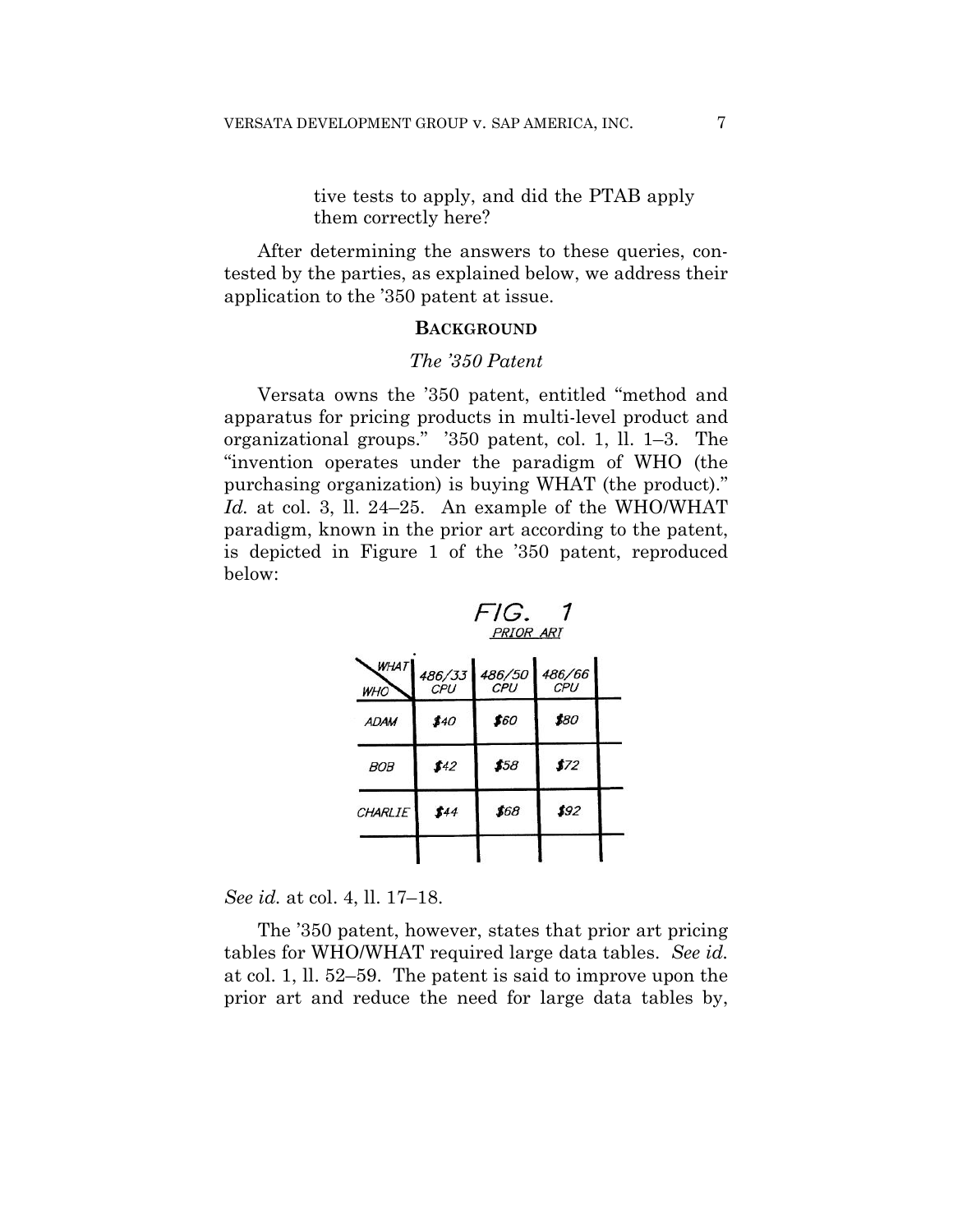inter alia, arranging customers (purchasing organizations) into a hierarchy of customer groups and products into a hierarchy of product groups. *Id.* at col. 3, ll. 24–27,  $41-42$ ,  $66$  – col. 4, 1. 14. WHO is defined by the creation of an organizational hierarchy of organizational groups, where each group represents a characteristic of the organizational group. *Id.* at col. 3, ll. 24–27. Figure 4A of the patent, below, shows an example of an arrangement of an organizational group:



*See id.* at col. 4, ll. 24–25.

Similarly, a product group hierarchy is defined that can be applied to products (WHAT). *Id.* at col. 3, ll. 41– 42. Pricing information is then associated with the customer and product groups. *Id.* at col. 8, ll. 17–25. Special pricing adjustments may be defined as applying to all members of a specific customer group or a specific product group. *Id.* at col. 3, ll. 26–49.

We are concerned with claims 17 and 26–29. Claim 17 recites a "method for determining a price of a product offered to a purchasing organization" comprising certain steps. *Id.* at col. 20, l. 66 – col. 21, l. 29. Claim 26 recites a "computer readable storage media comprising: computer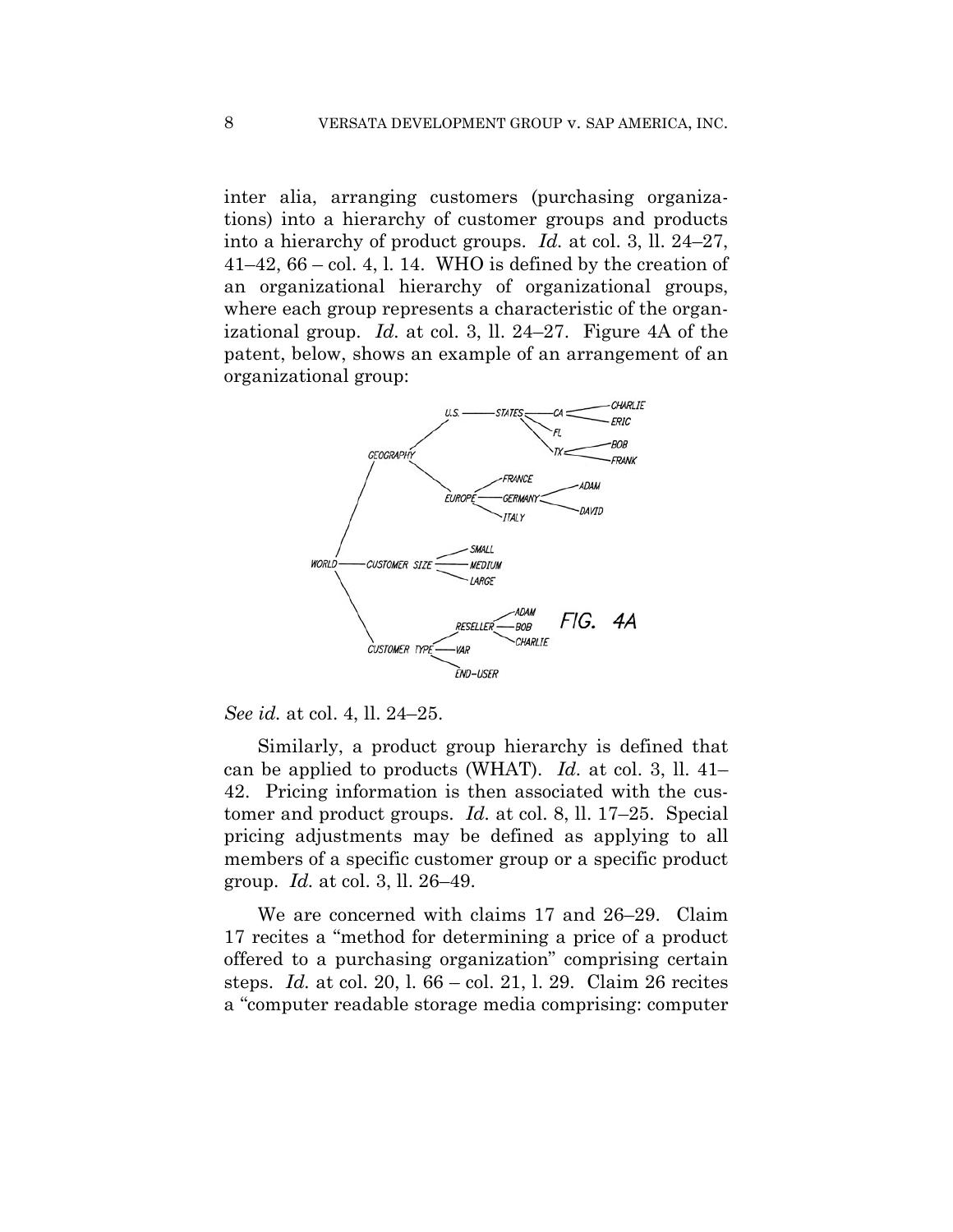instructions to implement the method of claim 17." *Id.* at col. 21, ll. 61–62. Claim 27 recites a "computer implemented method for determining a price of a product offered to a purchasing organization" comprising certain steps. *Id.* at col. 21, l. 63 – col. 22, l. 12. Claim 28 recites a "computer readable storage media comprising: computer instructions to implement the method of claim 27." *Id.* at col. 22, ll. 13–14. Claim 29 recites an "apparatus for determining a price of a product offered to a purchasing organization" comprising certain limitations. *Id.* at col. 22, ll. 15–35.

#### Claim 17 is representative:

A method for determining a price of a product offered to a purchasing organization comprising: arranging a hierarchy of organizational groups comprising a plurality of branches such that an organizational group below a higher organizational group in each of the branches is a subset of the higher organizational group; arranging a hierarchy of product groups comprising a plurality of branches such that a product group below a higher product group in each of the branches in a subset of the higher product group; storing pricing information in a data source, wherein the pricing information is associated, with (i) a pricing type, (ii) the organizational groups, and (iii) the product groups; retrieving applicable pricing information corresponding to the product, the purchasing organization, each product group above the product group in each branch of the hierarchy of product groups in which the product is a member, and each organizational group above the purchasing organization in each branch of the hierarchy of organizational groups in which the purchasing organization is a member; sorting the pricing information according to the pricing types, the product, the purchasing organization, the hierarchy of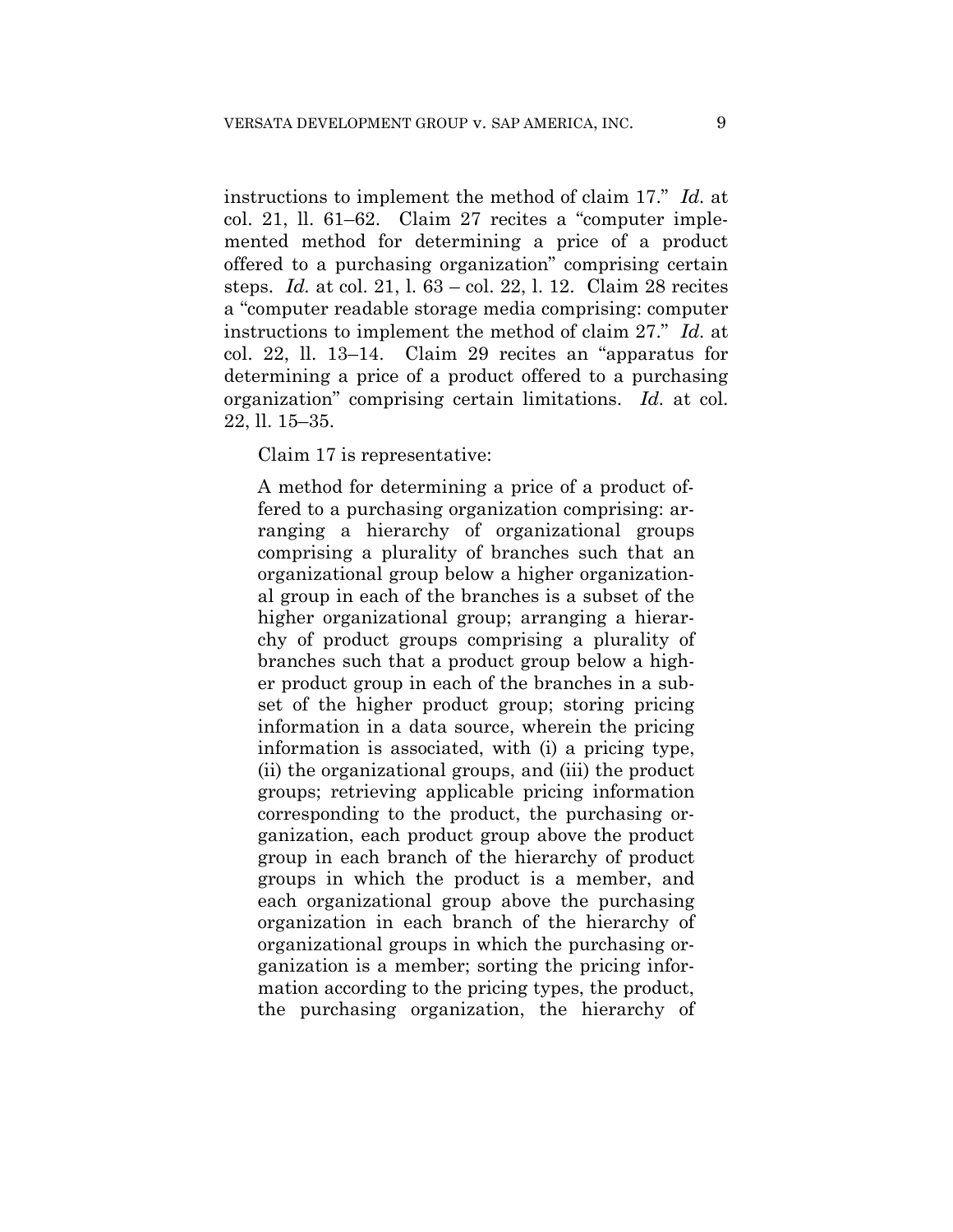product groups, and the hierarchy of organizational groups; eliminating any of the pricing information that is less restrictive; and determining the product price using the sorted pricing information.

*Id.* at col. 20, l. 66 – col. 21, l. 29.

#### *Prior Litigation*

On April 20, 2007, Versata, along with Versata Software, Inc. and Versata Computer Industry Solutions, Inc., sued SAP for, inter alia, infringement of the '350 patent in the U.S. District Court for the Eastern District of Texas. The case proceeded to trial, and a jury found infringement and awarded damages. The district court upheld the infringement verdict but reversed other rulings unrelated to the '350 patent, resulting in a new trial on damages. A jury then found that SAP's post-patch software continued to infringe and awarded lost-profits damages and reasonable royalty damages. The district court upheld those awards.

SAP appealed the district court's final judgment to our court. In *Versata Software, Inc. v. SAP Am., Inc.*, 717 F.3d 1255 (Fed. Cir. 2013), we affirmed the jury's infringement verdict and damages award, but vacated as overbroad a permanent injunction entered by the district court. *Id.* at 1258. The case was remanded for the district court to enter an order conforming to our opinion. *Id.*; *see also Versata Computer Indus. Solutions, Inc. v. SAP AG*, 564 F. App'x 600 (Fed. Cir. 2014) (per curiam).

#### *Covered Business Method Patent Review*

While all that was going on, SAP on September 16, 2012, petitioned the PTAB to institute a covered business method review of Versata's '350 patent on the grounds that claims 17 and 26–29 of the patent were unpatentable for failure to comply with 35 U.S.C. §§ 101, 102, and 112,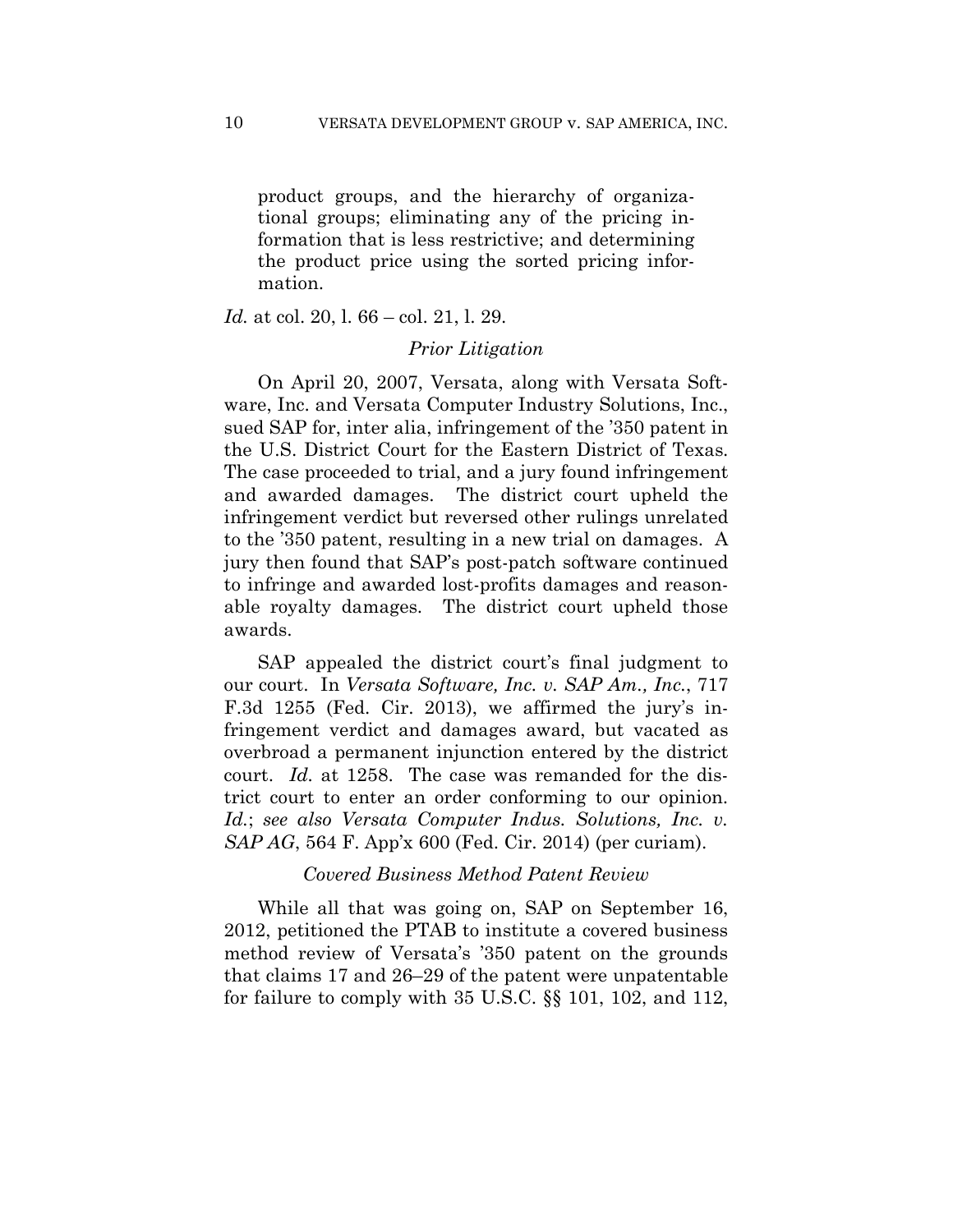1st and 2nd paragraphs. On January 9, 2013, the PTAB granted SAP's petition and instituted a covered business method review of the '350 patent. In accordance with the statutory standard for instituting a review, the PTAB determined that claims 17 and 26–29 were more likely than not unpatentable under 35 U.S.C. §§ 101 and 102. The PTAB declined to review the claims under § 112 because, in the PTAB's view, SAP had not met the standard in that regard. Versata did not seek rehearing of the decision to institute.

Subsequently, at SAP's request, the PTAB agreed to forego the § 102 review and expedite the § 101 review. On June 11, 2013, the PTAB issued its final written decision cancelling claims 17 and 26–29 as unpatentable under § 101. Versata sought rehearing of the final written decision, which the PTAB denied. Versata then appealed the final written decision to this court; that is the case we decide here.

#### *Proceedings Before the District Court*

Before turning to the case before us, there is one additional litigation to be noted which is of direct relevance to this case. On March 13, 2013, while the PTAB was conducting its CBM review, Versata sued the USPTO in the U.S. District Court for the Eastern District of Virginia, seeking to set aside the PTAB's decision to institute CBM review. SAP filed a motion to intervene, which the district court granted. On August 7, 2013, the district court granted the USPTO's motions to dismiss for lack of subject matter jurisdiction and failure to state a claim, and SAP's motion to dismiss for lack of subject matter jurisdiction.

The district court held that it lacked subject matter jurisdiction "because the AIA's express language, detailed structure and scheme for administrative and judicial review, legislative purpose, and nature of the administra-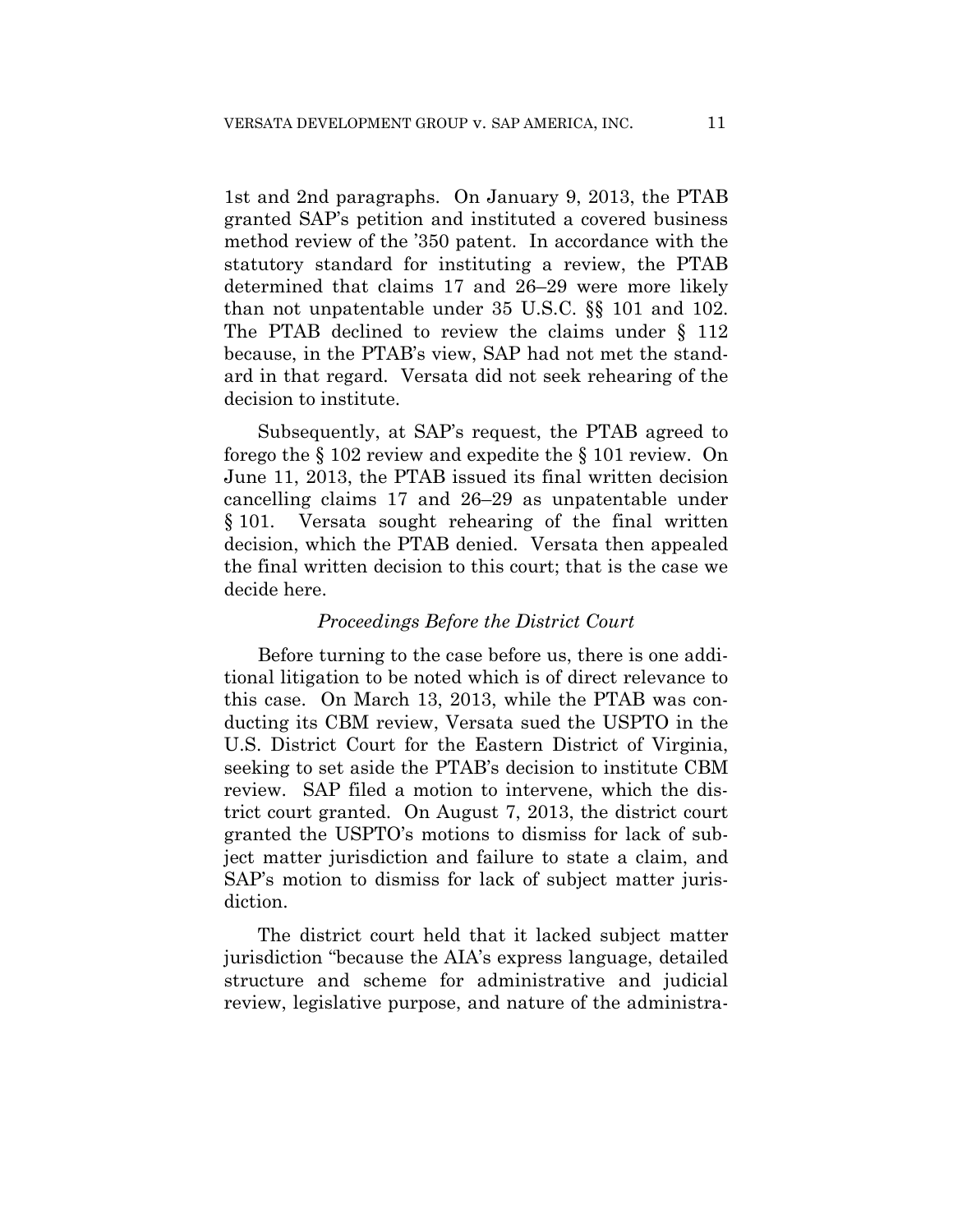tive action evince Congress's clear intent to preclude subject matter jurisdiction over the PTAB's decision to institute patent reexamination [*sic*] proceedings." *Versata Dev. Corp. v. Rea*, 959 F. Supp. 2d 912, 915 (E.D. Va. 2013). The district court also held that "the decision to institute post-grant review is merely an initial step in the PTAB's process to resolve the ultimate question of patent validity, not a final agency action as contemplated by 5 U.S.C. § 704. . . . Plaintiff retains an alternative adequate remedy through appeal to the Court of Appeals for the Federal Circuit." *Id.* On October 5, 2013, the district court denied Versata's motion to alter or amend the judgment. Versata appealed the district court's judgment to this court; that appeal is pending as *Versata II.*

We have jurisdiction over this case, *Versata I*, pursuant to 28 U.S.C. § 1295(a)(4)(A).

#### **DISCUSSION**

Ultimately the issue to be decided on appeal concerns the substantive merits: whether the PTAB ruled correctly that the challenged earlier-issued claims of the '350 patent are invalid for the reasons given by the PTAB, namely, non-compliance with 35 U.S.C. § 101. Before addressing this ultimate merits issue, however, we must address the several predicate issues of process and procedure that the parties raise—issues that could have decisive effect on the outcome of the case regardless of its substantive merits.

#### **Issue Number 1—Judicial Review**

The initial decision to institute review in response to a petition is the first step in the post-grant review process. In this case, the PTAB at the initial decision to institute stage determined that the petition to review the '350 patent should be granted. In making that determination, the PTAB's three-judge panel concluded: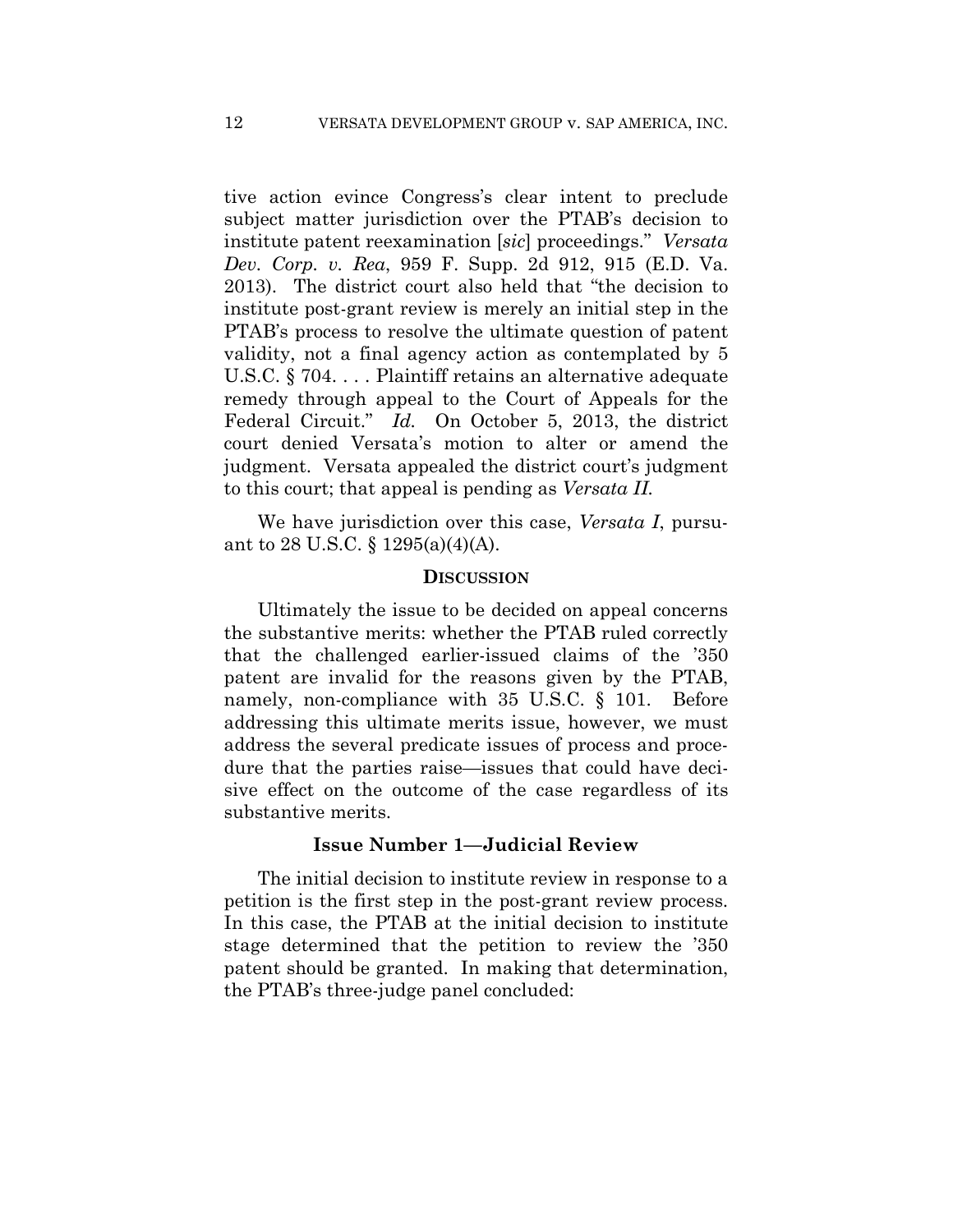- that the '350 patent was a "covered business method patent" as that term is defined in the statute;
- that it was not a "technological invention," a statutorily-stated exception to that definition;
- that  $\S$  101 was applicable to patents reviewed under the CBM process;
- and that, as required by  $\S 324(a)$ , "it is more likely than not that at least 1 of the claims challenged in the petition is unpatentable."

In its patent owner's preliminary response at the decision to institute stage, Versata had challenged each of these propositions. The PTAB addressed Versata's arguments and rejected them.

After a review is instituted, the review proceeds to a trial before the PTAB, and concludes with the PTAB's 'final written decision': "the [PTAB] shall issue a final written decision with respect to the patentability of any patent claim challenged by the petitioner." § 328(a). Section 329 further provides for appeal of that decision to the Court of Appeals for the Federal Circuit pursuant to §§ 141–144; section 144 provides that "[t]he United States Court of Appeals for the Federal Circuit shall review the decision from which an appeal is taken on the record before the Patent and Trademark Office."

Before us then are the merits of the final written decision rendered by the PTAB in this case. To be clear, it is the merits of the final written decision that are on appeal; we are not here called upon to review the determination by the PTAB whether to institute a CBM review, and indeed the statute expressly instructs that we may not: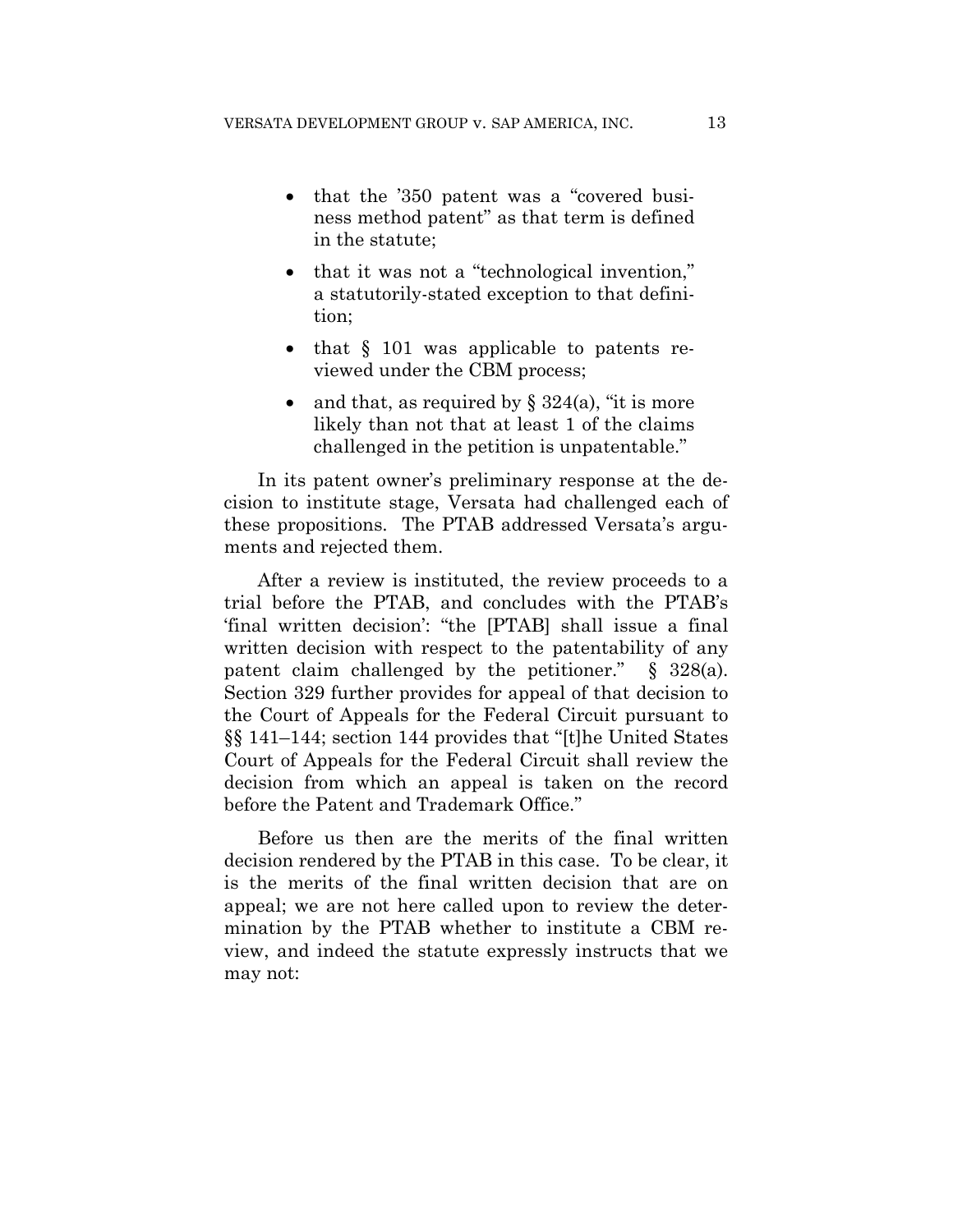The determination by the Director *whether to institute* a post-grant review under this section shall be final and nonappealable.

35 U.S.C. § 324(e) (emphasis added). As noted, this statute is applicable to post-grant reviews and CBM proceedings; the PTAB acts for the Director in deciding whether to institute a review, *see* 35 U.S.C. § 326(c); 37 C.F.R. § 42.4 (2014).

Turning to the merits, the PTAB, in its final written decision, held Versata's CBM patent claims 17 and 26–29 unpatentable under 35 U.S.C. § 101, and ordered them cancelled. Versata on appeal challenges that holding on multiple grounds:

- Versata's patent does not claim a "covered business method," and in any event falls within the safe harbor of a "technological invention";
- The PTAB does not have authority to review CBM patents for subject-matter eligibility under 35 U.S.C. § 101;
- The PTAB's claim construction is wrong, it applied the "broadest reasonable interpretation" to its claim construction, which it should not have, and had it correctly analyzed § 101 under the proper claim construction it would not have reached the holding it did.

SAP responds that, absent a finding that these issues are either non-appealable or waived, on the merits the USPTO correctly held that the '350 patent is a "covered business method patent" under  $\S 18(a)(1)(E)$ , and that the AIA authorizes § 101 subject-matter eligibility as a ground for CBM review.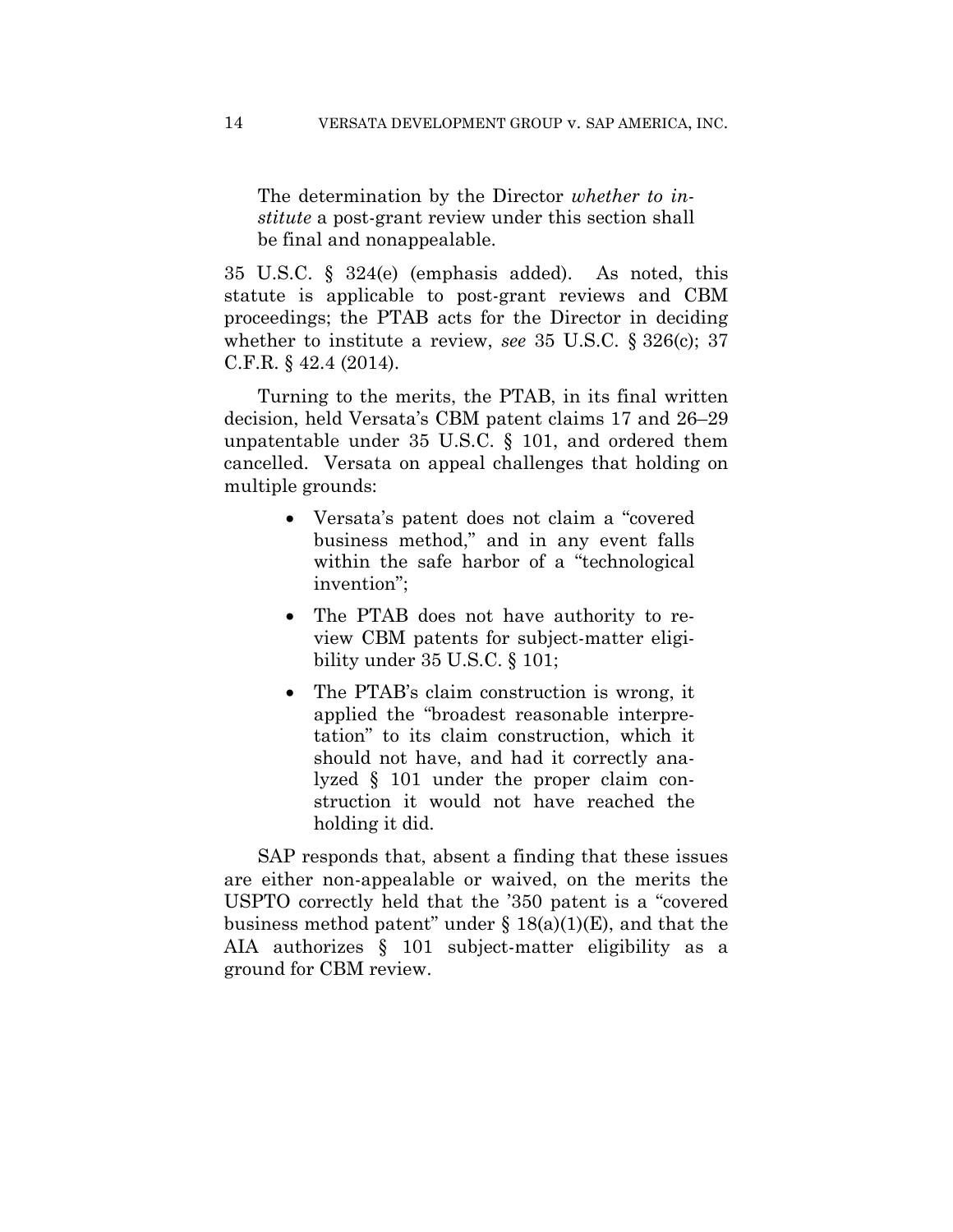The USPTO entered the case as intervenor, as authorized by § 143. The USPTO devotes a substantial part of its brief to the argument that this court lacks jurisdiction to review the Director's decision to institute a post-grant review of the '350 patent. On its face that argument would appear curious, since as earlier explained the issue on appeal before the court is only the merits of *the final written decision*. However, the USPTO makes the point that the question of whether the patent at issue here falls within the scope of the PTAB's authority under § 18 as a "covered business method patent" (not one claiming a "technological invention") was decided by the PTAB at the decision to institute stage, and on that basis it is immunized from later judicial review at the final decision stage.

SAP, but not the USPTO, makes the additional argument that, under the specific terms of the judicial review bar in § 324(e), *supra*, we do not have authority to review *any* questions decided by the PTAB in the course of making its initial decision to institute review, including whether ineligibility under § 101 is a permissible ground for invalidation under the CBM authority invoked by the PTAB.

Thus, the USPTO contends that the CBM-specific invalidation here must be upheld even if the PTAB incorrectly interpreted the statute regarding what is a CBM patent and the patent is not a CBM patent under the correct law, and SAP further contends that the invalidation under § 101 must be upheld even if the PTAB's CBMinvalidation authority does not permit invalidation under § 101.

This is the first case challenging the scope of  $\S 324(e)$ at the final written decision stage. There are, however, several recent cases decided by this court construing a parallel statutory review bar—§ 314(d) under separate chapter 31 of the AIA, Inter Partes Review. With one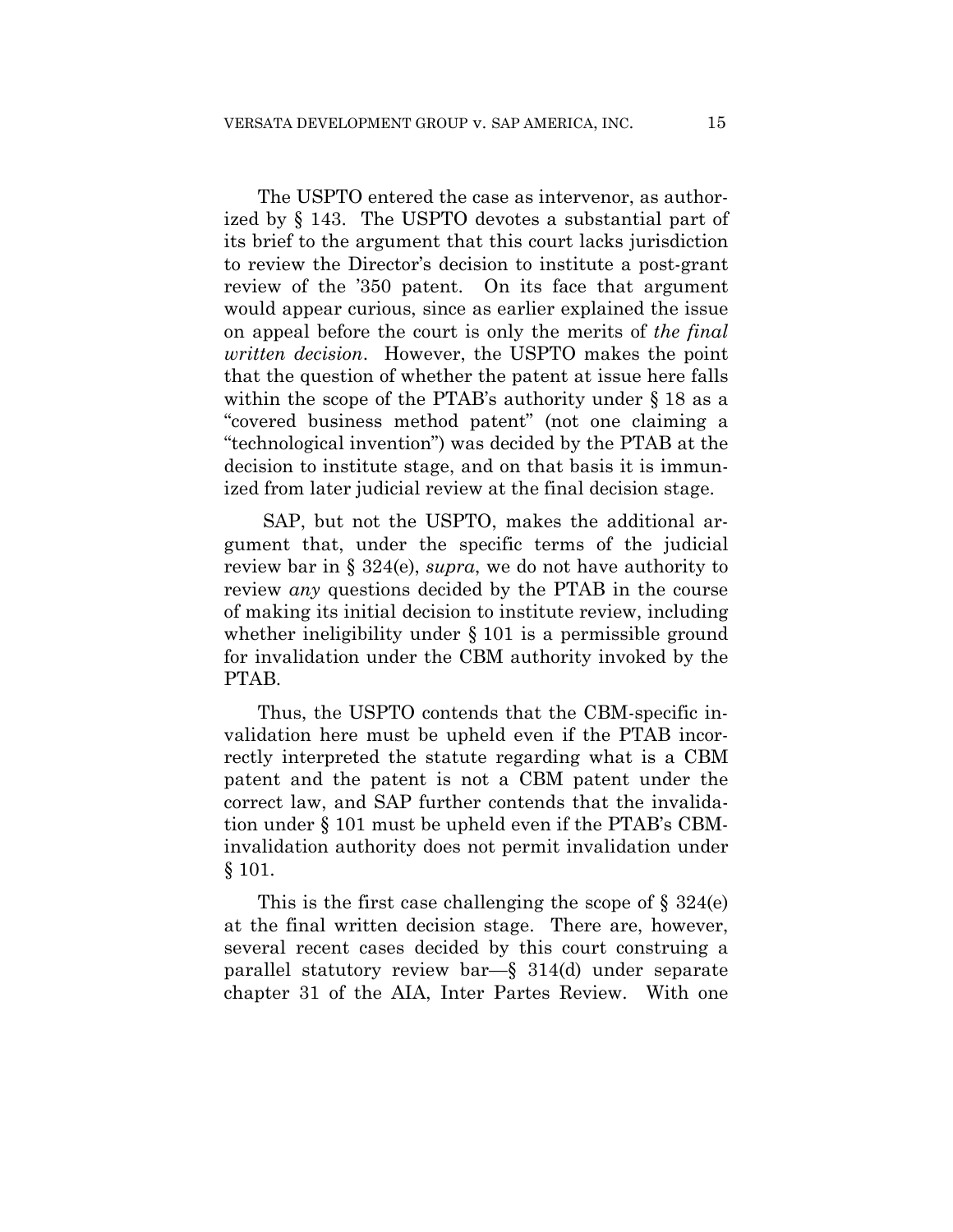exception to be addressed later, these cases have arisen in the context of attempts at interlocutory review of PTAB IPR decisions to institute.

In *St. Jude Medical, Cardiology Division, Inc. v. Volcano Corp.*, 749 F.3d 1373 (Fed. Cir. 2014), the first of the interlocutory review cases, the patentee had initiated an infringement suit. The defendant in the suit counterclaimed, asserting infringement of the defendant's patent by the initiating patentee. The initiating patentee then sought post-grant review of the defendant's patent under the IPR provisions. The PTAB decided not to institute review, a decision the patentee appealed directly to this court.

We held that the patentee's appeal of the PTAB decision was statutorily barred by  $\S$  314(d), and granted the motion by the defendant and the USPTO to dismiss the appeal. In its decision to deny direct review, our court examined the application of  $\S$  314(d) to the case. As noted, this section—314(d)—is the counter-part to the one with which we are concerned here—§ 324(e), except that 314(d) applies specifically to IPR cases, whereas 324(e) applies to PGR and CBM (§ 18) cases.

The court commented that  $\S$  314(d) "may well preclude all review by any route, which we need not decide. It certainly bars an appeal of the non-institution decision here." 749 F.3d at 1376. The court thus distinguished the question of the availability of immediate "appeal" under 35 U.S.C. §§ 141(c) and 319, which it was deciding, from the question of "review" (in the course of bringing other actions, such as appeals from final decisions or APA actions in district court), which it expressly said it was not deciding. The court based its holding "on the structure of the inter partes review provisions, on the language of section 314(d) within that structure, and on our juris-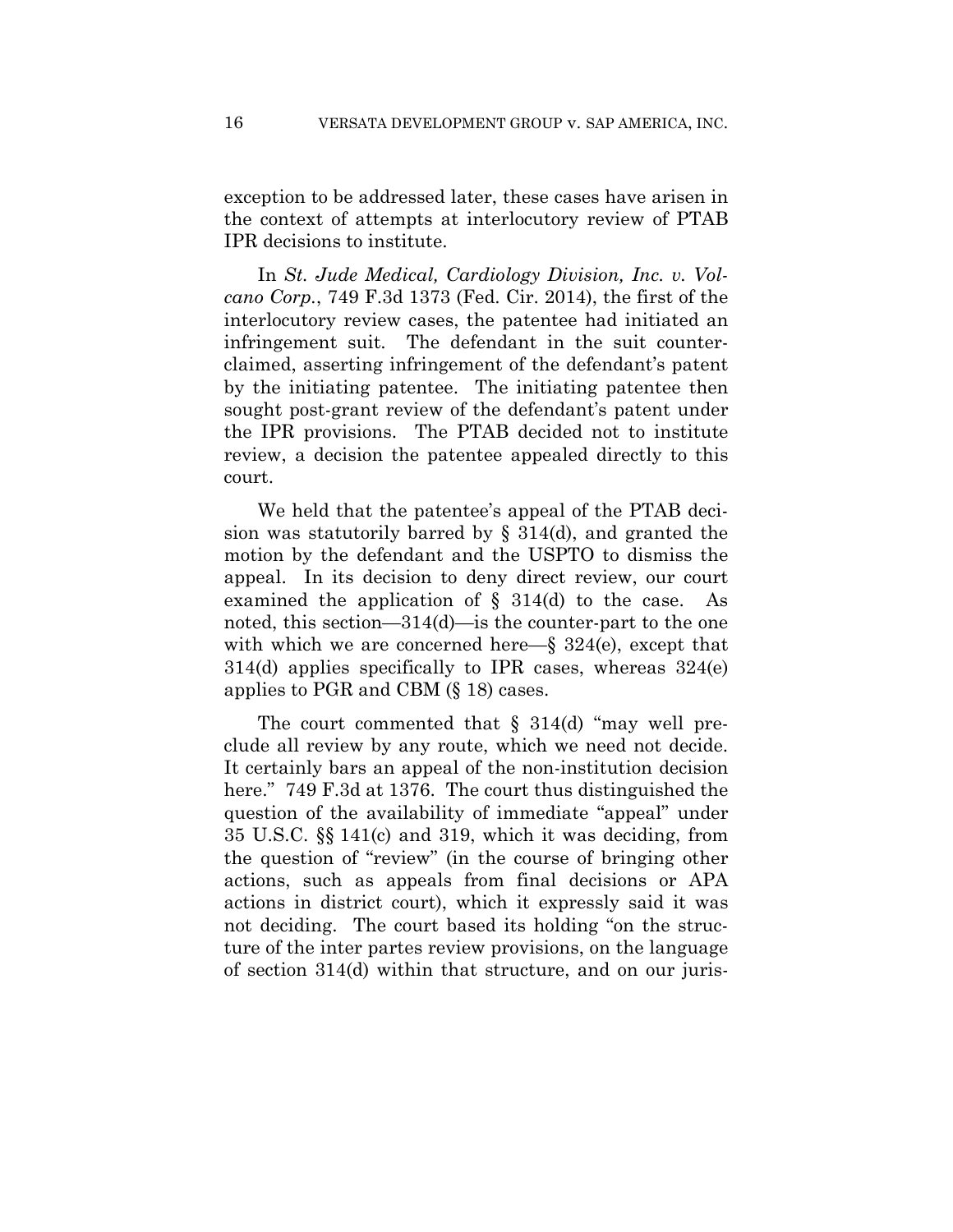dictional statute read in light of those provisions." *Id.* at 1375.

The same day the court issued *St. Jude*, we issued two other opinions reaching the same result under the same statute, though in different procedural contexts. *See In re Dominion Dealer Solutions, LLC*, 749 F.3d 1379 (Fed. Cir. 2014) (PTAB declined to institute IPR review; held, for the reasons explained in *St. Jude*, we did not have jurisdiction to hear petitioner's mandamus action challenging the PTAB's decision); *In re Procter & Gamble Co.*, 749 F.3d 1376, 1377 (Fed. Cir. 2014) (PTAB granted rather than refused to institute IPR review; held, that for the same reasons, the difference between a denial and a grant of review made no difference to our mandamus jurisdiction—"immediate review of such a decision is not available in this court.").

In its opinion in *In re Procter & Gamble Co.*, the court explained what it was *not* deciding:

It is a separate question whether section 314(d) means that the decision to institute the review is unchallengeable later—if the Board reaches a decision under section 318(a) and an appeal is taken under section 319 [appeal to this court of the final written decision of the PTAB]. Perhaps section 314(d)'s broad language precludes all judicial review of the institution decision, even in an eventual section 319 appeal. We need not decide that question, which can be addressed in a section 319 appeal. Nor need we address whether an immediate challenge could be brought in district court [through an APA action].

#### 749 F.3d at 1379.

Again, the statutory references are to the IPR ch. 31 provisions, which, though not directly applicable to CBM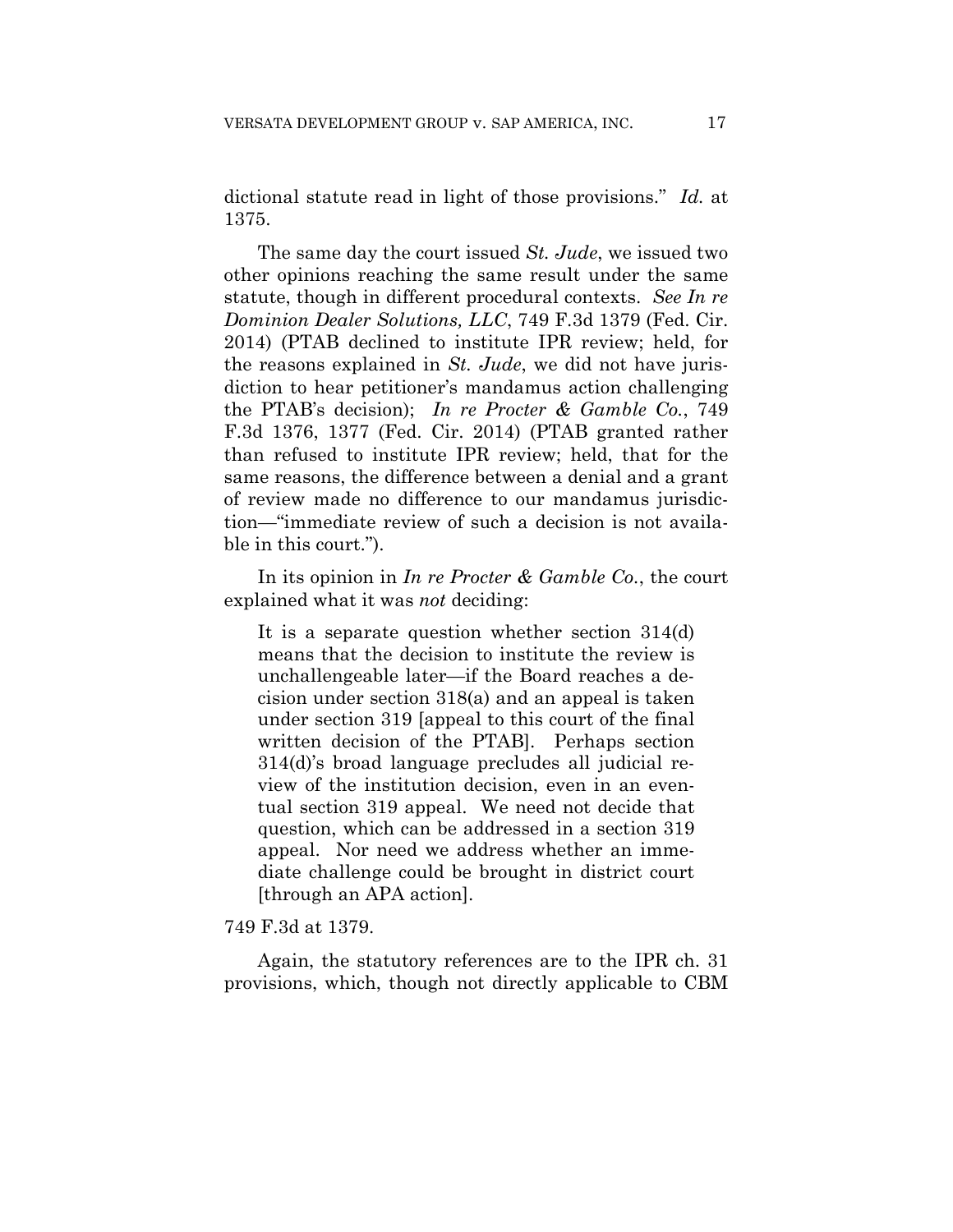cases, parallel those of the PGR ch. 32 provisions with which we are concerned here.

Two other recent opinions by this court warrant comment since they arise directly under chapter 32 and § 18, and, though they involve different fact settings from those discussed above, they cast light on how we are to understand § 18.6 In *VirtualAgility Inc. v. Salesforce.com, Inc.*, 759 F.3d 1307 (Fed. Cir. 2014), the issue was whether a district court had properly denied a request for a stay of previously-commenced litigation. The defendant in the district court litigation had petitioned the USPTO for post-grant review of an alleged CBM patent under § 18. The PTAB had instituted review, and trial by the PTAB of the validity of the patent claims was on-going when the stay was requested.

This court reversed the district court's denial of the stay. We noted that the district court had erred to the extent it had undertaken a review of the merits of the PTAB decision to institute review. We said:

Indeed, a challenge to the PTAB's "more likely than not" determination at this stage amounts to an improper collateral attack on the PTAB's decision to institute CBM review, and allowing it would create serious practical problems. . . . Congress clearly did not intend district courts to hold mini-trials reviewing the PTAB's decision on the merits of the CBM review. . . . The stay determination is not the time or the place to review the PTAB's decisions to institute a CBM proceeding.

1

<sup>6</sup> *See also GTNX, Inc. v. INTTRA, Inc.*, Nos. 15- 1349, -1350, -1352, -1353, 2015 WL 3692319 (Fed. Cir. June 16, 2015) (a third case).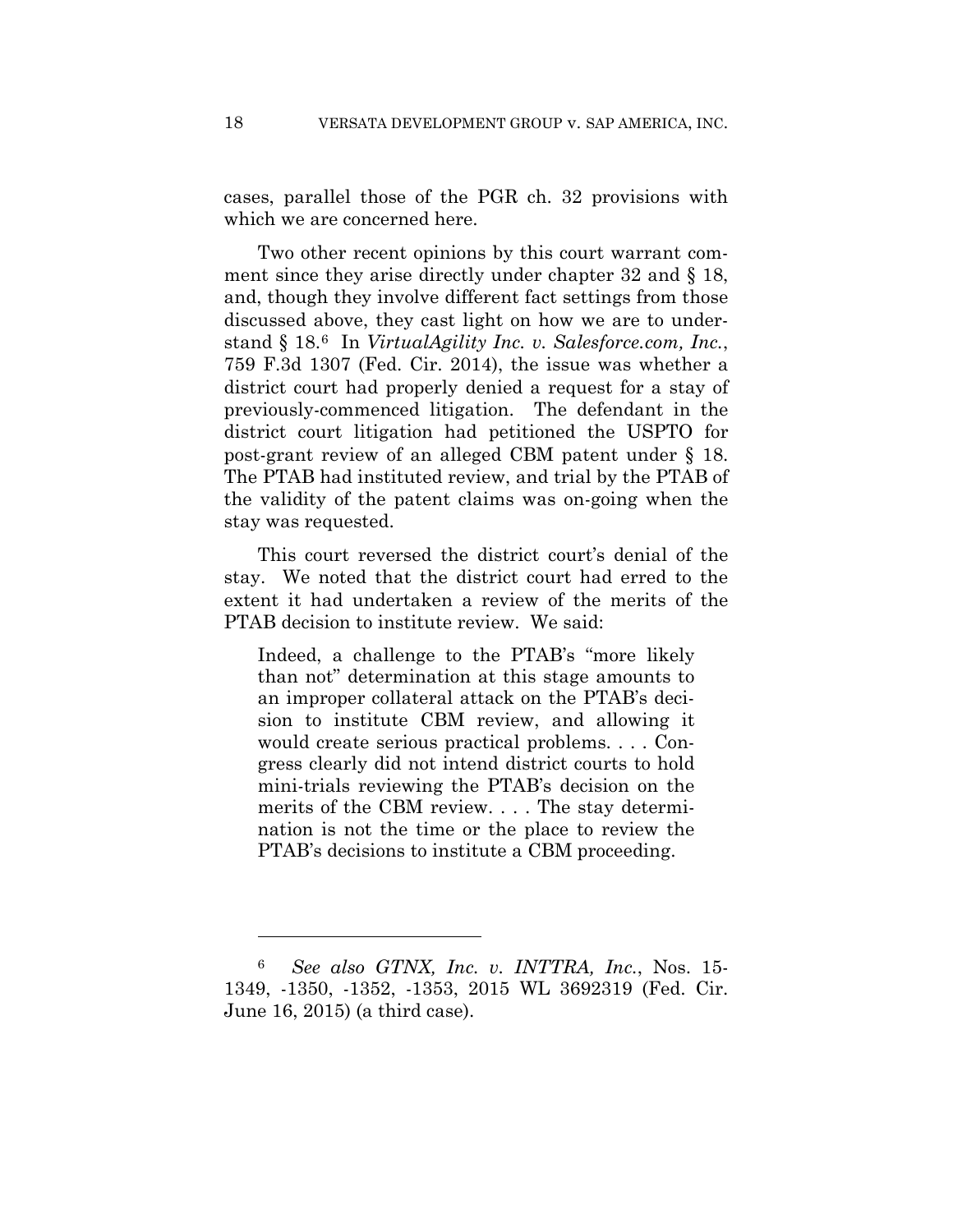#### *Id.* at 1313.7

And in *Benefit Funding Systems LLC v. Advance America Cash Advance Centers Inc.*, 767 F.3d 1383 (Fed. Cir. 2014), the question was whether a district court decision to grant a stay of proceedings was proper pending the outcome of an on-going post-grant review at the PTAB.

The patentee's sole argument on appeal was that the USPTO could not institute review proceedings of a CBM patent on the grounds of a violation of § 101. Section 101 specifies the kinds of inventions that are patentable and is an issue in this case as well. In affirming the district court's stay determination, we said "'[t]he stay determination is not the time or the place to review the PTAB's decisions to institute a CBM proceeding.'" *Id.* at 1386 (quoting *VirtualAgility*, 759 F.3d at 1313). We then added:

This is not to say that a patent owner could never attack the PTAB's authority to conduct CBM review. Indeed, Appellants might potentially challenge that authority in the context of a direct appeal of the PTAB's final decision. . . . They simply cannot mount such a challenge as a collateral attack in opposition to a stay. Having rejected Appellants' argument as an impermissible collateral attack, we do not address the underlying merits of that attack, namely whether § 101 is a valid ground for CBM review.

*Id.*

1

<sup>7</sup> Judge Newman dissented on the ground that the district court in its decision was not given the deference to which it was entitled.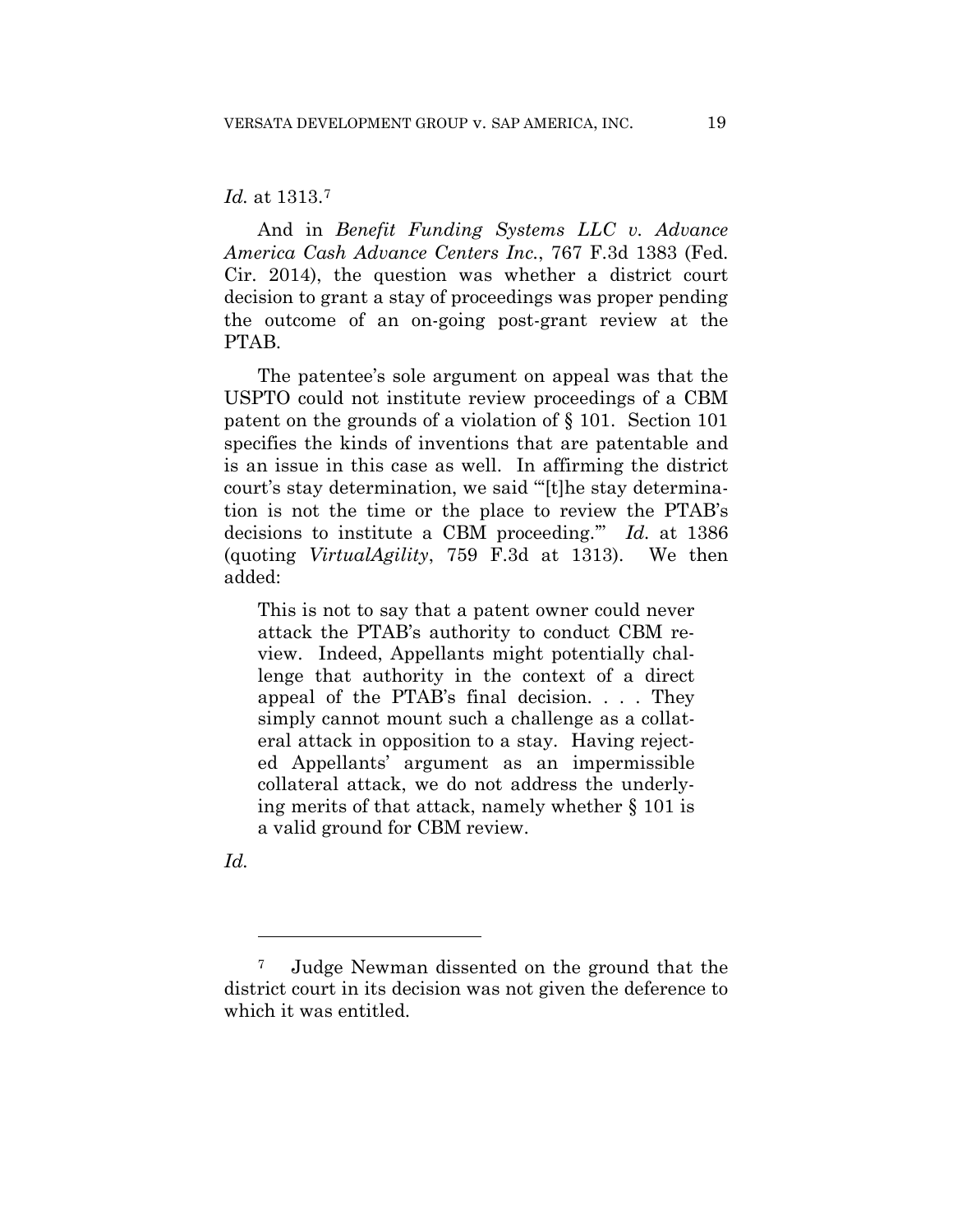Returning to the case before us, Versata, as earlier noted, had brought an action in the U.S. District Court for the Eastern District of Virginia, under the Administrative Procedure Act ("APA"), to prevent the PTAB from proceeding with the § 18 CBM review of the '350 patent at issue in this case. Versata challenged the authority of the PTAB to have instituted the review of the '350 patent under § 18; SAP and the USPTO moved to dismiss the complaint.

In support of its motions to dismiss, the USPTO argued, consistent with the suggestion noted *supra* in *Benefit Funding*, that there was an available remedy under the AIA statute—the issues decided by the PTAB at the institution stage are preserved for review at the time of an appeal to the Federal Circuit of the PTAB's final written decision. The district court granted the USPTO's motions and SAP's motion and dismissed Versata's APA complaint on two alternative grounds, including that "an adequate remedy exists by way of direct appeal [of the final written decision] to the Federal Circuit." *Versata Dev. Corp.*, 959 F. Supp. 2d at 927.

The district court suit involved essentially the same parties, the same patent, and the same basic issues. Accordingly, based on the USPTO's representations to the district court, despite (or in accordance with) the provisions of § 324(e), this court should entertain and decide the predicate questions raised by the parties regarding the USPTO's authority over this patent, and whether the proper law was applied. This is so even though the challenged decisions were initially made at the decision to institute stage.

The USPTO, however, now represented in this appeal by the Department of Justice Civil Division Appellate Staff, advises the court that the Government has reconsidered its position. The Government now argues for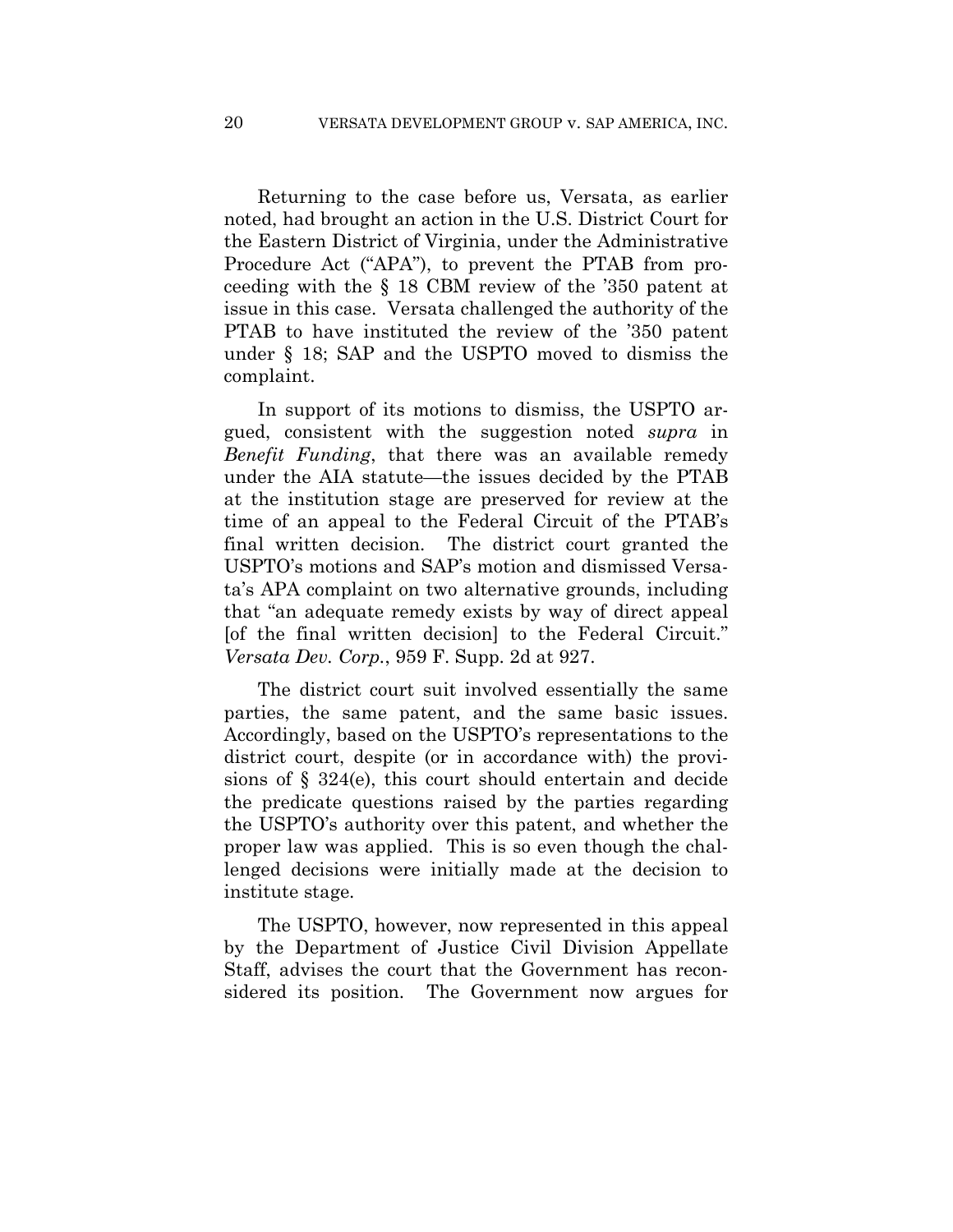what it characterizes as a "jurisdiction[al]" bar on this court's review of at least some of the issues decided at the initial decision to institute stage. Intervenor's Br. at 13. Some of the Government's language suggests a bar on reviewing *any* PTAB determination made when instituting review. This language would seem to cover even whether  $\S 101$  is an available ground of invalidation, but the Government does not expressly make that contention. Its nonreviewability argument is limited to the contention that we may not review whether the '350 patent is a CBM patent under § 18. (Judge Hughes likewise limits his Dissent in Part to the CBM question.)

In response to the Government's new position, Versata argues that the Government is estopped from reconsidering its position in the district court APA action, citing *New Hampshire v. Maine*, 532 U.S. 742, 749 (2001). The Government responds that it is better that it acknowledges its errors rather than compound them.

Ordinarily, the Government's willingness to confess error should be encouraged. However, given the fact that the district court action and this appeal share the same parties, the same patent, and the same contested issues, there is a 'bait-and-switch' aspect to the Government's newly-arrived-at position: when it helps the Government's position, a predicate issue, they argue, can be reviewed on appeal; but when it might hurt, the issue becomes not reviewable.

Fortunately, we need not judge the astuteness of the Government's confession. Nor, in deciding the question of reviewability, need we decide the strength of Versata's estoppel position. This is because the Government was right the first time—for the reasons we shall next explain, its original position on reviewability, with some clarification, was the correct one.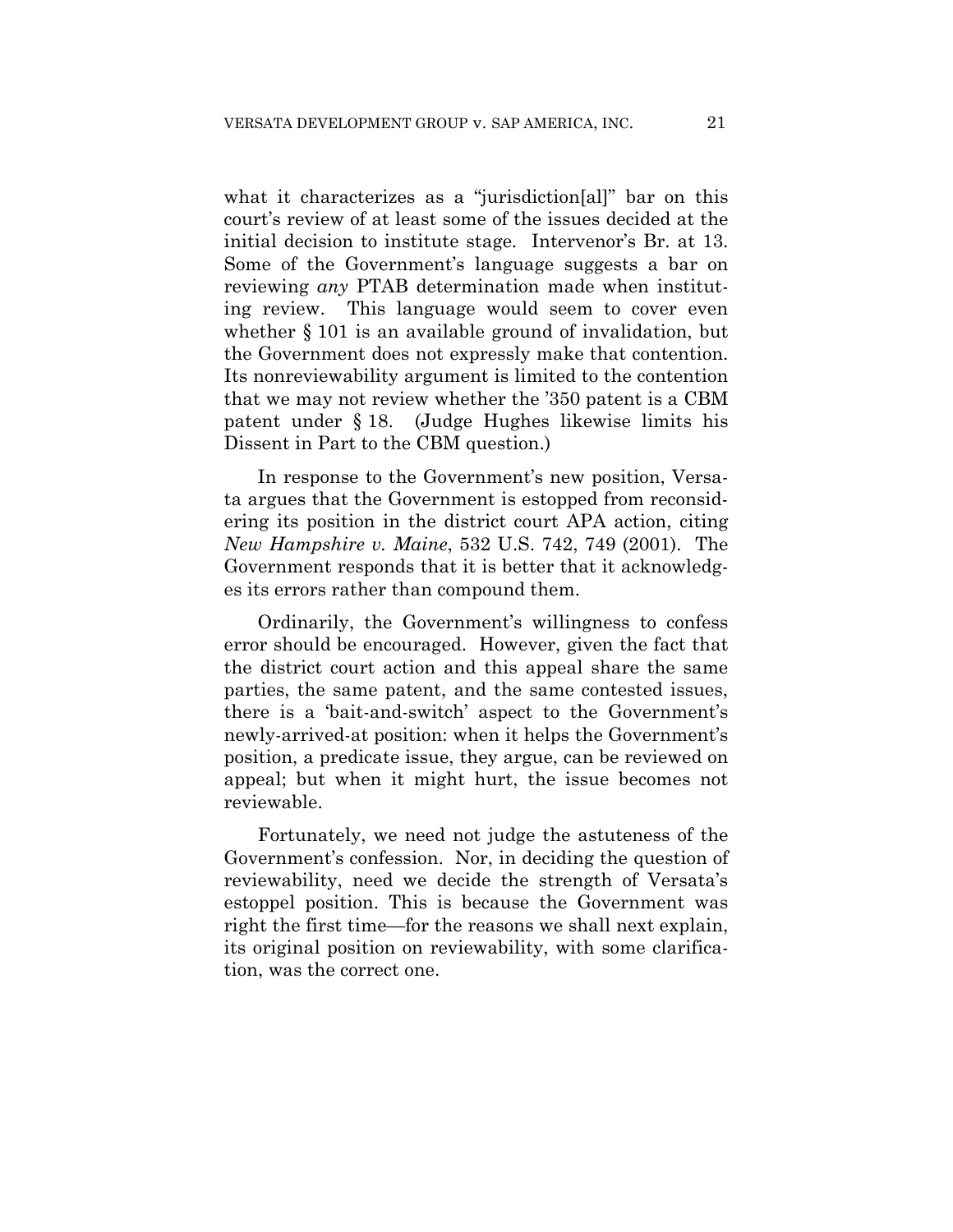We have before us Versata's appeal from the final written decision of the PTAB invalidating Versata's patent under § 18 authority, an authority limited to CBM patents. On the reviewability issue that divides Versata and the Government, Versata argues that the invalidation must be reversed as beyond the § 18 authority because the '350 patent is not actually a CBM patent under the law if properly understood, and so is outside the PTAB's invalidation authority under § 18. The Government contends to the contrary: as a threshold matter, we may not review—indeed, we have no "jurisdiction" to decide—whether the '350 patent is a CBM patent since that was initially decided by the PTAB at the institution stage. Intervenor's Br. at 13.

To determine this reviewability issue, two related questions must be answered: *first*, does the § 324(e) judicial review bar permit judicial review, when conducted with regard to the final written decision, of PTAB compliance with any requirement that involves the ultimate authority of the PTAB to invalidate a patent; *second*, if yes, is the restriction of § 18 to CBM patents such a limit. We answer both questions in the affirmative, and therefore reject the contention that we may not review whether the '350 patent is a CBM patent covered by § 18.

As to the first question: what  $\S 324(e)$  says is that "[t]he determination by the [PTAB] *whether to institute* a post-grant review under this section shall be final and nonappealable." 35 U.S.C. § 324(e) (emphasis added). That language does not by its terms apply to limits on the authority to enter a "final written decision" invalidating a patent. Institution and invalidation are two distinct actions by the PTAB. In addition to being deeply embed-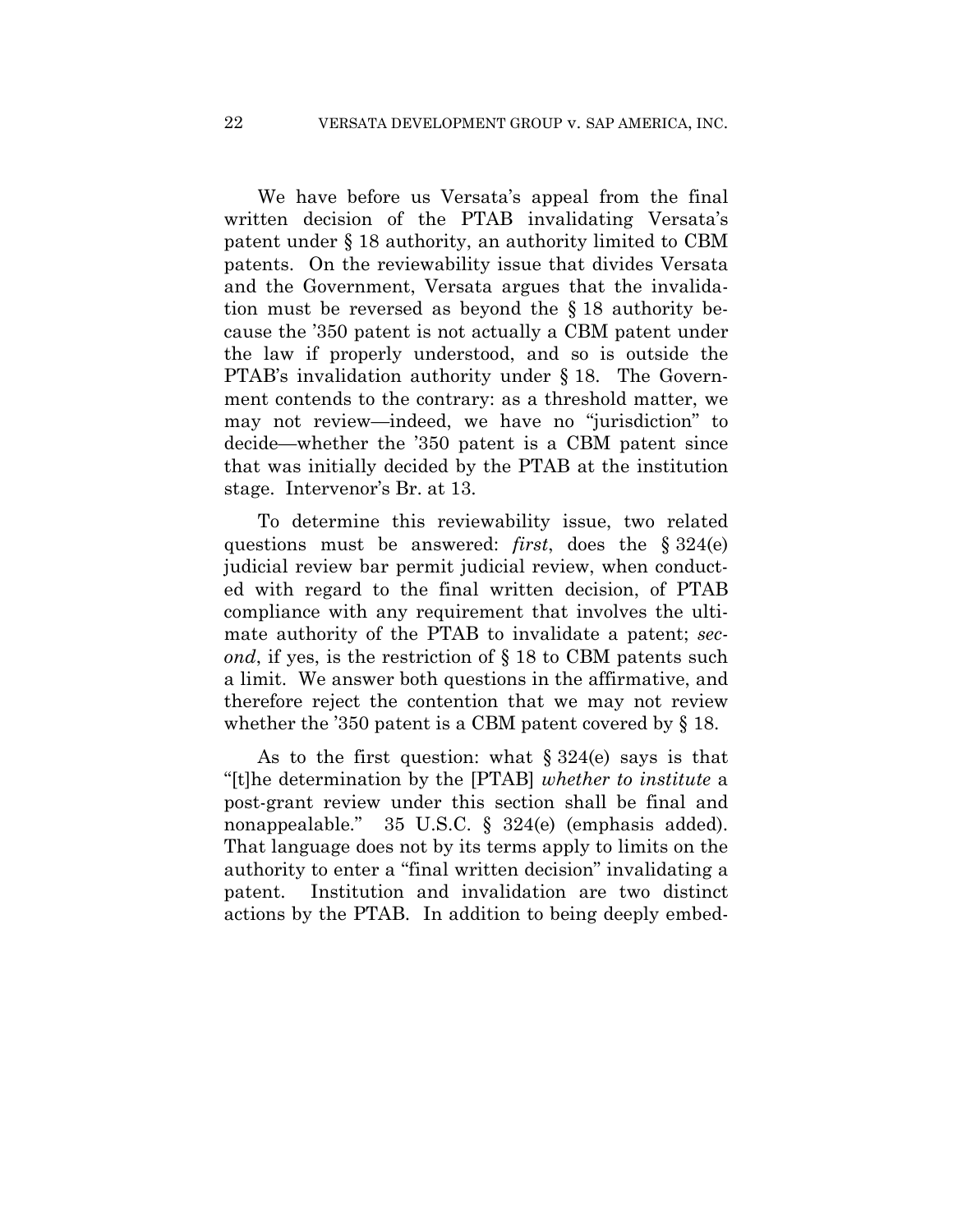ded in federal administrative law,<sup>8</sup> the distinction is built into the structure of this particular AIA statute, as explained above, and § 324(e) applies only to the decision to institute.

The distinct agency actions do not become the same just because the agency decides certain issues at both stages of the process. Nor do they become the same just because the agency chooses, or even follows a congressional directive, to decide an issue determining finalaction authority at the initiation stage and then does not revisit the issue later. Early-stage decision of a basic authority question can make sense as an efficiency matter. There is no good reason to launch a proceeding if it is clear that the agency will have no authority to act at its conclusion. On the other hand, some determinations normally made at the initiation stage may not affect authority to render a final decision whenever made.

Overlap of issues is not determinative, neither is the timing determinative. Indeed, the Government implicitly agrees. Unlike SAP, it pointedly does *not* contend that

1

<sup>8</sup> Under the APA, an agency initiation of proceedings is an agency action, 5 U.S.C. § 702, but it commonly is not a reviewable "final agency action," *id.* § 704. *See Bennett v. Spear*, 520 U.S. 154 (1997); *FTC v. Standard Oil Co. of Cal.*, 449 U.S. 232 (1980); *S. Ry. Co. v. Seaboard Allied Milling Corp.*, 442 U.S. 444, 452 (1979); *Automated Merch. Sys., Inc. v. Lee*, 782 F.3d 1376 (Fed. Cir. 2015) (adopting the Government's argument that even a decision to *continue* a proceeding is not a final agency action, which generally will occur only upon conclusion of the proceeding); *see also Sackett v. EPA*, 132 S. Ct. 1367 (2012); 16 Charles Alan Wright et al., Federal Practice & Procedure § 3942; 32 Charles Alan Wright et al., Federal Practice & Procedure § 8220.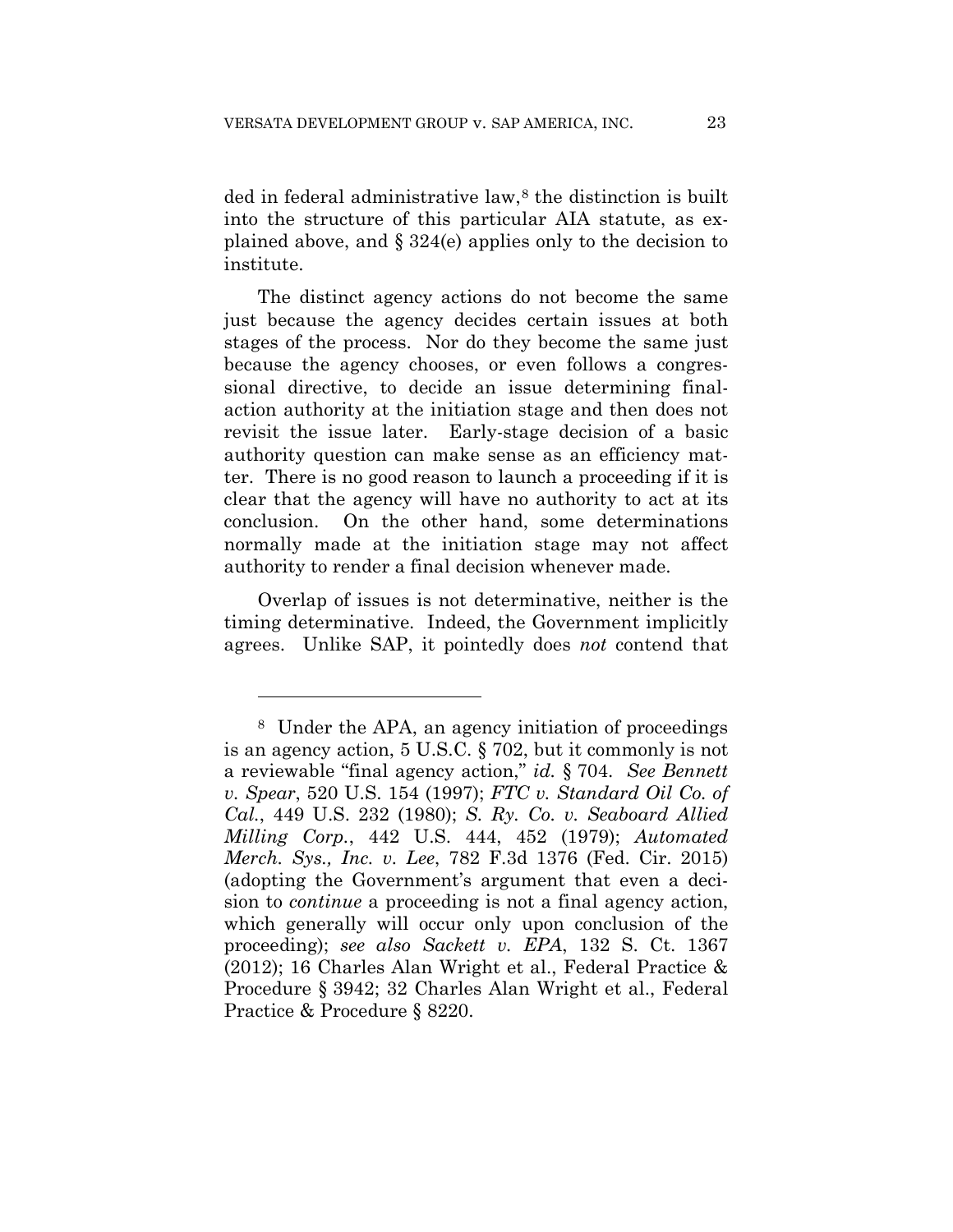§ 324(e) bars our review of whether § 101 is an available ground for invalidation under § 18, regardless of when the PTAB considered that issue.

It would not only run counter to the language of § 324(e) to read it as barring review of whether the PTAB exceeded statutory limits on its authority to invalidate. It would also run counter to our long tradition of judicial review of government actions that alter the legal rights of an affected person, a hallmark of the distinction between (generally reviewable) final agency action and (generally unreviewable) agency action that merely initiates a process to consider such an alteration. *See Bennett*, 520 U.S. at 177–78.

It has long been the law that "[a]dministrative determinations must have a basis in law and must be within the granted authority. . . . An agency may not finally decide the limits of its statutory power. That is a judicial function." *Soc. Sec. Bd. v. Nierotko*, 327 U.S. 358, 369 (1946). The Supreme Court has repeatedly emphasized "the strong presumption that Congress intends judicial review of administrative action," and that "[f]rom the beginning 'our cases [have established] that judicial review of a final agency action by an aggrieved person will not be cut off unless there is persuasive reason to believe that such was the purpose of Congress.'" *Bowen v. Mich. Acad. of Family Physicians*, 476 U.S. 667, 670 (1986) (quoting *Abbott Labs. v. Gardner*, 387 U.S. 136, 140  $(1967)$ ).<sup>9</sup>

More specifically, when doubt about congressional intent exists, the general presumption favoring judicial

1

<sup>9</sup> See *Shalala v. Illinois Council on Long Term Care, Inc.*, 529 U.S. 1 (2000), for the Court's refinement of *Bowen's* application to specific Medicare statutes.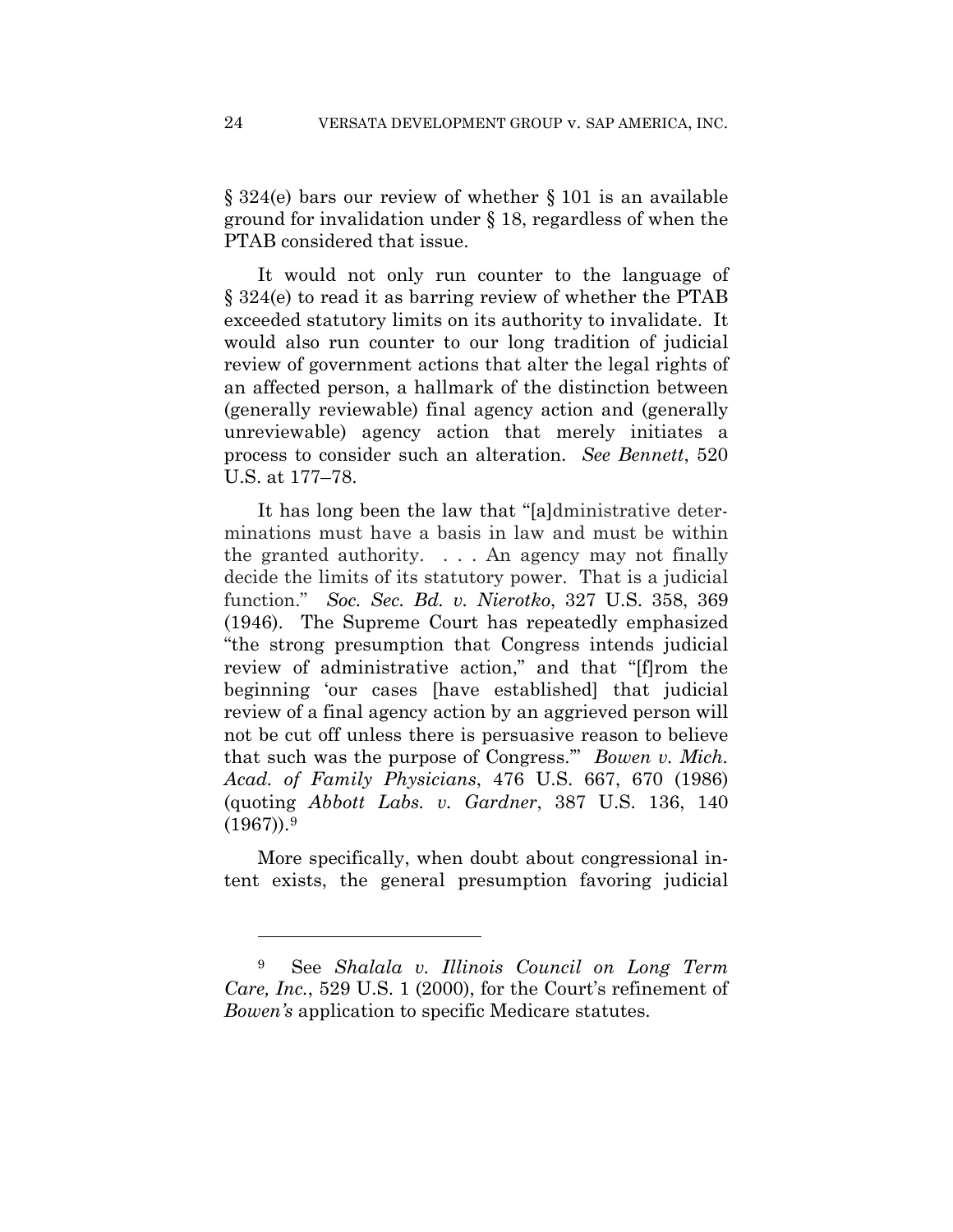review of rights-changing administrative action is controlling. *Block v. Cmty. Nutrition Inst.*, 467 U.S. 340, 351 (1984). As a result, an agency seeking to overcome this strong presumption faces a "heavy burden" and must do so by "clear and convincing" evidence. *Bowen*, 476 U.S. at 671–72. The Supreme Court recently reiterated the agency's heavy burden to overcome the strong presumption against unreviewability. *See Mach Mining, LLC v. E.E.O.C.*, 135 S. Ct. 1645, 1651 (2015).

Congress explained the anomalous nature of a bar to judicial review of final agency action:

Very rarely do statutes withhold judicial review. It has never been the policy of Congress to prevent the administration of its own statutes from being judicially confined to the scope of authority granted or to the objectives specified. Its policy could not be otherwise, for in such a case statutes would in effect be blank checks drawn to the credit of some administrative officer or board.

S. Rep. No. 79-752, at 26 (1945); H.R. Rep. No. 79-1980, at 41 (1946) (same); *Bowen*, 476 U.S. at 671 (quoting same).

Here, nothing in  $\S 324(e)$  meets the high standard for precluding review of whether the PTAB has violated a limit on its invalidation authority under § 18.

As to the second question implicit in the Government's nonreviewability contention: one of the limits on § 18 invalidation authority is that the patent at issue be a CBM patent. Congress created a special review regime, over and above any other authority the PTAB might have, for reviewing and invalidating patents that qualify as CBM patents. And it put a time limit (eight years) on the PTAB's authority under that regime. This requirement defines the PTAB's authority to invalidate under § 18. If a particular patent is not a CBM patent, there is no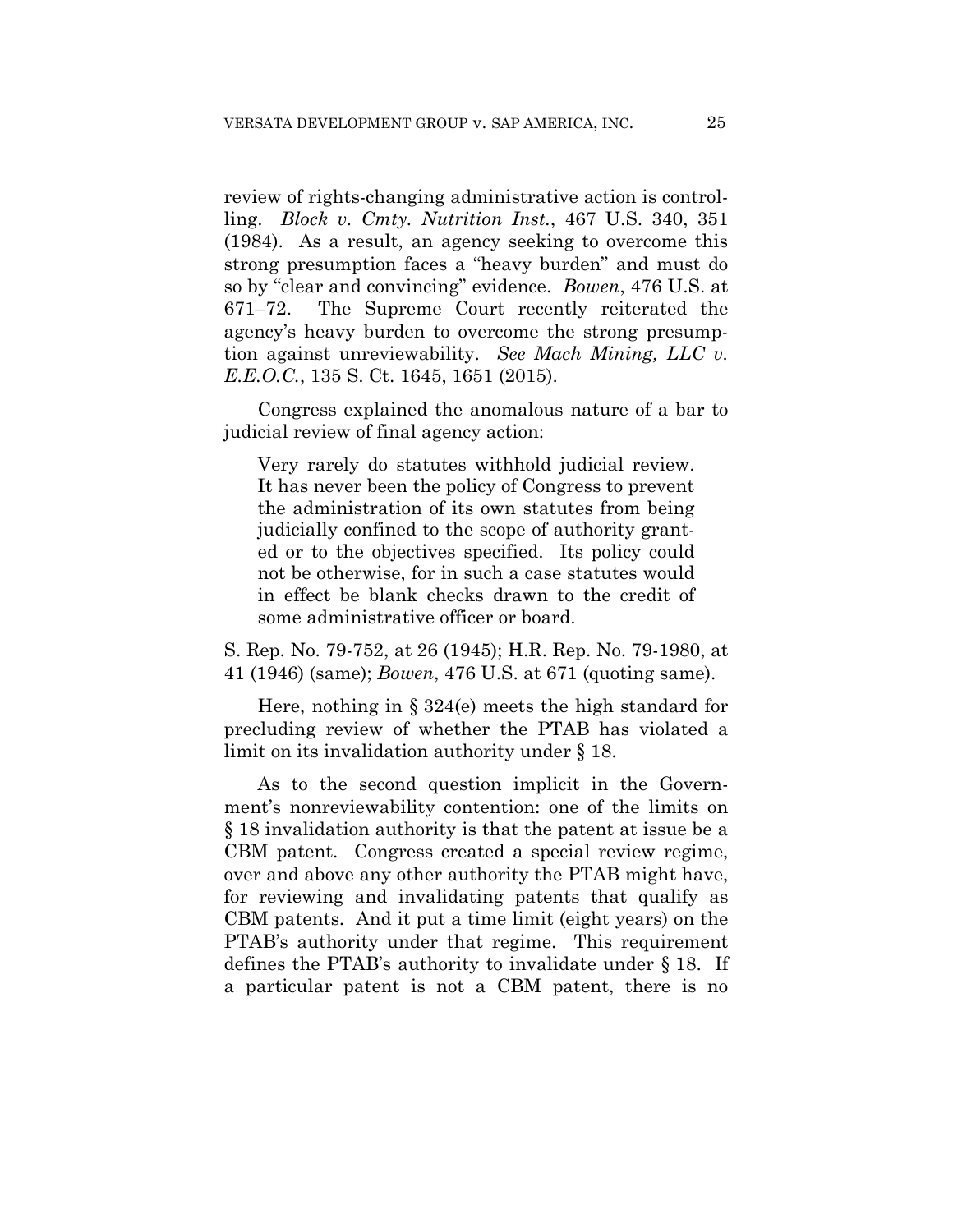proper pleading that could be filed to bring it within the PTAB's § 18 authority.

In so concluding, we need not and do not consider all of the various determinations the PTAB may make to initiate proceedings and which may constitute limits on ultimate invalidation authority, reviewable on appeal from a final written decision invalidating a patent. It is enough for us to determine here that the defining characteristic of a patent as a CBM patent, subjecting it to a special PTAB power to invalidate, is such a limit.<sup>10</sup>

The Government and SAP have not identified any reason to draw different conclusions. It is clear from the legislative history of the AIA that Congress purposely set out to create a relatively simple and expedited administrative process. *See, e.g.*, H.R. Rep. No. 112-98, at 48 (2011). However, nothing in that purpose precludes or argues against this court, in an appeal of a final written decision, deciding contested questions regarding premises necessary to the agency's ultimate relied-on authority to take the action on appeal—here, invalidation of the patent claims under the CBM authorization—just because the agency first addressed those premises at the initiation stage of the proceeding. The appeal process, with its inherent delays, is already committed. Any further delay caused by having the court decide as part of the basic merits case a predicate issue such as raised here, would be limited. Indeed, when the answers to these predicate issues are decided as a matter of precedent, further delay, if any, will be minimal, if not essentially disappear.

<u>.</u>

<sup>10</sup> The Government and SAP argue that the PTAB found Versata waived this issue during the trial. As we have explained, this is a predicate issue, and a necessary part of the record on appeal.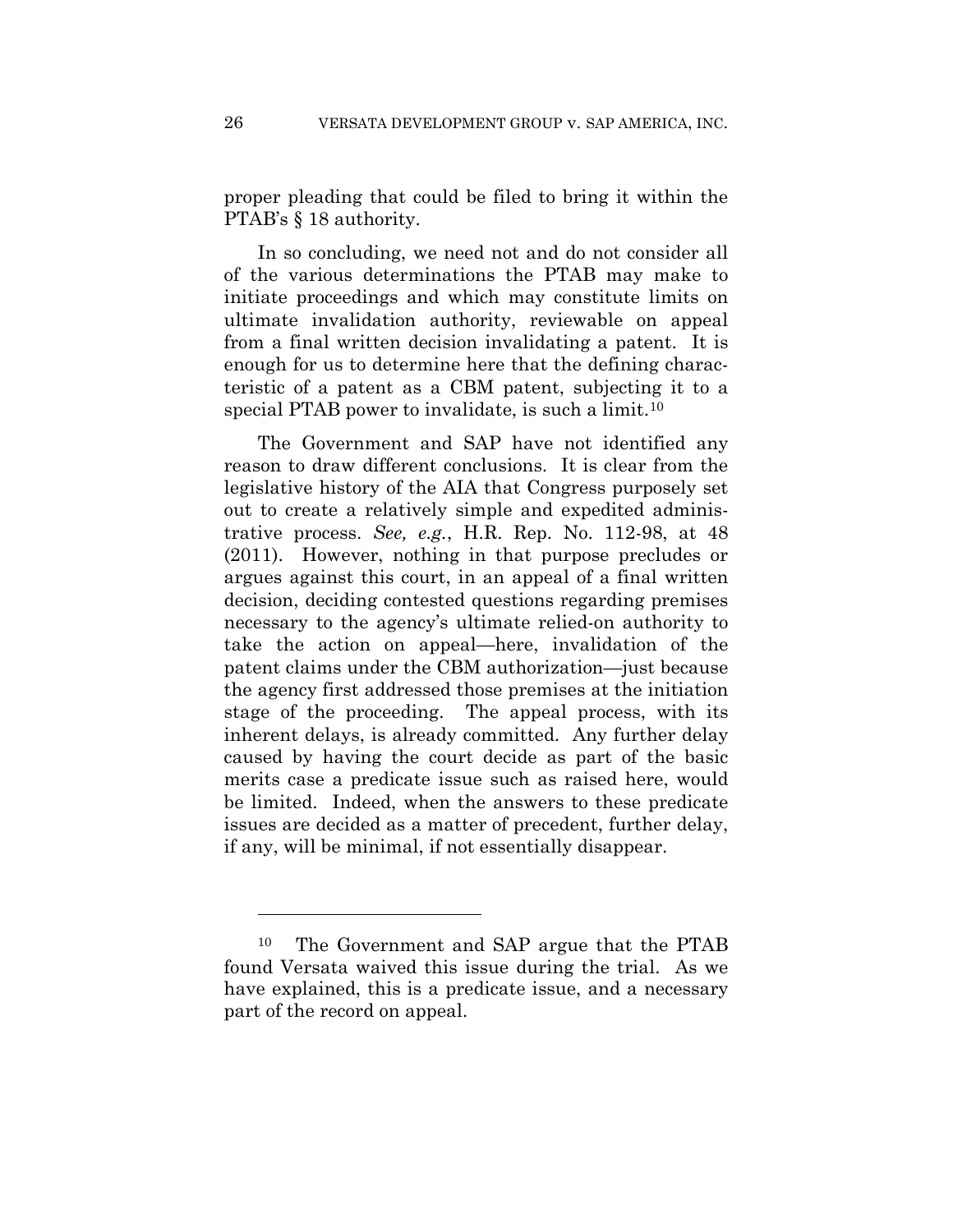The parties, digging through the legislative record, come up with competing statements from various legislators with regard to the possible scope of the issues to be heard on appeal. Even assuming such statements are thought to be relevant, the variety of conflicting views illustrates why we must focus on the structure and language of the act, not on what its advocates and detractors may say about it.

Looking at the structure of § 18, the Government, in support of its new-found position against judicial review, notes that the only provision of the AIA that allows an appeal to this court from a post-grant review proceeding is § 329; that section authorizes judicial review of the "final written decision" of the PTAB made pursuant to  $\S$  328(a). The government reads this as limiting review to only the final written decision, and not anything in the initial decision to institute. But that of course begs the question—what aspects of the final written decision are subject to review?

The Government finds significance in the fact that § 328(a) directs the PTAB to issue a decision with respect to the patentability of any patent claim. Putting this provision together with § 329, the Government argues that on appeal the court is limited to only what the PTAB is directed to do. But that is a non-sequitur. The statutory description of an agency's decisional duties does not necessarily define the scope of an appellate court's ultimate merits considerations.

The Government also draws parallels between this issue under the AIA and the USPTO's practice in the priorestablished ex parte reexamination proceedings, and in its prior practice under the now-superseded provisions for inter partes reexamination. We do not find that either of those proceedings, established under different statutory provisions and dealing with different issues, is controlling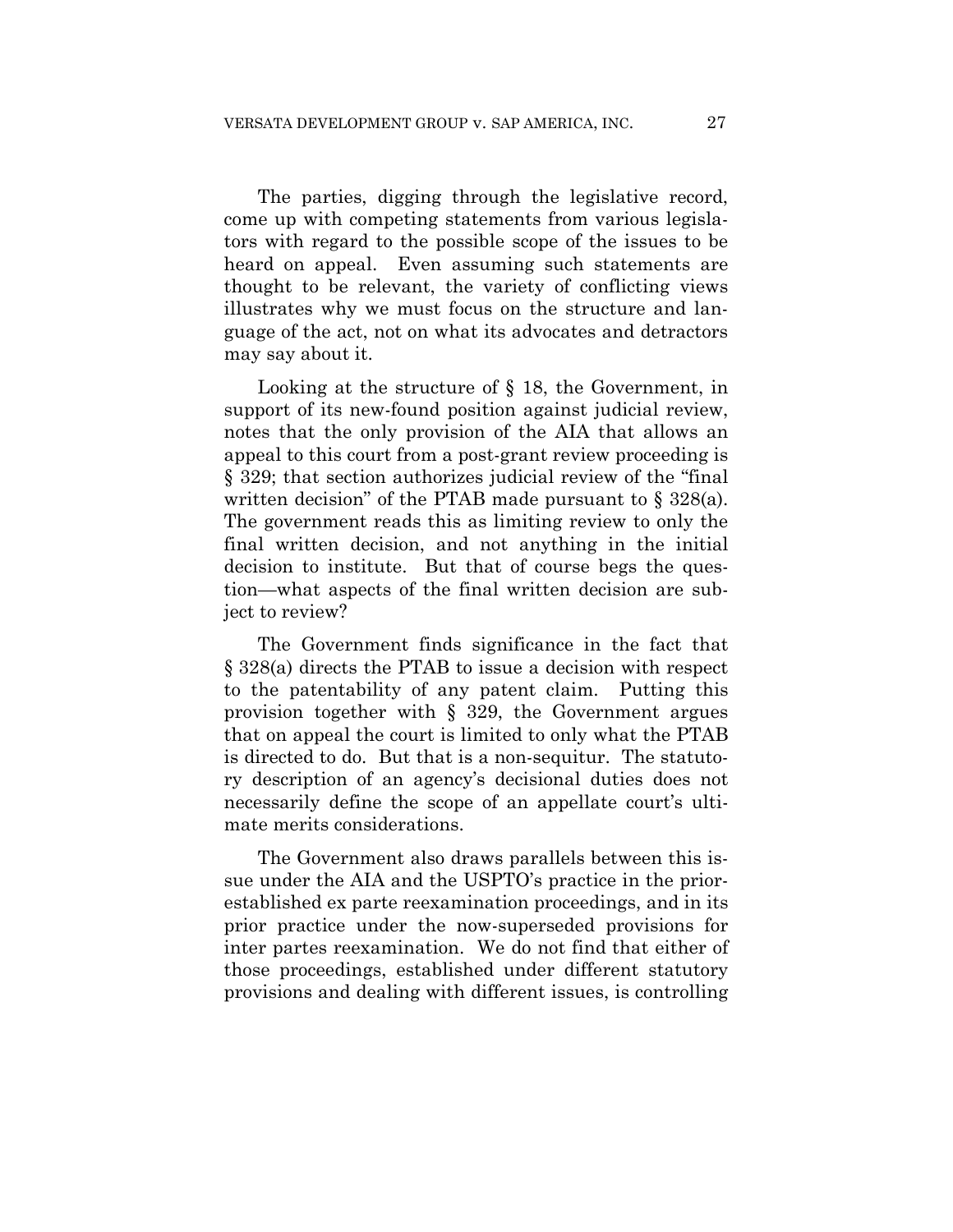here. It is worth noting, however, that the pre-AIA case law made clear that limitations on the scope of reexamination authority were reviewable upon the final decision even though the USPTO considered such limitations solely at the initiation stage and initiation itself was long held to be unreviewable. *See In re NTP, Inc.*, 654 F.3d 1268 (Fed. Cir. 2011); *In re Hiniker Co.*, 150 F.3d 1362 (Fed. Cir. 1998); *In re Portola Packaging, Inc.*, 110 F.3d 786 (Fed. Cir. 1997), *superseded by statute as recognized in In re NTP, Inc.*, 654 F.3d at 1277; *In re Recreative Techs. Corp.*, 83 F.3d 1394 (Fed. Cir. 1996).

In short, we do not find that the Government's arguments approach meeting the "heavy burden" of persuasion needed to overcome the "strong presumption" of judicial review. Congress, by limiting the scope of the review bar in § 324 as we have described, struck a balance between Congress's desire for a prompt and efficient review process at the USPTO, on the one hand, and, on the other, the necessary recognition of the traditional role of judicial review of final agency action. We find that balance carefully crafted and consistent with the roles the Constitution assigns to the Judicial and Executive Branches.

*In re Cuozzo Speed Technologies, LLC*, No. 14-1301 (Fed. Cir. July 8, 2015), decided by the court after the briefing had concluded in this case, is not to the contrary.11 The court in *Cuozzo* did not answer *either* of the two questions we decide in concluding that we may review whether Versata's patent is a CBM patent. That is clear

1

<sup>11</sup> The original opinion and dissent in *Cuozzo* issued on February 4, 2015. 778 F.3d 1271 (Newman, J., dissenting). A revised panel opinion and dissent issued on July 8, 2015. On the same day, the court denied a petition for rehearing en banc with a concurrence and two dissents to the denial.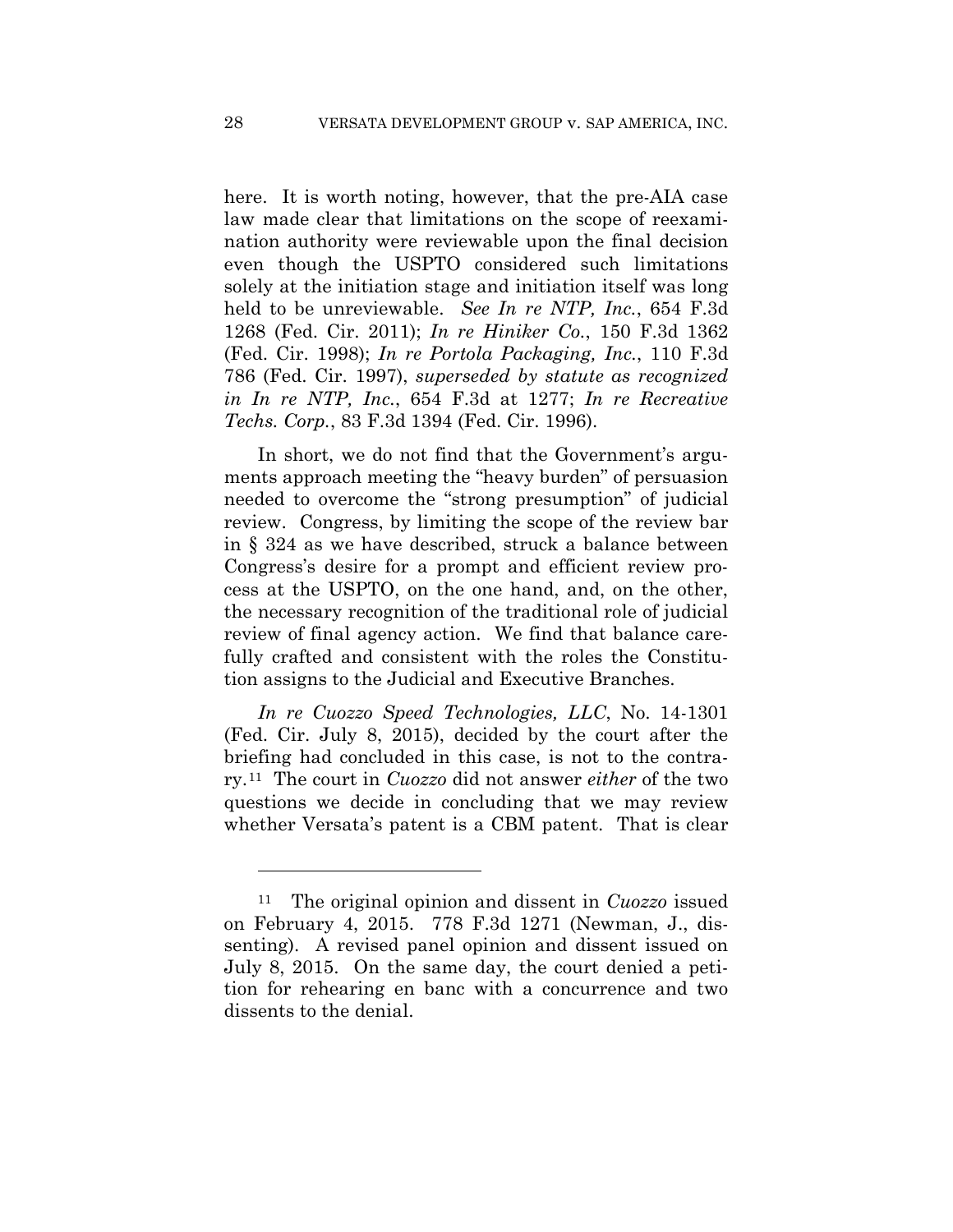even putting aside any difference there might be between § 314(d)—at issue in *Cuozzo*—and § 324(e)—at issue here.

To take the two questions in reverse order: *Cuozzo* did not decide whether status as a CBM patent was a limit on invalidation of authority under § 18. It could hardly have done so. *Cuozzo* did not involve a purported CBM patent or the PTAB's § 18 authority.

More broadly, *Cuozzo* did not address, and had no occasion to address, the question whether (despite  $\S 314(d)$ ) a final written decision can be reviewed for compliance with a limit on the PTAB's invalidation authority. Recognizing the distinction between initiation and final invalidation, *Cuozzo*, slip op. at 5–8, the court ruled only on review of the initiation decision itself, not about whether the final decision breached any limit on invalidation authority.

And that focus was inherent in the substance of the challenge, for a reason *Cuozzo* noted. The challenge was simply that the IPR petition at issue had not cited particular prior art the PTAB ultimately relied on for invalidation. A proper petition undisputedly could have cited it, thereby plainly giving the PTAB authority to invalidate the patent at issue in the IPR. *Id.* at 7–8. The alleged error in initiation was "irrelevant" because it was like the error that was "washed clean" in *Hiniker*. *Id.* The court in *Cuozzo* did not rule on or have before it an asserted violation of a limit on the PTAB's ultimate authority to invalidate that could not have been cured by a proper pleading.12

1

<sup>12</sup> In that light, and following the issuance of the original opinion in *Cuozzo*, Versata, in a letter citing supplemental authority, requested that if necessary its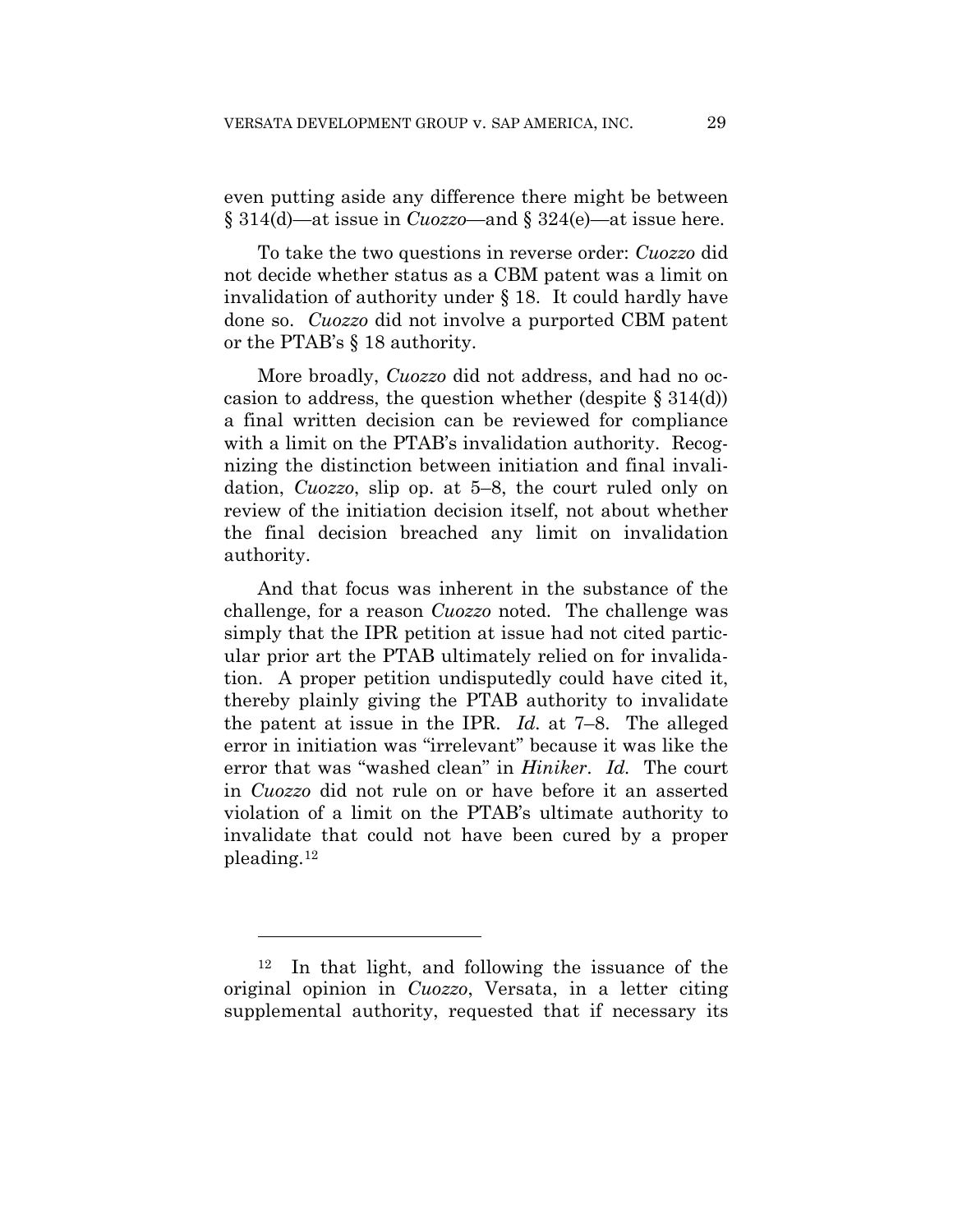For the foregoing reasons, we hold that we have authority to review whether the '350 patent is within the PTAB's  $§$  18 authority.

## **Issue Number 2—Is the '350 Patent a "Covered Business Method Patent"?**

AIA section 18 establishes a post-grant review proceeding "for review of the validity of covered business method patents."  $\S$  18(a)(1). In case anyone wished to argue the question, Congress left no doubt about the scope of § 18: "The Director may institute a transitional proceeding [under § 18] only for a patent that is a covered business method patent."  $\S$  18(a)(1)(E).

The statute defines a "covered business method patent" as:

a patent that claims a method or corresponding apparatus for performing data processing or other operations used in the practice, administration, or management of a financial product or service . . . .

#### $§ 18(d)(1).$

l

A basic disagreement between the parties to this case is how broadly this language should be read, and accordingly, whether it encompasses the invention set out in the '350 patent.

In addition to the boundaries inherent in the statutory definition, Congress also provided a specific exception: "the term [covered business method patent] does not include patents for technological inventions." *Id.* Unhelpfully, Congress did not then define a "technological invention," but instead instructed the USPTO to "issue regulations for determining whether a patent is for a

appeal be treated as a mandamus petition. In view of our disposition of the case, the request is moot.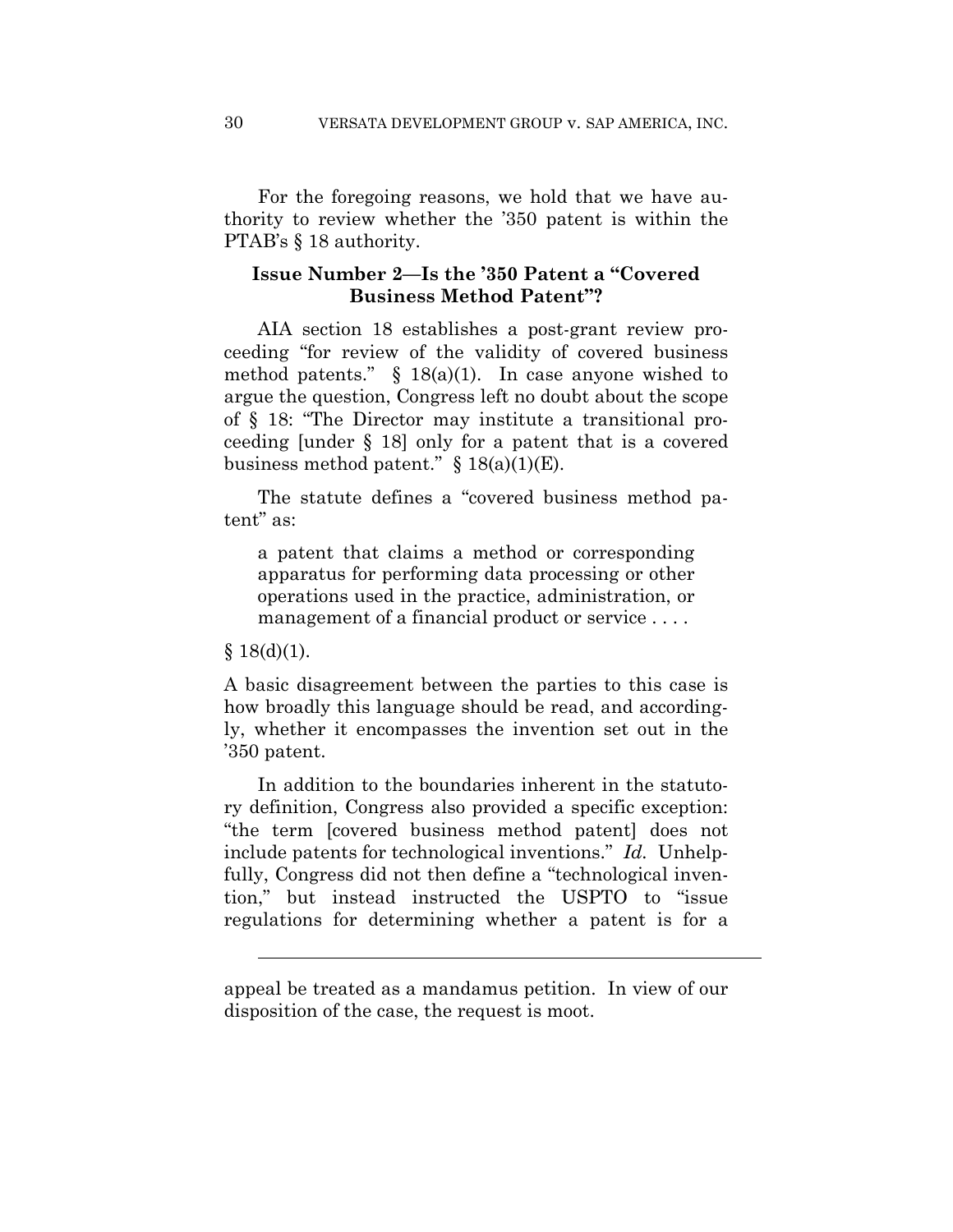technological invention."  $\S$  18(d)(2). The USPTO has by regulation promulgated its version of a definition of a "technological invention." 37 C.F.R. § 42.301(b). The parties disagree as to whether the invention in this case is such an excepted "technological invention."

Congress, in addition to the specific authorization to the USPTO to adopt regulations defining the meaning of "technological invention," also gave the USPTO broad authority over the entire § 18 program—authority to "issue regulations establishing and implementing a transitional post-grant review proceeding for review of the validity of covered business method patents."  $\S$  18(a)(1). Pursuant to that broad authority, the USPTO adopted extensive regulations governing the § 18 program. *See* 37 C.F.R. §§ 42.300–.304. Thus the regulations, in addition to a definition of "technological invention," *id.* § 42.301(b), also contain a definition of "covered business method patent," *id.* § 42.301(a).

We first consider what, under the statute and the issued regulations, is a "covered business method patent," and whether the term applies to the patent at issue in this case. Subsequently we consider what the USPTO regulations, in the absence of a statutory definition, understand the exception for a "technological invention" to be, and again its application to this patent*.* 

#### *The Scope of the Term "Covered Business Method Patent"*

We set out above the statutory definition of a "covered business method patent" found in § 18(d)(1). The USPTO's regulation, defining the same term, restates verbatim the statutory definition and nothing more. Though that avoids any question of whether the regulation is consistent with the statute, regrettably it adds nothing to our understanding of the scope question.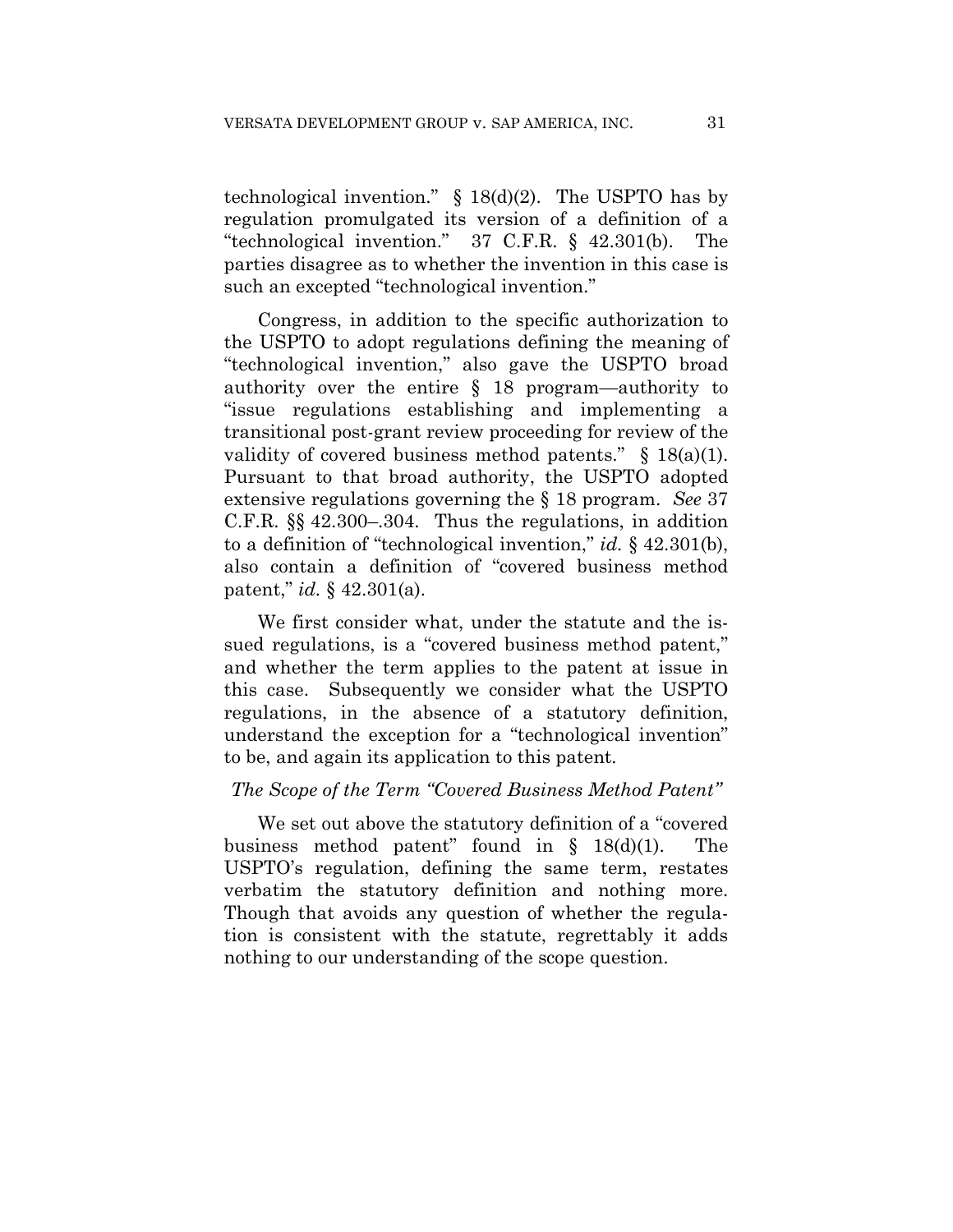In response to Versata's objection that the '350 patent was not a covered business method patent, the PTAB was therefore left to its own devices. The PTAB undertook an analysis regarding whether Versata's claims 17 and 26– 29 must necessarily be directed to "financial products or services," as these terms are used in the definition.<sup>13</sup> The PTAB noted that, as part of the process of implementing § 18, the USPTO had published notices of proposed and final rulemaking, and that among the rules proposed and subsequently adopted was the definition of "covered business method patent" contained in 37 C.F.R. § 42.301(a), the definition described above.

The PTAB observed that in its notices the USPTO considered the legislative debates and history, as well as the overall transitional program itself. *See* J.A. 21–22 (citing Transitional Program for Covered Business Method Patents—Definitions of Covered Business Method Patent and Technological Invention, 77 Fed. Reg. 48734, 48735 (Aug. 14, 2012)). Also, the PTAB observed that in its final notice of rulemaking the agency explained that the legislative history supported the proposition that the definition be broadly interpreted to "encompass patents claiming activities that are financial in nature, incidental to a financial activity or complementary to a financial activity." *Id.*

Further, in the Federal Register notice explaining the agency's decision to adopt its final rule, the agency notice observes that one commentator responding to the rule proposal suggested that the regulatory definition of covered business method should be limited specifically to the products and services of the financial services indus-

1

<sup>13</sup> As noted earlier, this issue was addressed in the PTAB's decision to institute review, not in its final written decision.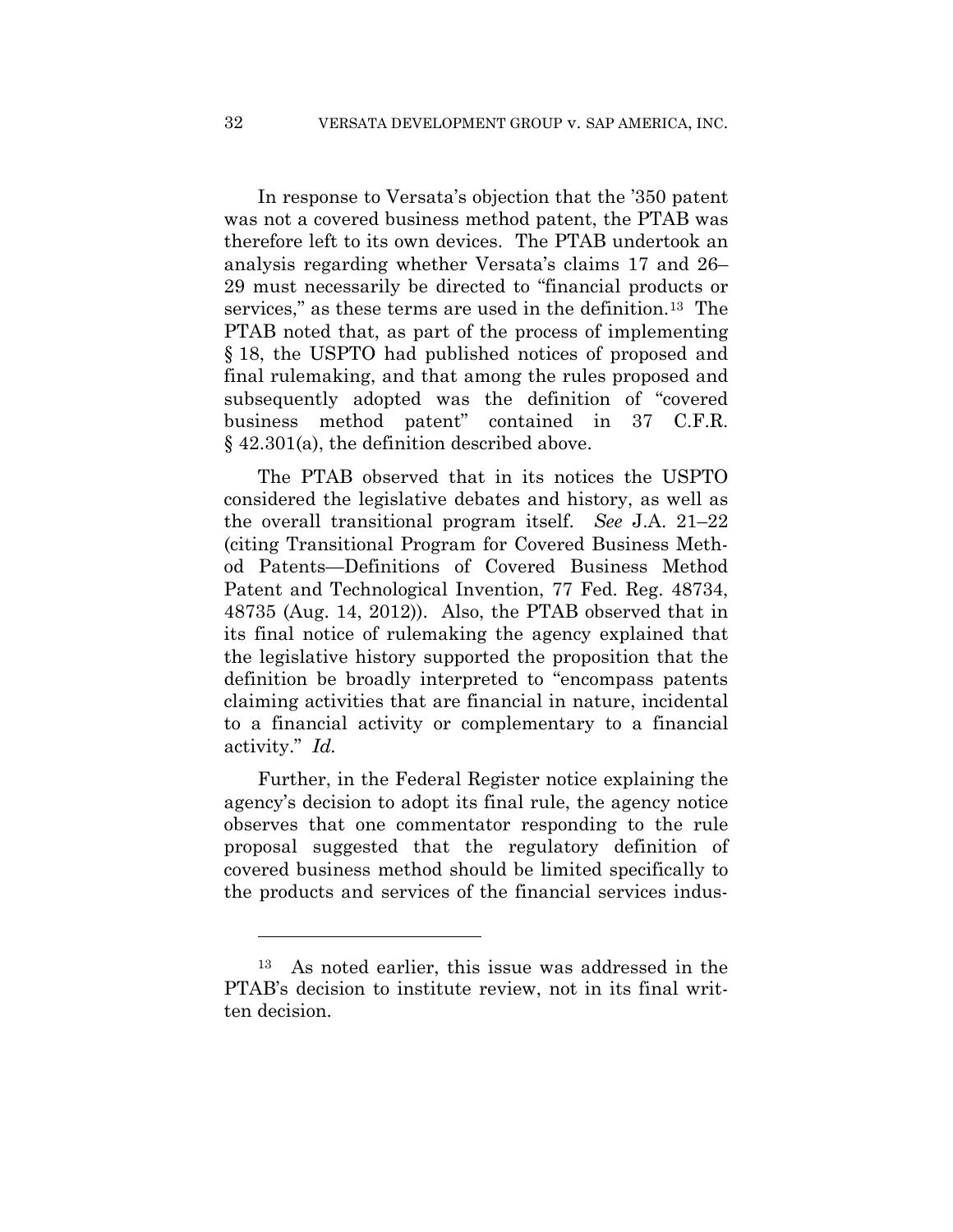try. 77 Fed. Reg. at 48736. Another suggestion was that the agency should make specific reference in the definition to Class 705 of the United States Classification System, used by USPTO examiners. *Id.* (This classification is generally considered to be focused primarily on financial institutions as such.) $14$ 

The PTAB noted that the agency summarily rejected these proposals. Instead, the USPTO stated that:

The suggestion to clarify that the term "financial product or service" is limited to the products or services of the financial services industry is not adopted. Such a narrow construction of the term would limit the scope of the definition of covered business method patents beyond the intent of section  $18(d)(1)$  of the AIA.

*Id.*

<u>.</u>

The PTAB thus declined to interpret the statute as requiring that the patent's invention literally comprehend a financial product or service: "The term financial is an adjective that simply means relating to monetary matters." J.A. 23. The PTAB concluded that "Versata's '350 patent claims methods and products for determining a price and that these claims, which are complementary to a financial activity and relate to monetary matters, are considered financial products and services under  $§ 18(d)(1)." Id.$ 

There is a considerable amount of history regarding Class 705—the technology class associated with the volume of business method patents that issued in the early 2000s. *See, e.g.*, 157 Cong. Rec. 3432 (2011). Class 705 itself apparently served as the original template for the definition of a "covered business method," but was thought to be too narrow. *Id.* at 13167.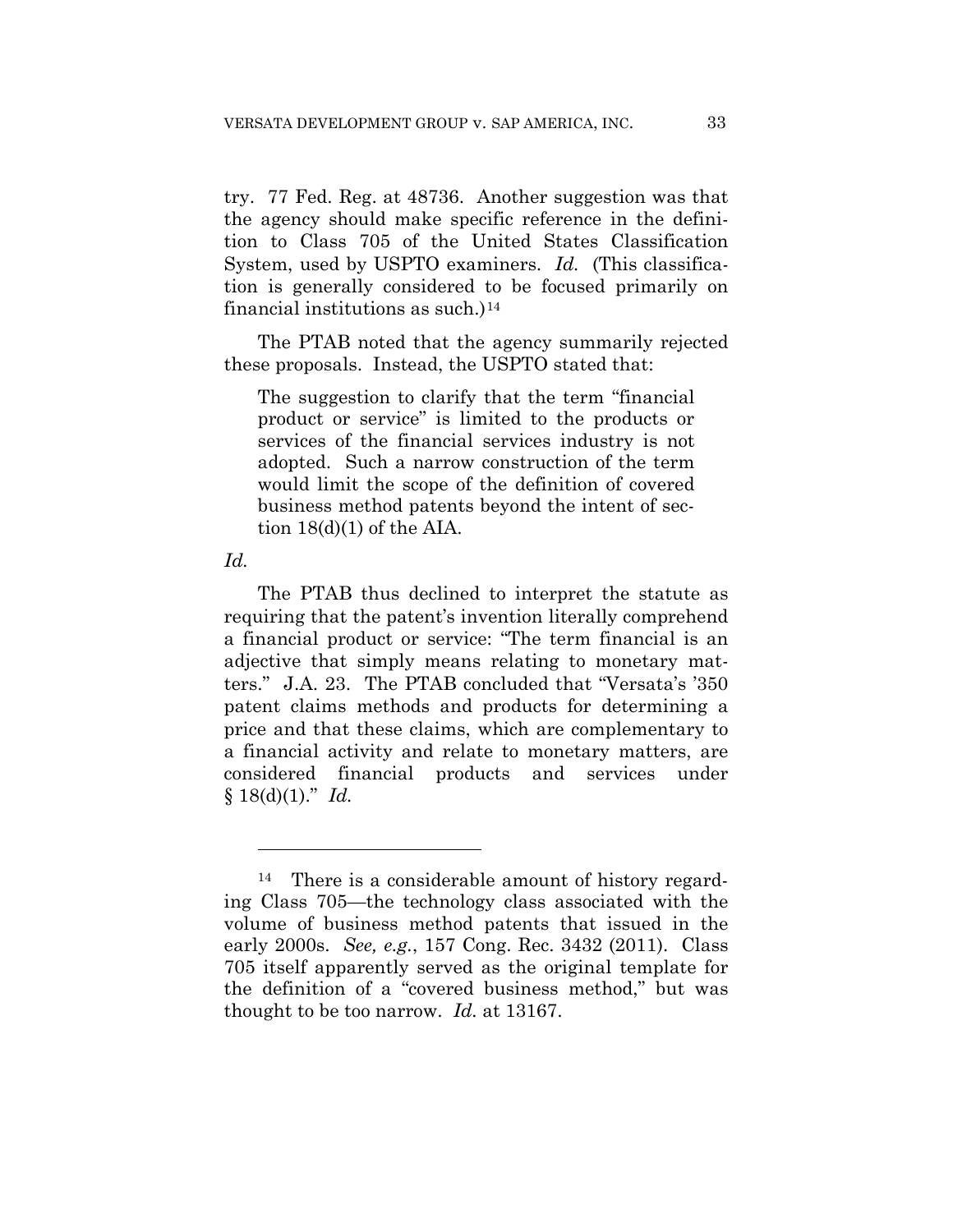In its appeal here, Versata renews its argument against the PTAB position. Versata takes the position that Congress used the phrase "financial product or service" for a reason and that the plain meaning of the text of the statute limits the PTAB's jurisdiction to products or services from the financial sector—i.e., banks, brokerages, holding companies, insurance, and similar institutions with a finance focus. If Congress had intended the scope of the definition to capture other things incidental to commerce, it could have said so, and it would have used different words.

SAP responds that the '350 patent claims "[a] method for determining a price of a product offered to a purchasing organization." Appellees' Br. at 45 (quoting '350 patent col. 19, ll. 57–58). Under any interpretation of the statutory definition, argues SAP, price calculations plainly fall within the "practice, administration, or management of a financial product or service" language of AIA § 18(d)(1). Even if Congress's intent in this regard could be considered unclear, the USPTO's interpretation of § 18(d)(1) as broadly interpreted and "encompass[ing] patents claiming activities that are financial in nature, incidental to a financial activity or complementary to a financial activity," is, according to SAP, entitled to deference under *Cooper Technologies Co. v. Dudas*, 536 F.3d 1330, 1337 (Fed. Cir. 2008). According to SAP, the patent *claims* a "method for determining price," '350 patent, col. 20, l. 66, not something Versata calls a "hierarchical pricing engine." Appellees' Br. at 49. The PTAB made specific findings that the claimed steps "could be performed . . . with pencil and paper," and "no specific, unconventional software, computer equipment, tools or processing capabilities are required." J.A. 27–28. These findings, argues SAP, support its determination.

The USPTO in its brief as intervenor notes that the PTAB's interpretation of "financial" as "relating to mone-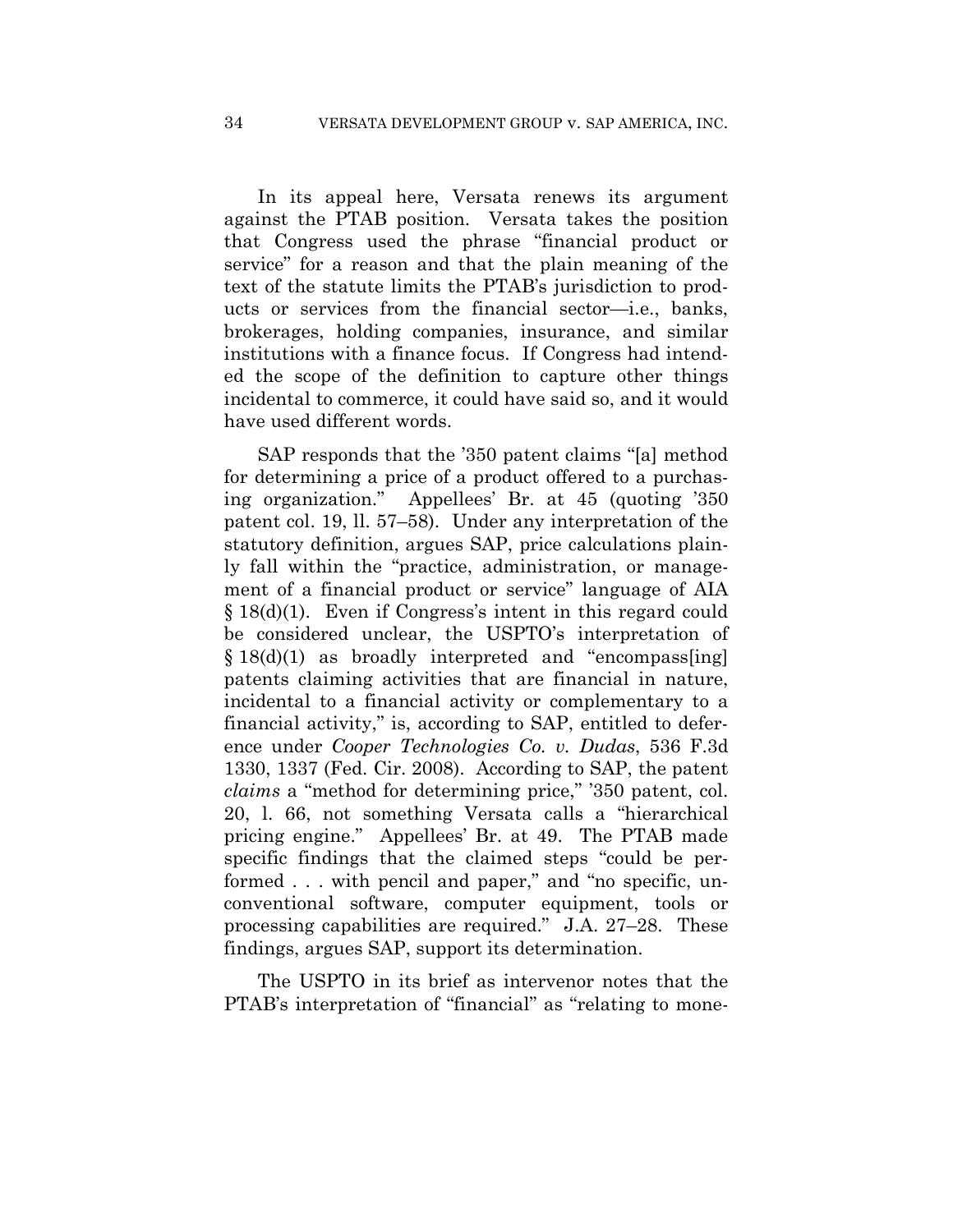tary matters" comports with the dictionary definition, citing *The Random House Dictionary of the English Language* 719 (2d ed. 1987) (defining, according to the USPTO, "financial" as "pertaining or relating to money matters"). This interpretation, it is said, readily embraces the '350 patent which expressly claims a "method for determining a price of a product" in claim 17. '350 patent, col. 20, l. 66. According to the USPTO, nothing in the text of the statute limits AIA  $\S 18(d)(1)$  to any one sector or industry. Further, the legislative history supports the broader definition. Thus, argues the USPTO, the PTAB's interpretation was not arbitrary or capricious.

We agree with the USPTO that, as a matter of statutory construction, the definition of "covered business method patent" is not limited to products and services of only the financial industry, or to patents owned by or directly affecting the activities of financial institutions such as banks and brokerage houses. The plain text of the statutory definition contained in  $\S$  18(d)(1)— "performing . . . operations used in the practice, administration, or management of a financial product or service"—on its face covers a wide range of finance-related activities. The statutory definition makes no reference to financial institutions as such, and does not limit itself only to those institutions.

To limit the definition as Versata argues would require reading limitations into the statute that are not there. This understanding of the text is reinforced by the scope of the entire § 18 program, and the general concern, including within the halls of Congress, regarding litigation abuse over business method patents. These concerns caused Congress to create a special program for these patents in the first place.

Furthermore, the expertise of the USPTO entitles the agency to substantial deference in how it defines its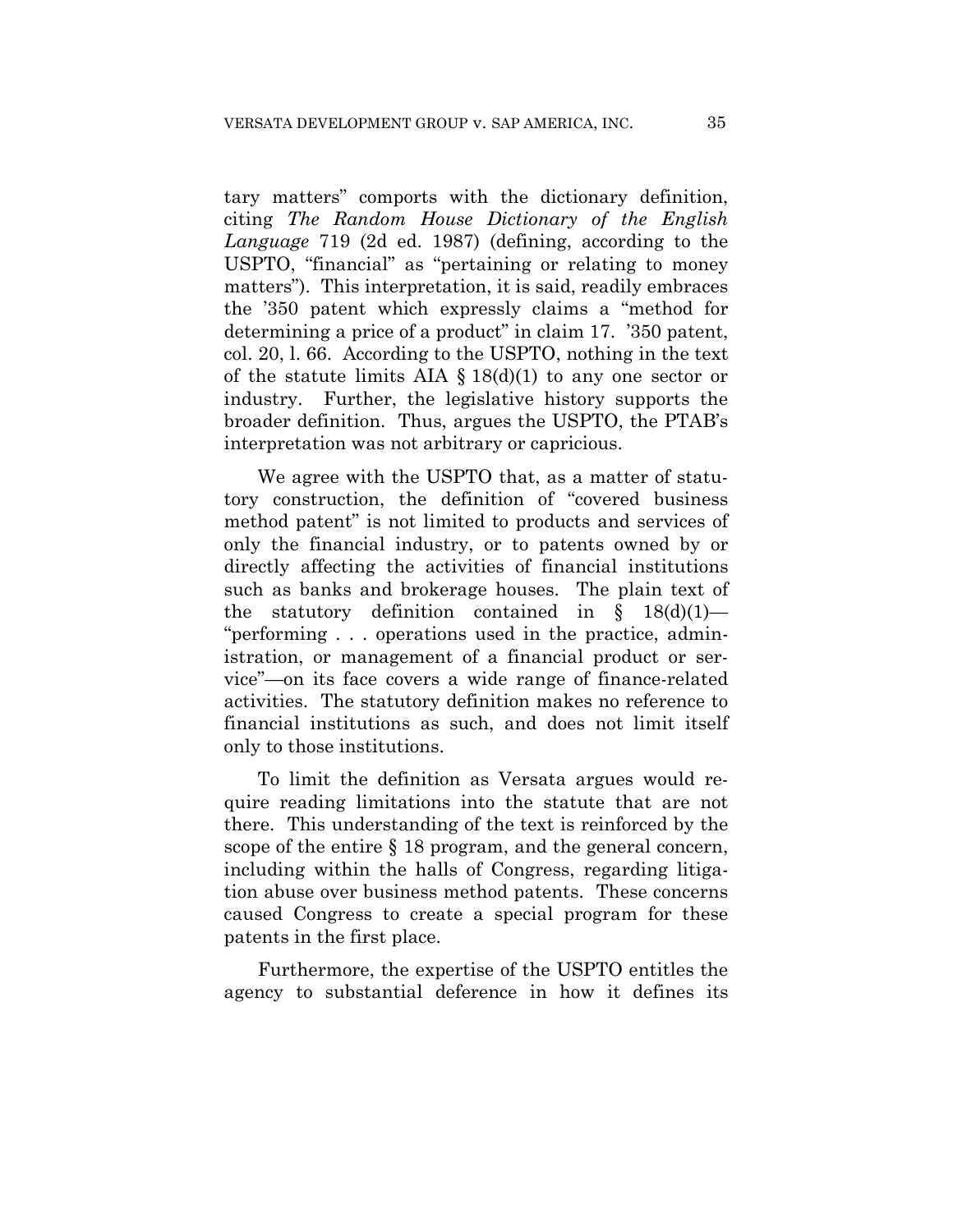mission. Congress recognized this by its broad delegation of rulemaking authority in the establishment and implementation of this transitional post-grant review proceeding. *See* § 18(a)(1). It might have been helpful if the agency had used that authority to elaborate on its understanding of the definition provided in the statute. Nevertheless, for the reasons we have explained, we conclude that the '350 patent and the invention it comprises fall well within the terms of the statutory definition of a "covered business method patent."

## *The Meaning of "Technological Invention"*

Section 18(d) states that the term "covered business method patent" does not include patents for "technological inventions." The parties dispute whether the '350 patent is for a technological invention. This requires that we first determine what is meant by that term, and then whether the PTAB was correct in finding this patent is not such an invention. As earlier noted, Congress did not define the term, but left it to the USPTO to do. The USPTO followed Congress's instructions, and in 37 C.F.R. § 42.301(b) promulgated its definition.

According to the regulation, a "technological invention" is one in which "the claimed subject matter as a whole recites a technological feature that is novel and unobvious over the prior art; and solves a technical problem using a technical solution." *Id.* The regulation specifies that these criteria will be considered "on a case-bycase basis." *Id.* This definition is notable as much for what it does not say as for what it does say.

First, the requirement that a technological invention should be novel and nonobvious over the prior art could be said to be rather obvious, and not novel. This is because in order to be eligible for patenting in the first place, any invention must be novel (35 U.S.C. § 102) and nonobvious (35 U.S.C. § 103); presumably the invention under review,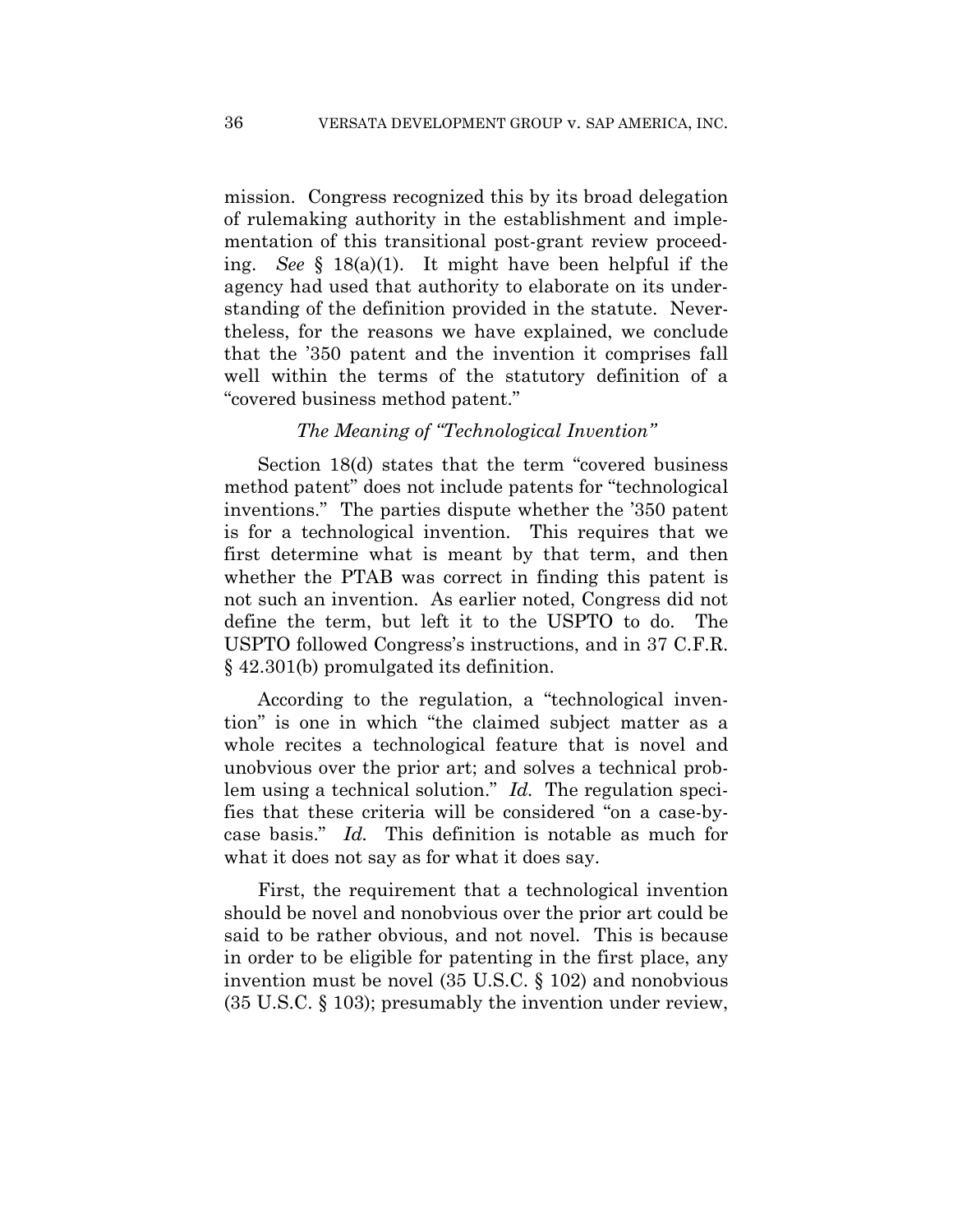since it has already been covered by an issued patent, was earlier determined by the USPTO to be novel and nonobvious. At this early stage of the process, when the USPTO is first determining whether the patent at issue is even a CBM, there would seem to be little cause to determine what will be one of the ultimate questions if review is granted—did the USPTO err in the first instance when it originally determined that the invention was novel and nonobvious?

Putting this part of the regulation's definition aside, we are left with a definition of a "technological invention" as essentially one having a "technological" feature that solves a "technical" problem using a "technical" solution. Defining a term in terms of itself does not seem to offer much help. In short, neither the statute's punt to the USPTO nor the agency's lateral of the ball offer anything very useful in understanding the meaning of the term "technological invention."

Thus the PTAB, in concluding that it had jurisdiction over the '350 patent as a covered business method patent that was not within the exception for a technical invention, had to craft its own understanding of what is meant by a "technological invention." First, the PTAB recited the fact that the USPTO had adopted a definition and had published a related notice, *see* Office Patent Trial Practice Guide, 77 Fed. Reg. 48756, 48763–64 (Aug. 14, 2012). The notice listed certain characteristics which, if present, did not help support a finding that the invention was within the "technological invention" exception from CBM treatment. These are: 1) mere "recitation of known technologies"; 2) "reciting the use of known prior art technology"; and 3) "combining prior art structures to achieve the normal, expected, or predictable result of that combination." *Id.* at 48764.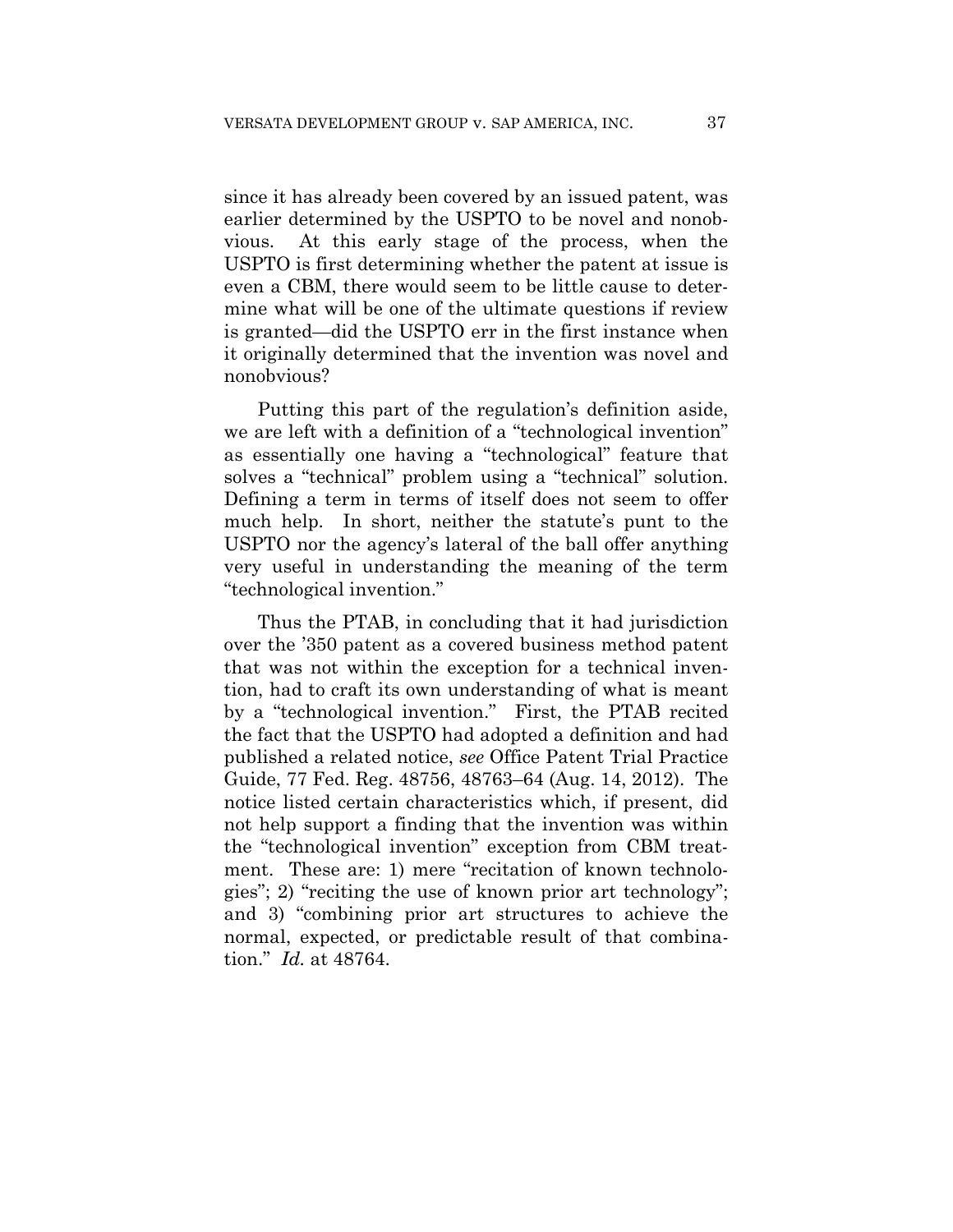The PTAB, taking the position that the presence of a single qualifying claim is sufficient to institute covered business method review, selected claim 17 for closer analysis. (Claim 17 is set out *in extenso* in the 'Background' section, *supra*.) Versata, in its effort to avoid CBM review of the '350 patent, argued that claim 17, like all the claims in the patent, recited a novel and nonobvious technological feature. This was described as a "hierarchical data structure" used in combination with a software-implemented pricing procedure. Versata further contended that the claims all require the use of a computer and the use of "denormalized" numbers that are to be determined in "run time." SAP responded that claim 17 lacked a novel and nonobvious technological feature as the claim was merely directed to a business process of determining product prices that lack even minimal computer-related recitations. The PTAB concluded that claim 17 did not recite a technological invention.

We accept the PTAB's use of claim 17 as representative. As the PTAB correctly noted, even if the invention required the use of a computer, the claim did not constitute a technological invention. As we are now instructed, the presence of a general purpose computer to facilitate operations through uninventive steps does not change the fundamental character of an invention. *See Alice Corp. Pty. Ltd. v. CLS Bank Int'l*, 134 S. Ct. 2347 (2014).

The PTAB viewed the invention typified by claim 17 as basically a method of determining a price. This was a determination that could be achieved "in any type of computer system or programming or processing environment," and accordingly "no specific, unconventional software, computer equipment, tools or processing capabilities are required." J.A. 28 (citing *Dealertrack, Inc. v. Huber*, 674 F.3d 1315, 1333 (Fed. Cir. 2012)).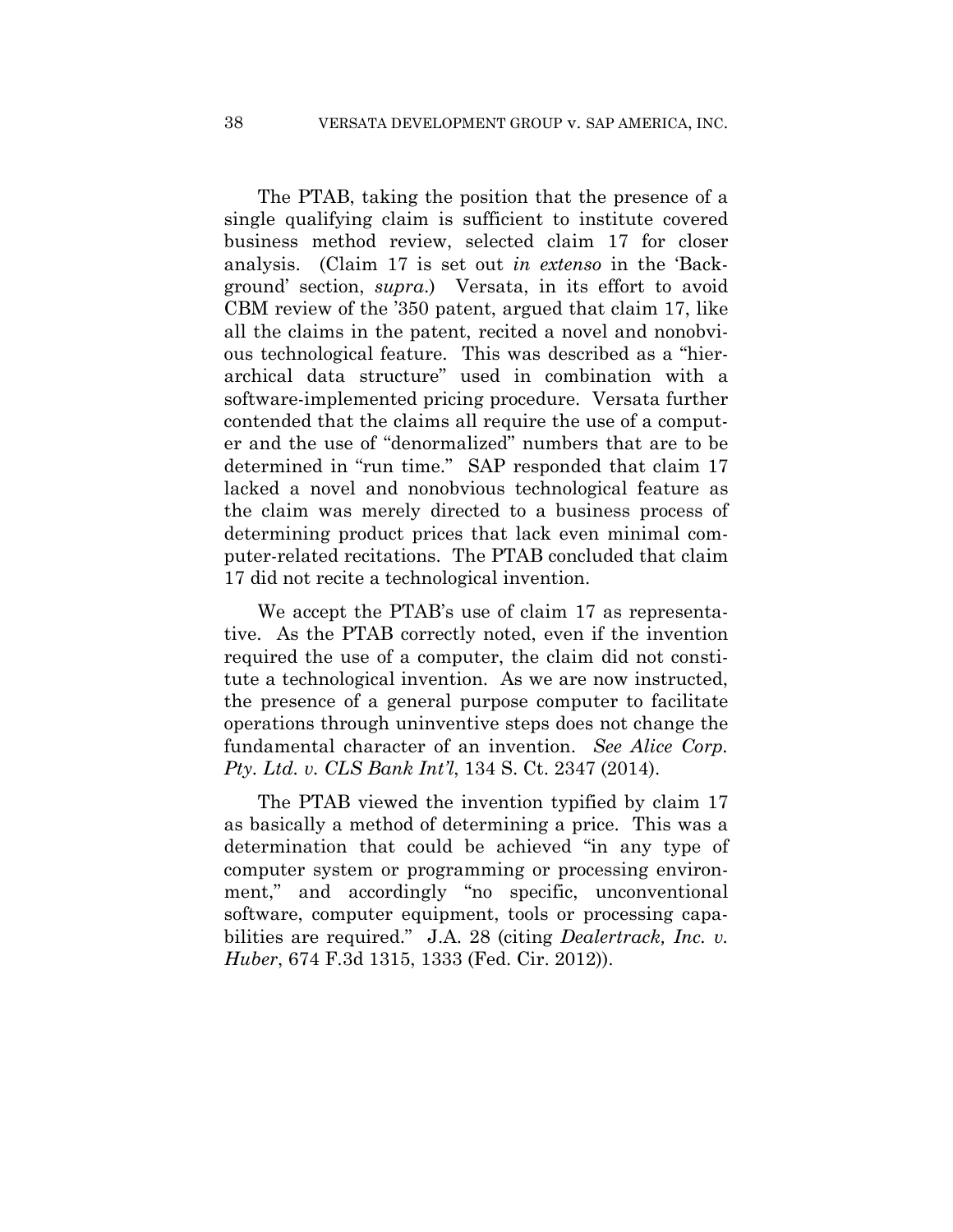We agree with the PTAB's determination that claim 17 does not solve a technical problem using a technical solution. Indeed, contrary to Versata's argument that the invention "'leveraged the hierarchal data structures used by large companies to organize pricing information,'" we agree with the PTAB that this is not a technical solution but more akin to creating organizational management charts. *Id.* (citation omitted). Like the PTAB, and for many of the same reasons, we conclude that whatever may be the full sweep of the term "technological invention," the invention that comprises the '350 patent is essentially not a technological one as that term ordinarily would be understood.

Accordingly, we affirm the PTAB's conclusion that Versata's '350 patent is a covered business method patent, and that it does not fall within the exception for technological inventions, whatever that exception may otherwise mean.<sup>15</sup>

#### **Issue Number 3—Claim Construction Standards**

When addressing the ultimate merits in this case the question of compliance by the patent with the requirements of § 101—the PTAB faced an issue of claim construction. The PTAB applied its "broadest reasonable interpretation" ("BRI") standard to the issue, the standard adopted in 2012 by the USPTO for AIA post-grant proceedings, and generally used in USPTO office actions. Versata challenges application of that standard to its claims in this case.16

1

<sup>15</sup> *See also* Brief of The Internet Association as Amicus Curiae in Support of Appellees.

<sup>16</sup> *See also* Amici Curiae Brief of 3M Company et al. in Support of Neither Party. *But see* Brief of Dell Inc. et al. as Amici Curiae in Support of Appellees and Interve-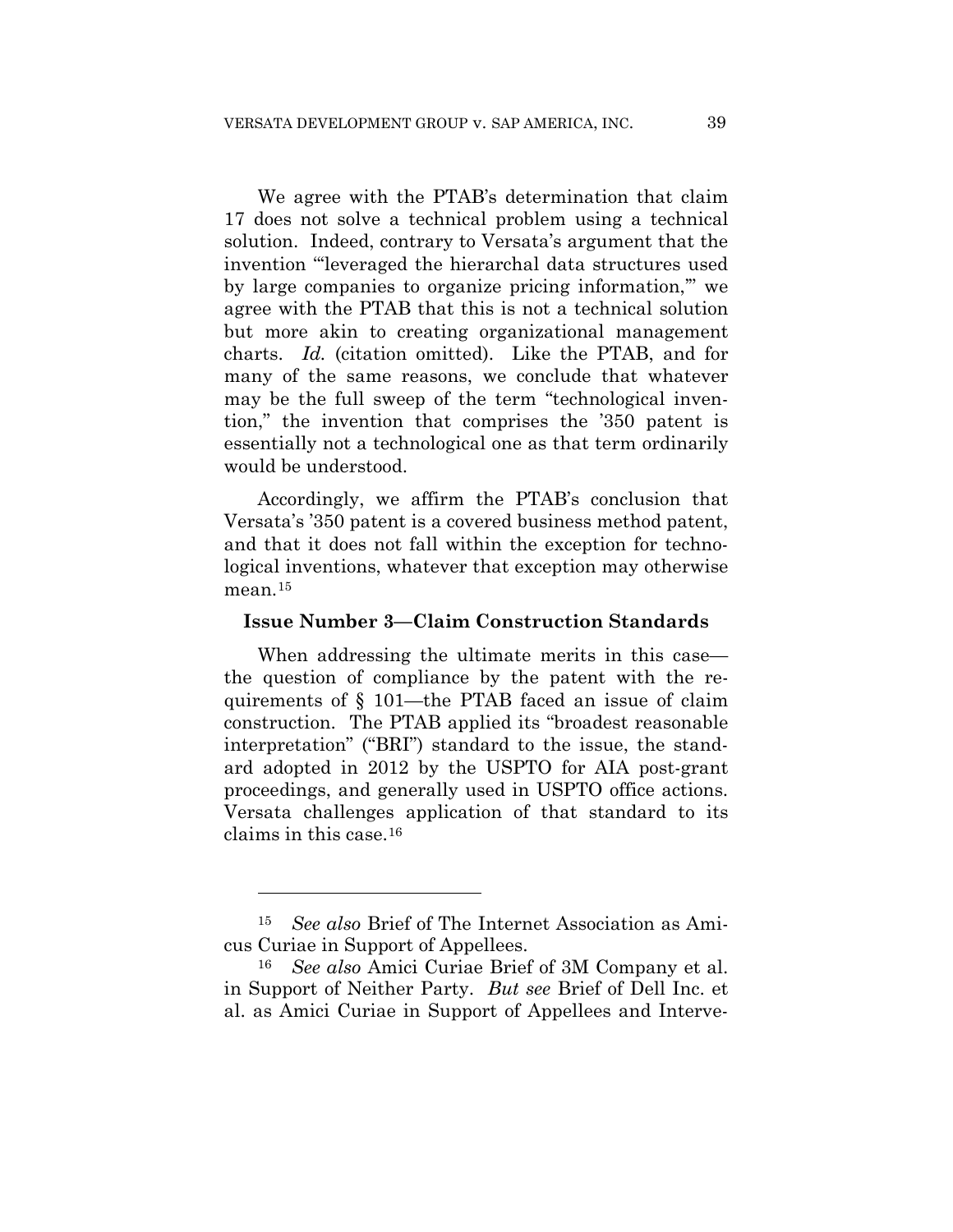The PTAB, in its final written decision, construed four claim terms of which the parties sought construction. On appeal, Versata points out, correctly, that the PTAB applied the BRI standard to each of its claim constructions. Versata consequently challenges generally the PTAB's use of the BRI standard, and in particular its effect on the meaning of the term "pricing information," and whether that term should be construed to require "denormalized numbers."17

According to Versata, both Versata and SAP agreed at the outset of the proceedings that the term did require denormalized numbers. The PTAB declined to so construe the term, and, based on application of the BRI standard, decided that the invention in the '350 patent did not require denormalized numbers.

Versata argues that such a claim construction is not permissible for a number of reasons, and that its use adversely impacted the validity determination of the '350 patent under the PTAB's § 101 analysis. Accordingly, argues Versata, on appeal one alternative for the court is to reverse and remand for a new § 101 analysis under a proper claim construction.

SAP, whatever its position in the earlier litigation may have been, takes the position in this appeal that the PTAB, applying BRI, properly construed the claims broadly as not limited to "denormalized numbers." SAP points to the fact that the dependent claims recite

 $\overline{a}$ 

nor; Brief of Amici Curiae Intel Corp. et al. Supporting Intervenors and Affirmance of the Agency's Decision.

<sup>17</sup> Denormalized numbers, according to Versata, do not have fixed units and may assume a different meaning and different units, determined by the software during run time and depending on the pricing operation that is being performed.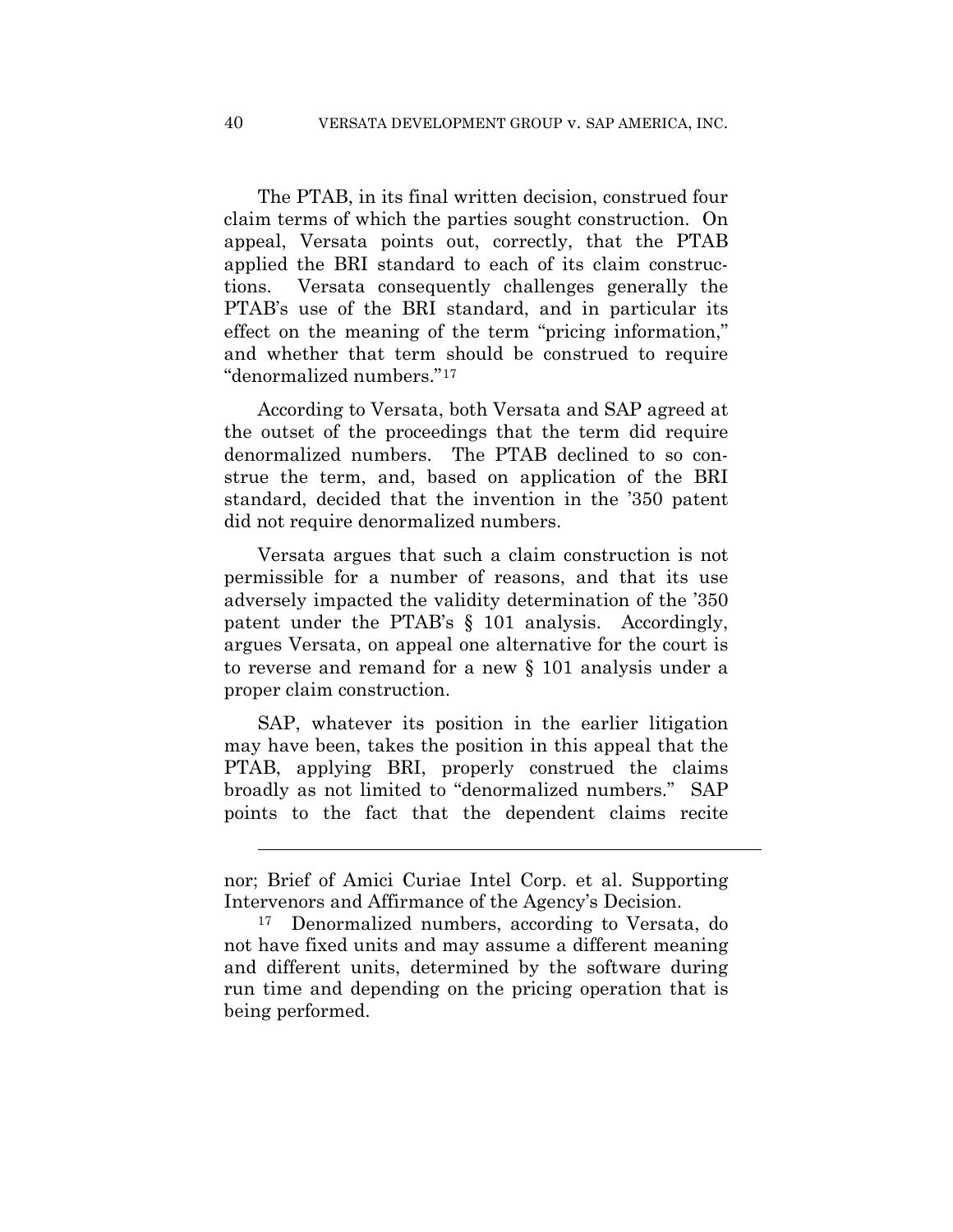"denormalized numbers" and the independent claims do not, and the written description describes this feature as only "'[o]ne aspect' of the purported invention." Appellees' Br. at 57–58 (quoting '350 patent, col. 8, l. 39). Further, argues SAP, even if the PTAB erred in its construction, the error is harmless because its correction would not change the result.

On the basic question of the propriety of the PTAB applying the BRI standard in its decision-making, this is an issue on which we need not elaborate here. In *Cuozzo,* a case that issued after argument in this case, the majority approved the USPTO's use of the BRI in PTAB claim construction. Slip op. at 10–19. As a general rule, we are bound by our own prior precedents, and, though the rules governing IPR matters at issue in *Cuozzo* will not necessarily govern all PGR/CBM matters, we see no basis for distinguishing between the two proceedings for purposes of the PTAB's use of BRI in claim construction here.

Furthermore, on careful review of the record in light of the parties' arguments, it is less than clear that the outcome in this case would be different under a different claim construction regime. This is because, even applying the usual court-utilized "one correct construction" formula, we conclude that the PTAB's interpretation of the claims, for the same reasons given by the PTAB after careful consideration, is correct. This is particularly the case regarding claim 17, which, in light of the principles of claim differentiation and the understandings derived from the written description, as described above, is not limited to denormalized numbers.

Thus, even without the guidance provided by *Cuozzo*, under either formulation of the claim construction standard the result is likely the same in this case. The PTAB's claim constructions are affirmed.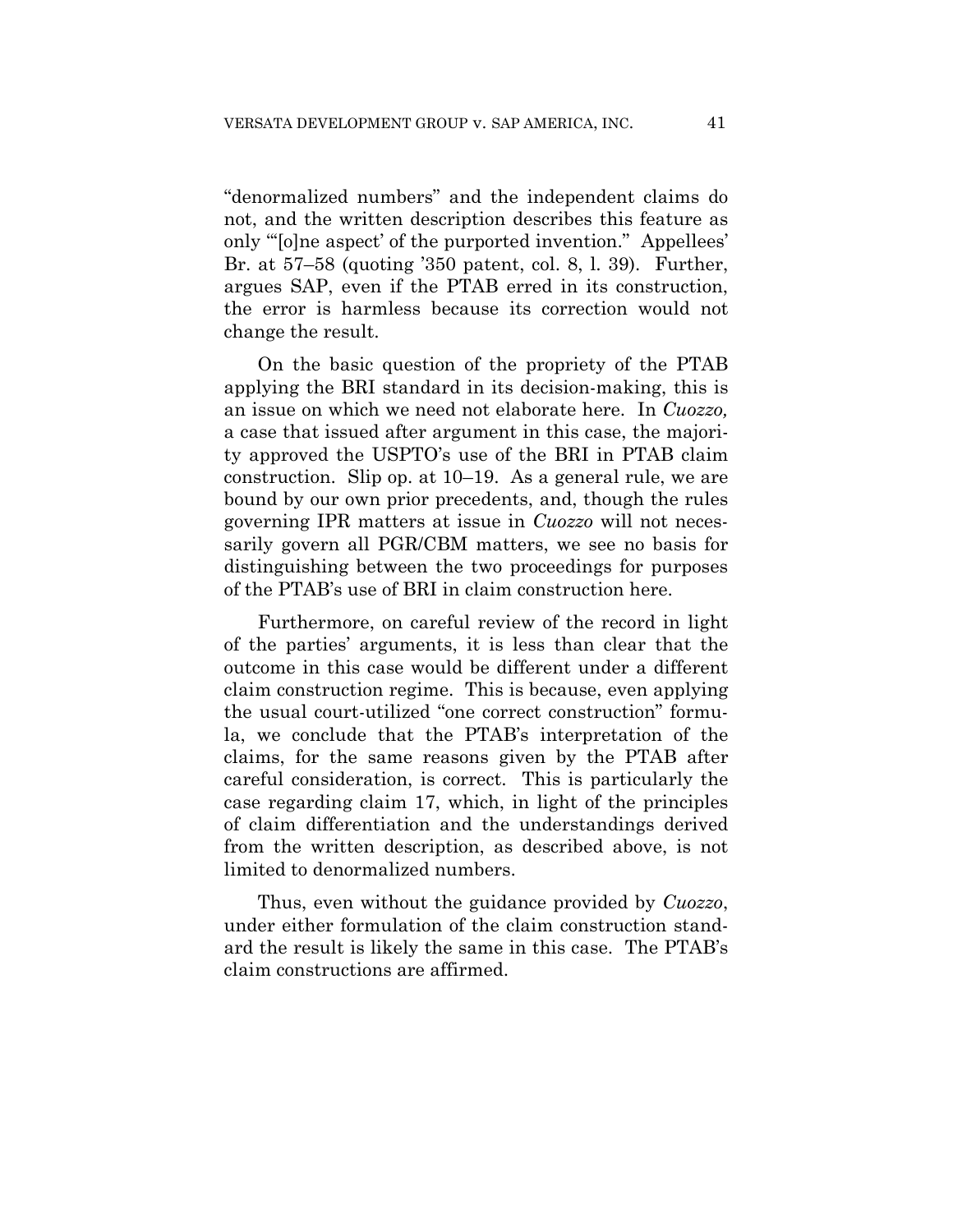#### **Issue Number 4—The Merits Determination**

In its final written decision, the PTAB held that claims 17 and 26–29 of the '350 patent were unpatentable under 35 U.S.C. § 101 as "abstract ideas." In response, Versata first challenges whether, under the governing statutes, it is within the authority of the PTAB to invoke § 101 as a test of validity. In Versata's view, the statutes authorize the PTAB to test the validity of challenged claims in a CBM review on the basis of the requirements set forth in §§ 102, 103 and 112, but not on the basis of the requirements set forth in § 101. Second, even if § 101 is a permissible test, Versata argues that the PTAB erred in finding these claims nothing more than an "abstract idea," as that is understood in § 101 jurisprudence.

## *Is Section 101 of the Patent Act a Proper Referent in CBM Cases, and Is That Question Open to Judicial Review?*

As a preliminary matter, we address the question of whether we can review, as a matter of law, whether the PTAB is authorized to invoke § 101 as a test of validity in CBM cases. It was at the decision to institute stage when the PTAB determined there was a § 101 issue. All the same arguments for and against judicial review of an issue first decided at the institution stage presumably are available. The question again is whether we can reach this issue now on appeal of the final written decision. The answer is yes, and for essentially the same reasons.

First, on an appeal of the PTAB's final written decision, all questions that relate to the ultimate merits of the case are before us. Since the merits of this case turn on an application of § 101 law, a first step in deciding those merits is necessarily satisfying ourselves that the PTAB's merits decision was based on a correct understanding of the law. Thus we must assure ourselves that compliance with § 101 is the applicable test for the PTAB to have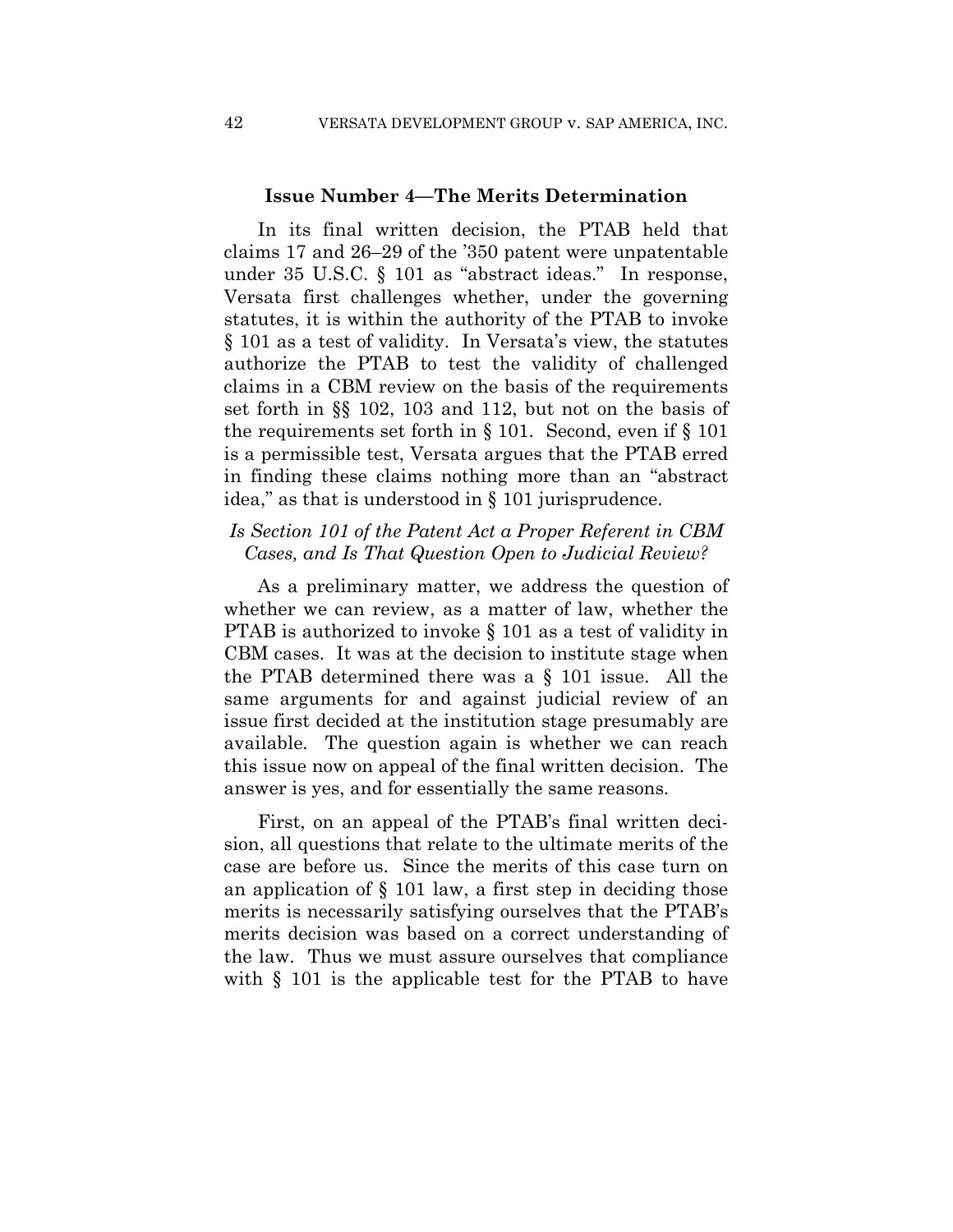used in judging the validity of the claims in the '350 patent.

Second, for all the same reasons we discussed earlier, § 324(e) does not bar this court from reviewing and deciding this predicate issue when raised. The authority of the PTAB under the relevant statutes to apply § 101 law to the claims under review goes to the power of the PTAB to decide the case presented to it. Thus, like the issue we discussed in Issue Number 1, *supra*, it engages the same analysis as did that issue. And for the same reasons set forth there, the answer must be the same. We have jurisdiction to decide the question even though it is decided, as it was in this case, initially by the PTAB at the decision to institute stage.

We turn then to the more challenging question of whether the PTAB was within its statutory invalidation authority when it chose to apply § 101 jurisprudence in determining the validity of the challenged claims. Admittedly, the statutory text is subject to competing understandings. Under chapter 32, governing post-grant review and § 18 cases, the PTAB "shall issue a final written decision with respect to *the patentability* of any patent claim challenged . . . ." § 328(a) (emphasis added). At the same time, § 321(b), entitled "Scope," states that a petitioner in a PGR review "may request to cancel as unpatentable 1 or more claims of a patent *on any ground that could be raised under paragraph (2) or (3) of section 282(b)* (relating to invalidity of the patent or any claim)." (Emphasis added.)

Section 282(b) in turn specifies the defenses that may be raised in an action involving the validity or infringement of a patent. Among the defenses listed are:

(b)(2)—invalidity of the patent or any claim on any ground "specified in part II as a condition for patentability";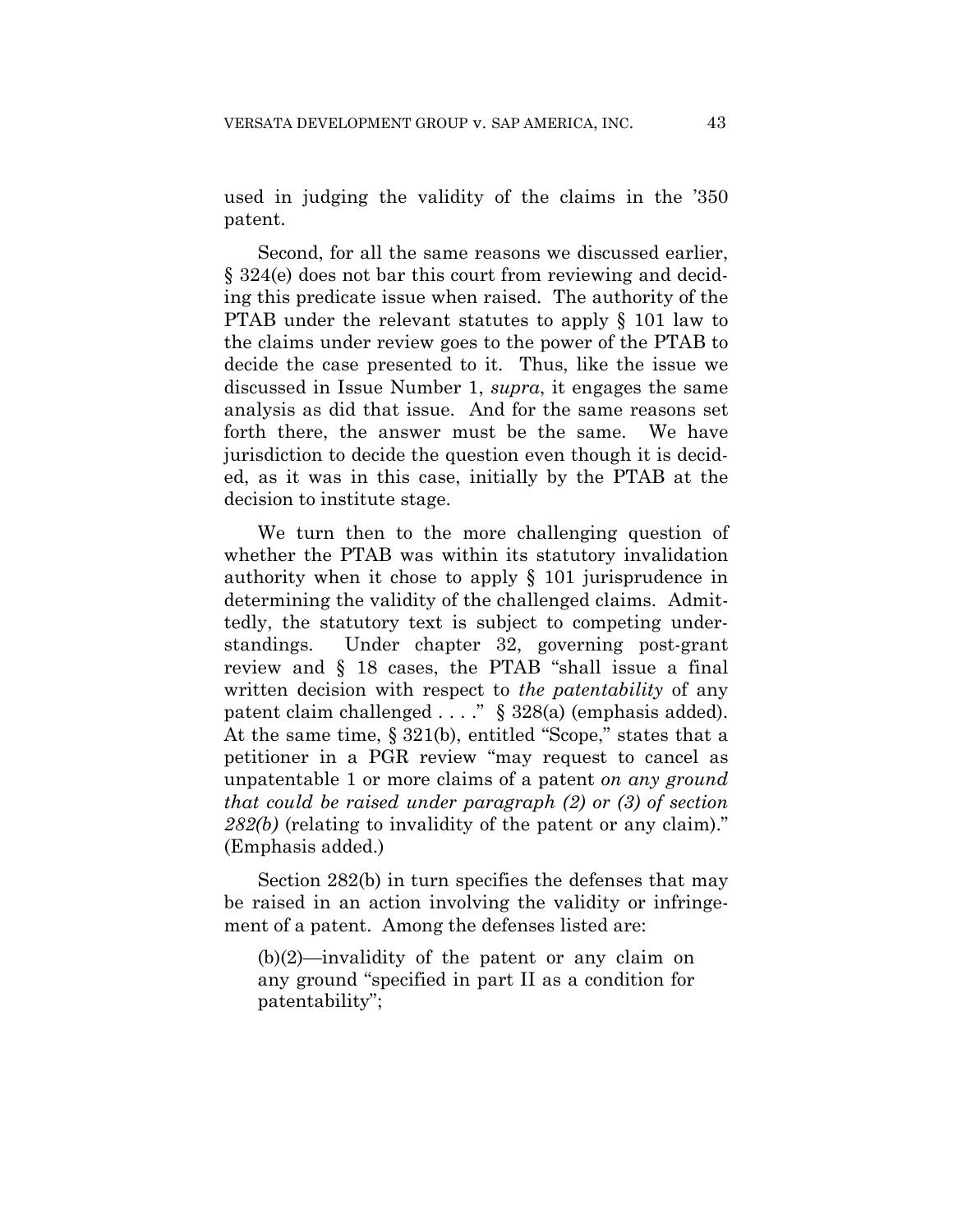(b)(3)—invalidity of the patent or any claim for failure to comply with any requirement of  $\S$  112 (except best mode) or § 251.

Versata argues that a CBM post-grant review must be limited to a ground that could be raised under paragraph (2) or (3) of section 282(b). Versata then reasons that § 282(b)(2) authorizes defenses on any ground "specified in part II as a condition for patentability," and that the part II reference includes under the headings in the compiled statutes only "conditions for patentability," i.e., §§ 102 and 103, but not § 101. Based on the headings in part II of the statutes, Versata draws a distinction between the heading under which § 101 appears, "inventions patentable," and "conditions of patentability" under which §§ 102 and 103 are listed.

SAP counters that it is generally understood that § 101 is an invalidity defense under § 282, and that Versata's reliance on the headings is improper. SAP also argues that the legislative history suggests that any ground of validity may be raised, including § 101.

The USPTO echoes these arguments, and cites to *Graham v. John Deere Co.*, 383 U.S. 1, 12 (1966), for the statement that the Patent Act "sets out the conditions of patentability in three sections," 101, 102, and 103. The USPTO adds that this court rejected Versata's argument regarding § 101 in *Dealertrack, Inc.*, 674 F.3d at 1330 n.3, and adds that it would be particularly anomalous to conclude that Congress foreclosed consideration of § 101 issues in CBM reviews since the very purpose of the special CBM process was to permit the USPTO to reconsider the validity of a salient category of business method patents.

Versata is correct that a strict adherence to the section titles can support an argument that § 101 is not listed as a "condition of patentability," but rather has the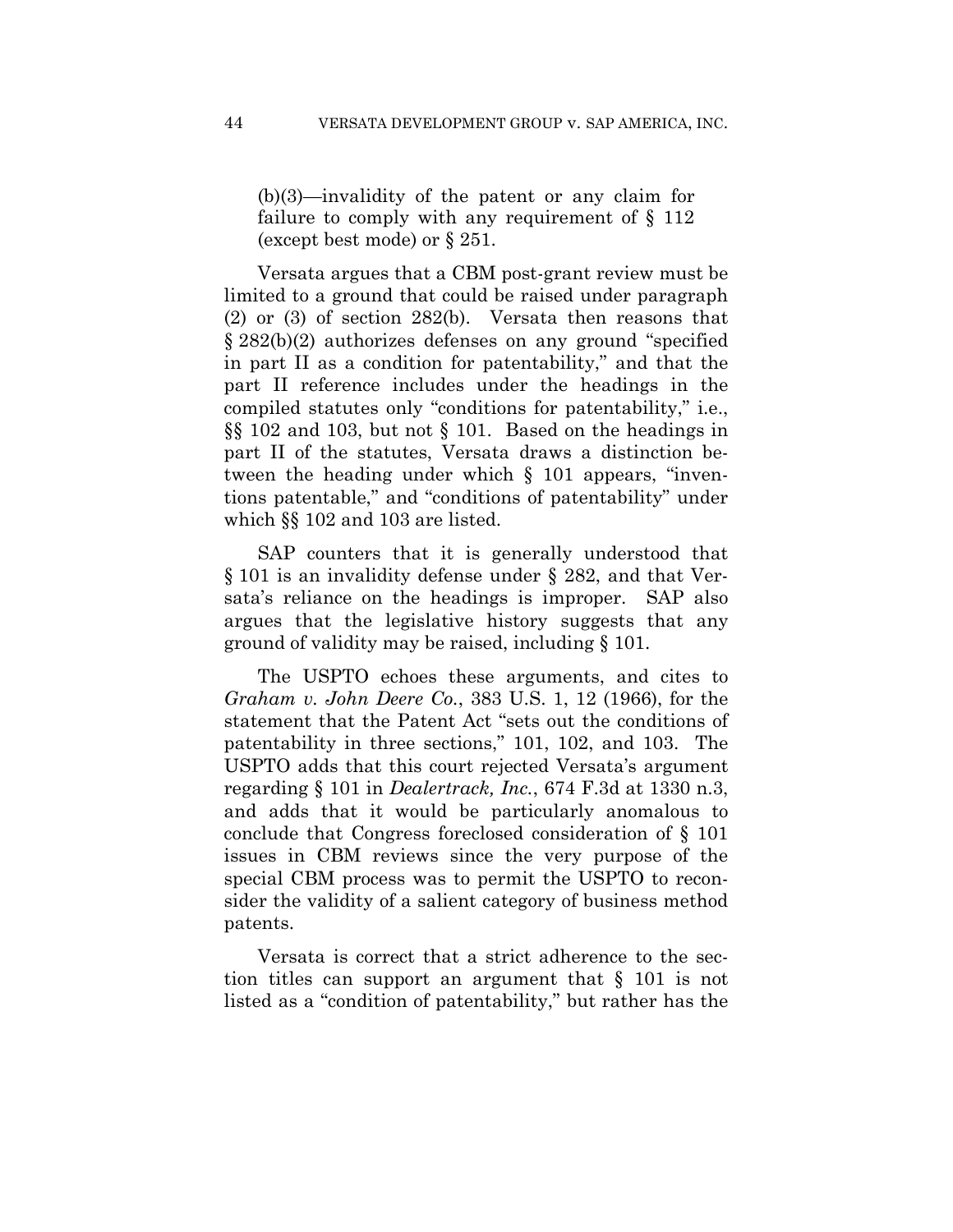heading of "inventions patentable." However, as noted by the USPTO, both our opinions and the Supreme Court's opinions over the years have established that § 101 challenges constitute validity and patentability challenges. *See also Standard Oil Co. v. Am. Cyanamid Co.*, 774 F.2d 448, 453 (Fed. Cir. 1985); *Aristocrat Techs. Austl. Pty. Ltd. v. Int'l Game Tech.*, 543 F.3d 657, 661 n.3 (Fed. Cir. 2008).

It would require a hyper-technical adherence to form rather than an understanding of substance to arrive at a conclusion that § 101 is not a ground available to test patents under either the PGR or § 18 processes. Section 101 validity challenges today are a major industry, and they appear in case after case in our court and in Supreme Court cases, not to mention now in final written decisions in reviews under the AIA. The numerous cases in our court and in the Supreme Court need no citation; for a sample of PTAB cases, see, e.g., *Search America, Inc. v. Transunion Intelligence, LLC*, CBM2013-00037 (Feb. 3, 2015); *U.S. Bancorp v. Retirement Capital Access Management Co.*, CBM2013-00014 (Aug. 22, 2014).

It is often said, whether accurate or not, that Congress is presumed to know the background against which it is legislating. Excluding § 101 considerations from the ameliorative processes in the AIA would be a substantial change in the law as it is understood, and requires something more than some inconsistent section headings in a statute's codification. We agree with the USPTO and SAP and we so hold that, looking at the entirety of the statutory framework and considering the basic purpose of CBM reviews, the PTAB acted within the scope of its authority delineated by Congress in permitting a § 101 challenge under AIA § 18.

#### *Finally, the Merits of the PTAB Decision*

Having determined that the PTAB had authority to test the validity of the challenged claims under § 101, we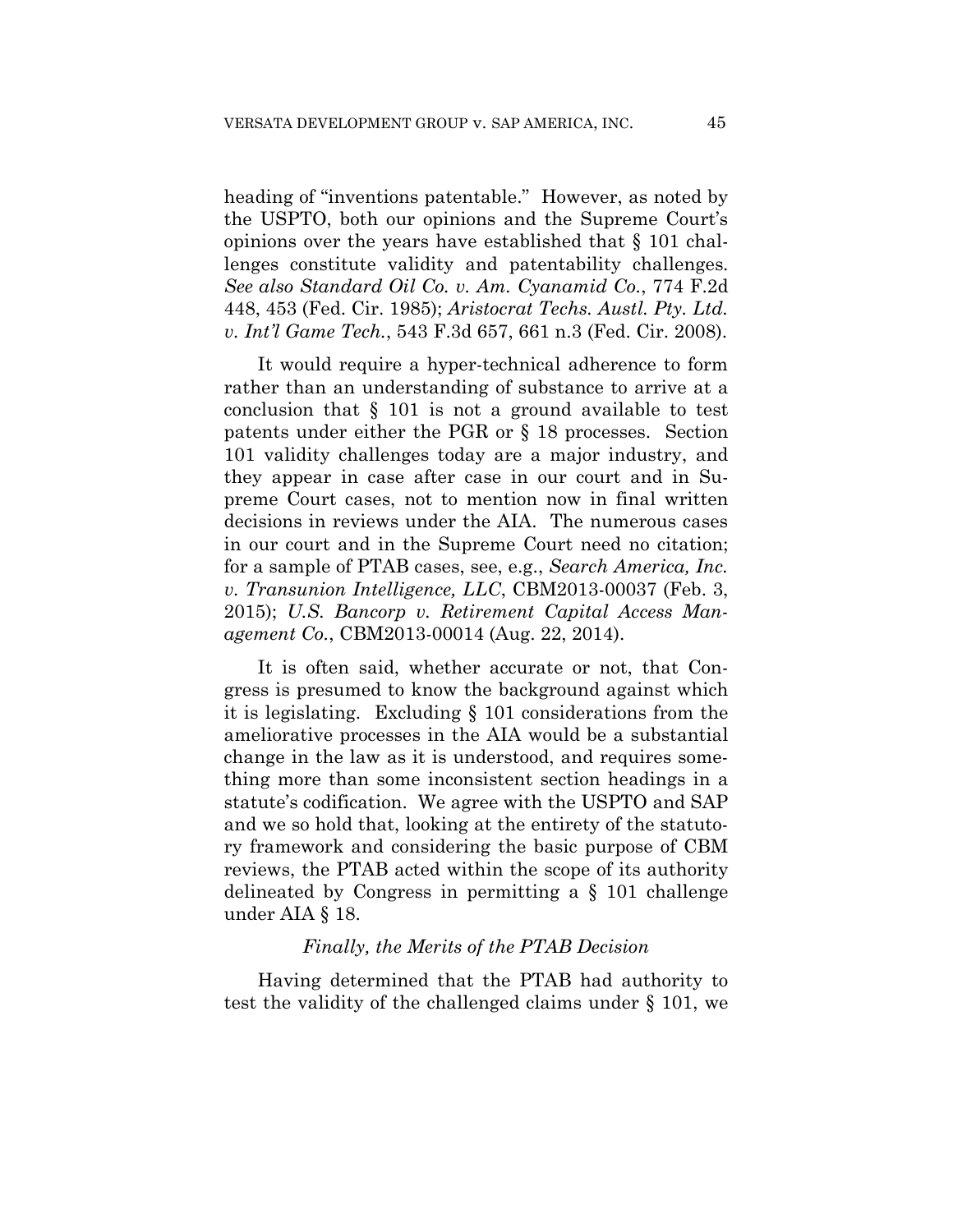turn now to the question of whether the conclusion reached with regard to that test was correct: that the challenged claims were invalid as constituting an "abstract idea" as that term is understood. The PTAB determined that "each of the challenged claims involves the use of an abstract idea: determining a price using organization and product group hierarchies, which are akin to management organizational charts." J.A. 72. According to the PTAB, Versata's concept of organizational hierarchies for products and customers is abstract because it represents a disembodied concept, a basic building block of human ingenuity—it is little more than determining a price, essentially a method of calculating.

The PTAB further analyzed whether the claims incorporated "sufficient meaningful limitations" to ensure that they recited more than an abstract idea, and determined that the claims did not add meaningful limitations beyond the abstract idea. As part of this analysis, the PTAB concluded that, although the claims were drafted to include computer hardware limitations, the underlying process "could also be performed via pen and paper." J.A. 73. The PTAB determined that the recitation of generic general purpose computer hardware in the claims represented routine, well-understood conventional hardware that failed to narrow the claims relative to the abstract idea.The PTAB also credited the testimony of SAP's expert, Dr. Siegel, over that of Versata's expert, Dr. Liebich, and found that the additionally claimed steps of storing, retrieving, sorting, eliminating, and receiving were "well-known, routine, and conventional steps." J.A. 75–77.

We review questions concerning compliance with the doctrinal requirements of § 101 of the Patent Act (and its constructions) as questions of law, without deference to the trial forum. *Ultramercial, Inc. v. Hulu, LLC*, 772 F.3d 709, 713 (Fed. Cir. 2014). As a necessary predicate to our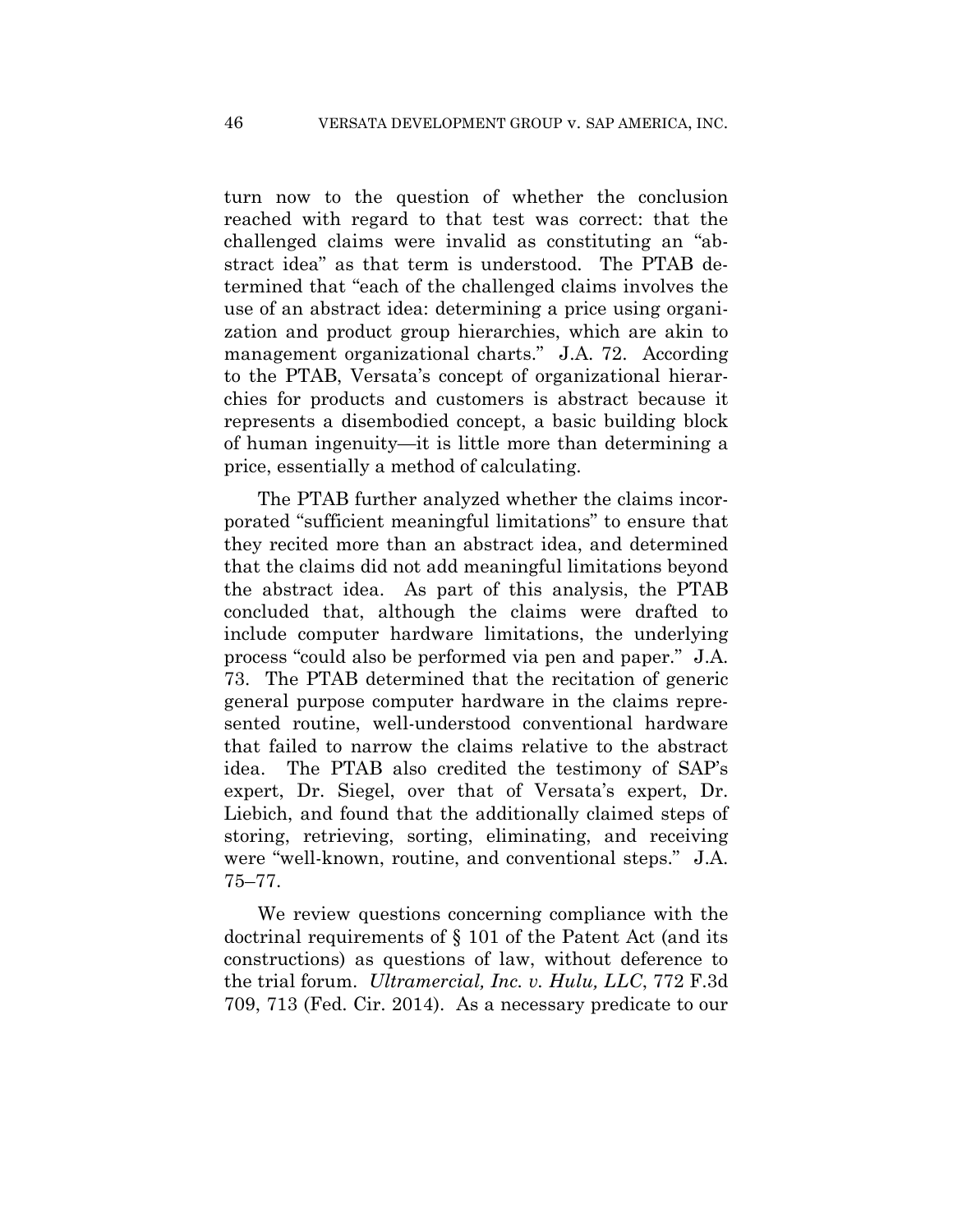conclusions, we must briefly summarize the applicable law.

Section 101 of the Patent Act defines patent-eligible subject matter: "Whoever invents or discovers any new and useful process, machine, manufacture, or composition of matter, or any new and useful improvement thereof, may obtain a patent therefor, subject to the conditions and requirements of this title." 35 U.S.C. § 101. The Supreme Court has found in § 101 an implicit exception for laws of nature, natural phenomena, and abstract ideas.18 *Alice*, 134 S. Ct. at 2354 (citing cases dating to 1853).

Generally, the courts have found that the task of applying the first two of these judicially-crafted exceptions laws of nature and natural phenomena—not particularly difficult;19 there are a number of cases providing more or less clear guidance on how to apply these concepts. The third exception—abstract ideas—is more of a problem, a problem inherent in the search for a definition of an "abstract idea" that is not itself abstract.

Under current thinking about how to understand an "abstract idea," inventions that are thought to be based on an abstract idea as such are not per se unpatentable. All inventions, at some level, "embody, use, reflect, rest upon, or apply laws of nature, natural phenomena, or abstract

1

<sup>18</sup> The Supreme Court has alternately referred to the "three specific exceptions" to section 101, *see Bilski v. Kappos*, 561 U.S. 593, 601 (2010), or to "the [single] § 101 exception" encompassing all three exceptions together, *see Alice*, 134 S. Ct. at 2354.

<sup>19</sup> *But see Ass'n for Molecular Pathology v. Myriad Genetics, Inc.*, 133 S. Ct. 2107 (2013) (naturally occurring DNA segment is not patentable, but not naturally occurring DNA segment is patentable).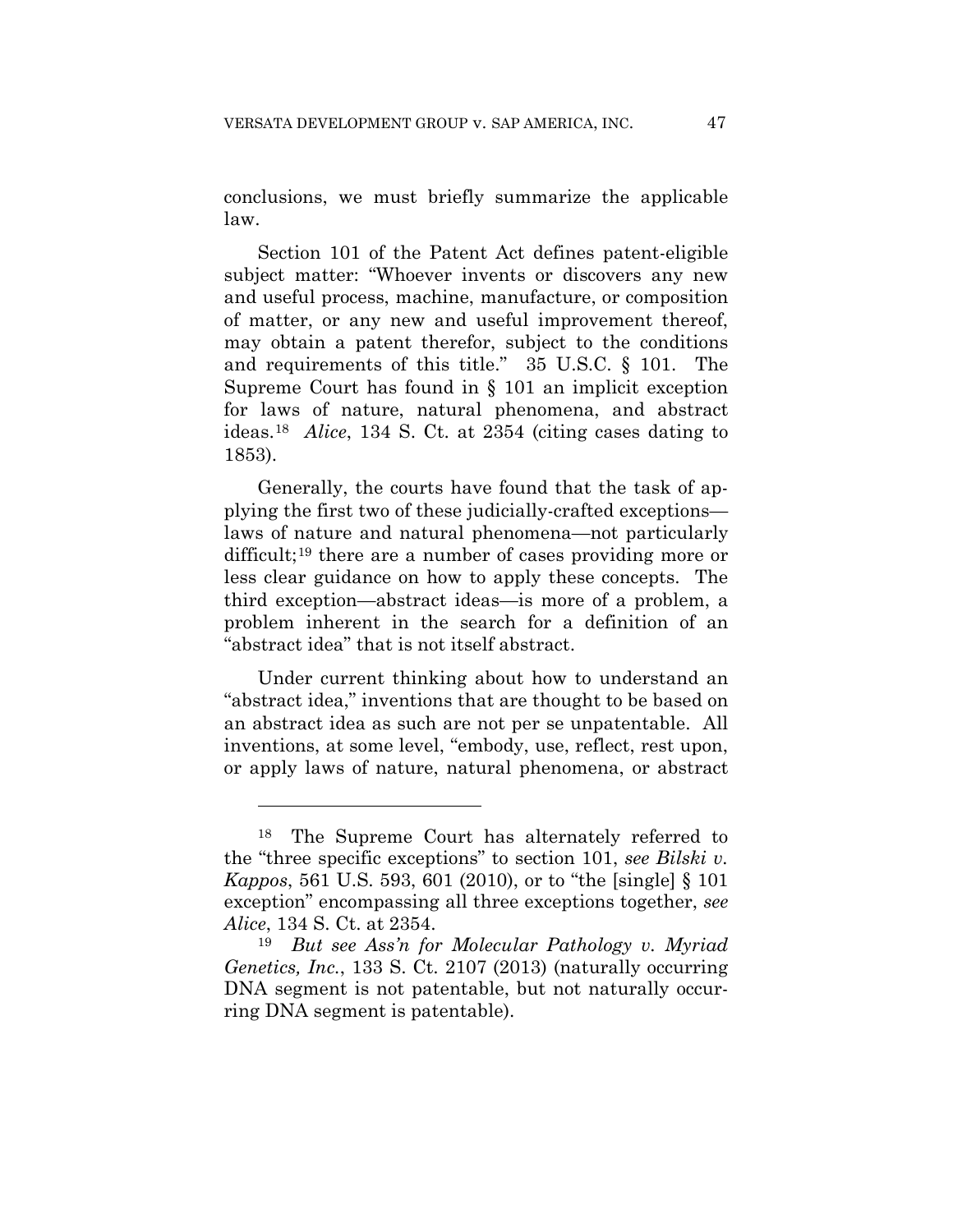ideas." *Id.* (citation and quotation marks omitted). Consequently, determining whether the section 101 exception for abstract ideas applies involves distinguishing between patents that claim the building blocks of human ingenuity—and therefore risk broad pre-emption of basic ideas—and patents that integrate those building blocks into something more, enough to transform them into specific patent-eligible inventions. *Id.* at 2354–55.

Thus the Supreme Court has identified a two-step framework. First, determine whether the claims at issue are directed to one of the patent-ineligible concepts. *Id.* at 2355; *see also Mayo Collaborative Servs. v. Prometheus Labs., Inc.*, 132 S. Ct. 1289, 1296–97 (2012) (setting forth the same two-step framework). Second, if the claims are directed to patent-ineligible subject matter, ask "'[w]hat else is there in the claims before us?'" *Alice*, 134 S. Ct. at 2355 (quoting *Mayo*, 132 S. Ct. at 1297).

To answer the second question, we consider the limitations of each claim both individually and as an ordered combination to determine whether the additional limitations transform the nature of the claim into a patenteligible application of a patent-ineligible concept. *Id.* The Supreme Court has described this second step as a search for an inventive concept—a limitation or combination of limitations that is sufficient to ensure that the patent in practice amounts to significantly more than a patent upon an ineligible concept itself. *Id.*

In other words, a claim reciting an abstract idea must include additional features to ensure that the claim is more than a drafting effort designed to monopolize an abstract idea. *Id.* at 2357. This requires more than simply stating an abstract idea while adding the words "apply it" or "apply it with a computer." *See id.* at 2358. Similarly, the prohibition on patenting an ineligible concept cannot be circumvented by limiting the use of an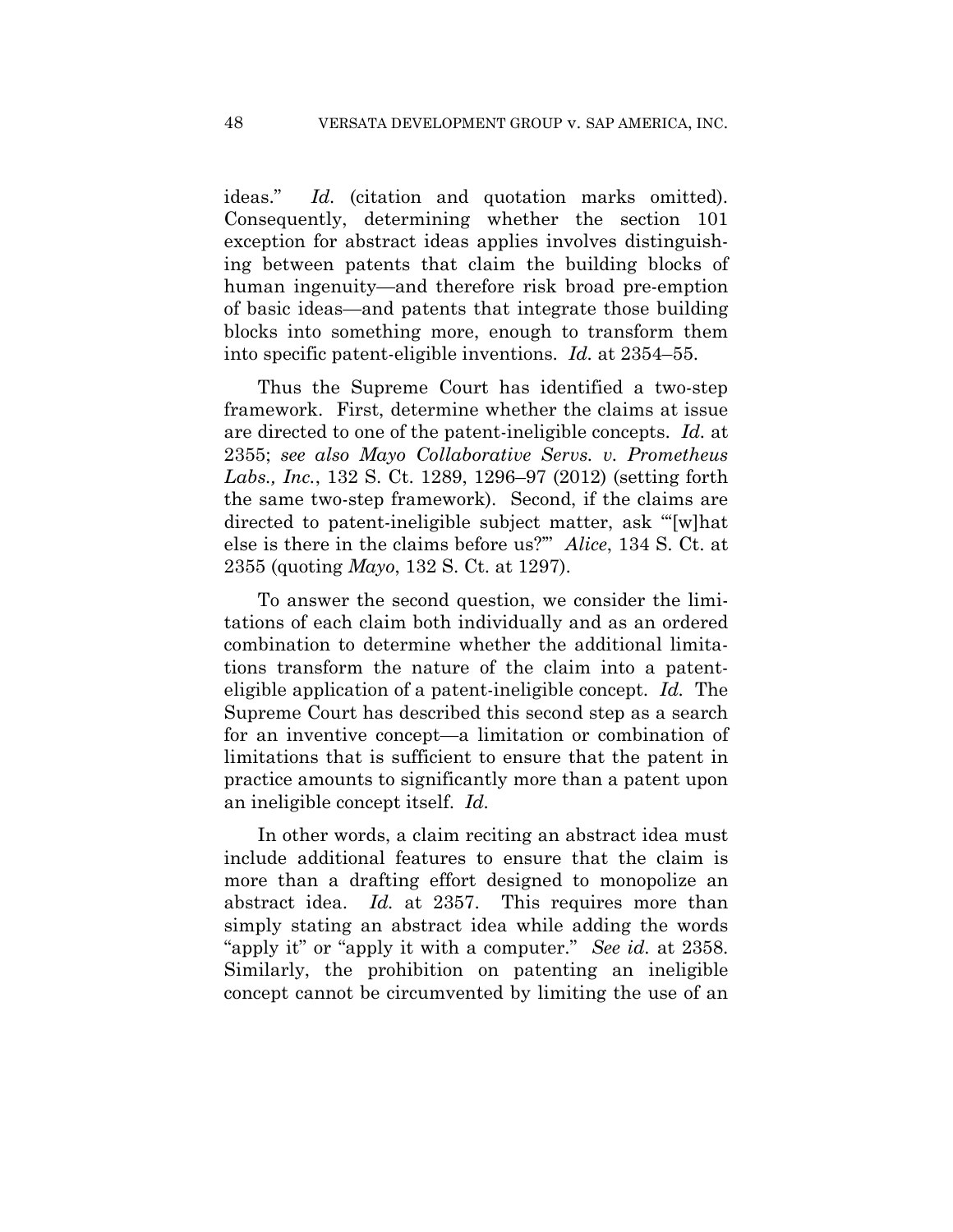ineligible concept to a particular technological environment. *Id.* 

This court in its efforts to make an "abstract idea" less abstract developed the machine-or-transformation test. The Supreme Court has said the test can serve as a useful clue for determining whether some inventions are eligible processes under section 101, but that this test is not the sole test for deciding whether an invention is a patenteligible process. *Bilski*, 561 U.S. at 604.

In recent years the Supreme Court and this court have examined claims directed to abstract ideas on a number of occasions. Extensive discussion of these cases appears in many opinions, and we do not repeat that litany here. It may be helpful, nevertheless, to highlight briefly a few salient points as a means of comparison to the invention and claims in the '350 patent.

In *Alice*, the Court held that claims directed to the abstract idea of intermediated settlement were unpatentable, even though some of the claims required generic computer implementation. In *Bilski*, the Court held that claims directed to the abstract idea of risk hedging were unpatentable. In *Parker v. Flook*, 437 U.S. 584 (1978), the Court held that a mathematical formula for computer alarm limits in a catalytic conversion process was a patent-ineligible abstract idea. In *Gottschalk v. Benson*, 409 U.S. 63 (1972), the Court held that claims involving an algorithm for converting binary-coded decimal numerals into pure binary form were unpatentable since the patent was, in practical effect, a patent on the algorithm itself.

These cases may be contrasted with *Diamond v. Diehr*, 450 U.S. 175 (1981), in which the Court held that a computer-implemented process for curing rubber was patent eligible even though it employed a well-known mathematical equation. It used the equation in a process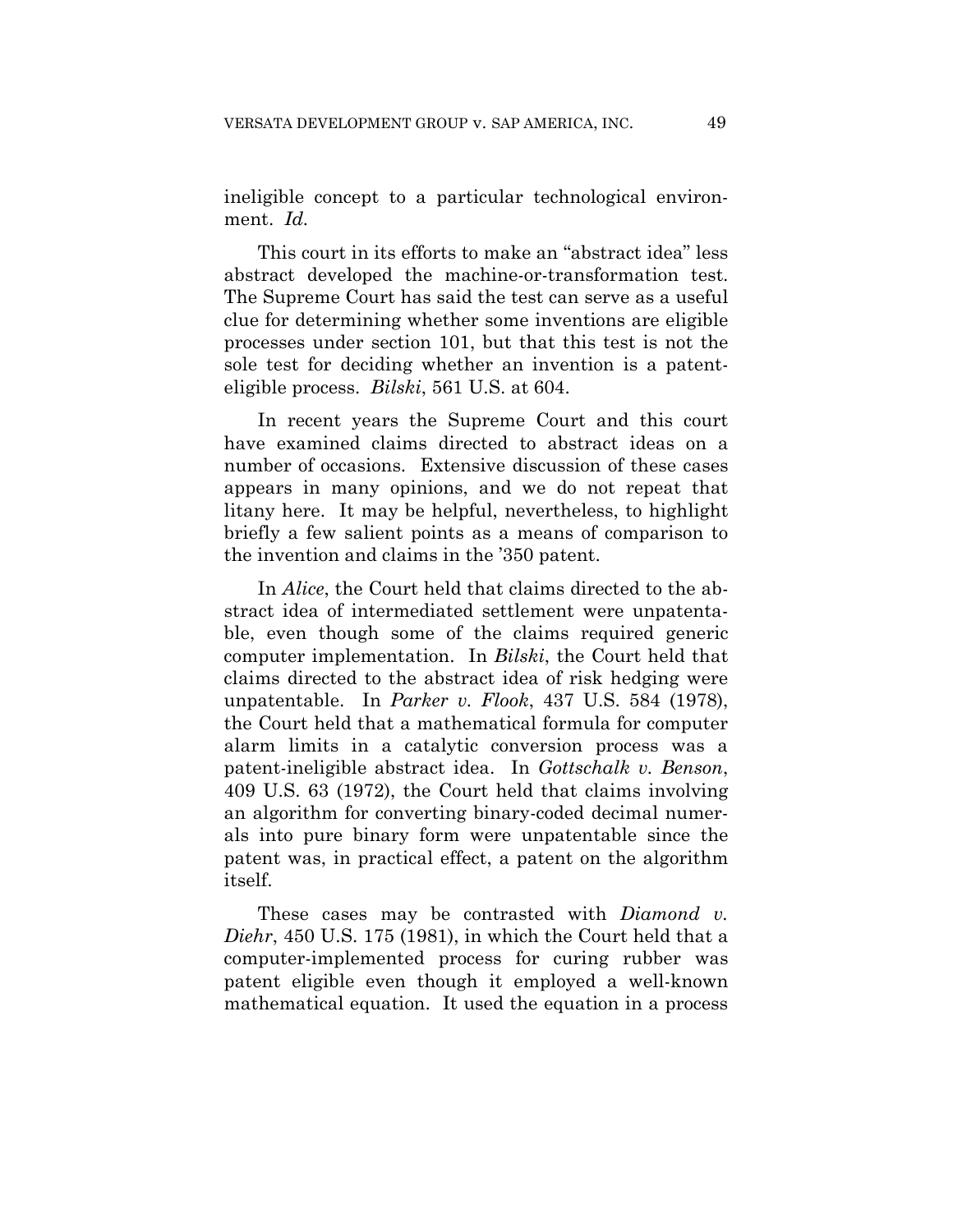to solve a technological problem in conventional industry practice.

Our court on numerous occasions has examined claims directed to abstract ideas. In *Content Extraction & Transmission LLC v. Wells Fargo Bank, National Ass'n*, 776 F.3d 1343 (Fed. Cir. 2014), we found that claims directed to the abstract idea of collecting data from hardcopy documents, recognizing certain information within the collected data, and storing that information in memory were ineligible. This was true despite noting that, if the claims were construed in the most favorable manner to the appellants, the claims would require scanning and processing technology.

In *Ultramercial*, we found that claims directed to the abstract idea of using an advertisement as an exchange or currency were ineligible even though the claims were tied to a general purpose computer and invoked the Internet. In *buySAFE, Inc. v. Google, Inc.*, 765 F.3d 1350 (Fed. Cir. 2014), we found that claims directed to the abstract idea of creating a contractual relationship—a transaction performance guaranty—were ineligible despite the recitation of a computer that received and sent information over a network.

In *Bancorp Services, L.L.C. v. Sun Life Assurance Co. of Canada (U.S.)*, 687 F.3d 1266 (Fed. Cir. 2012), we found ineligible claims directed to the abstract idea of managing a stable value life insurance policy. And in *CyberSource Corp. v. Retail Decisions, Inc.*, 654 F.3d 1366 (Fed. Cir. 2011), we found that a broadly worded method claim and a claim reciting a computer readable medium for executing the method claim were ineligible. We concluded the claims were drawn to a method of verifying the validity of credit card transactions over the Internet, and the steps in the method could be performed in the human mind or by a human using a pen and paper.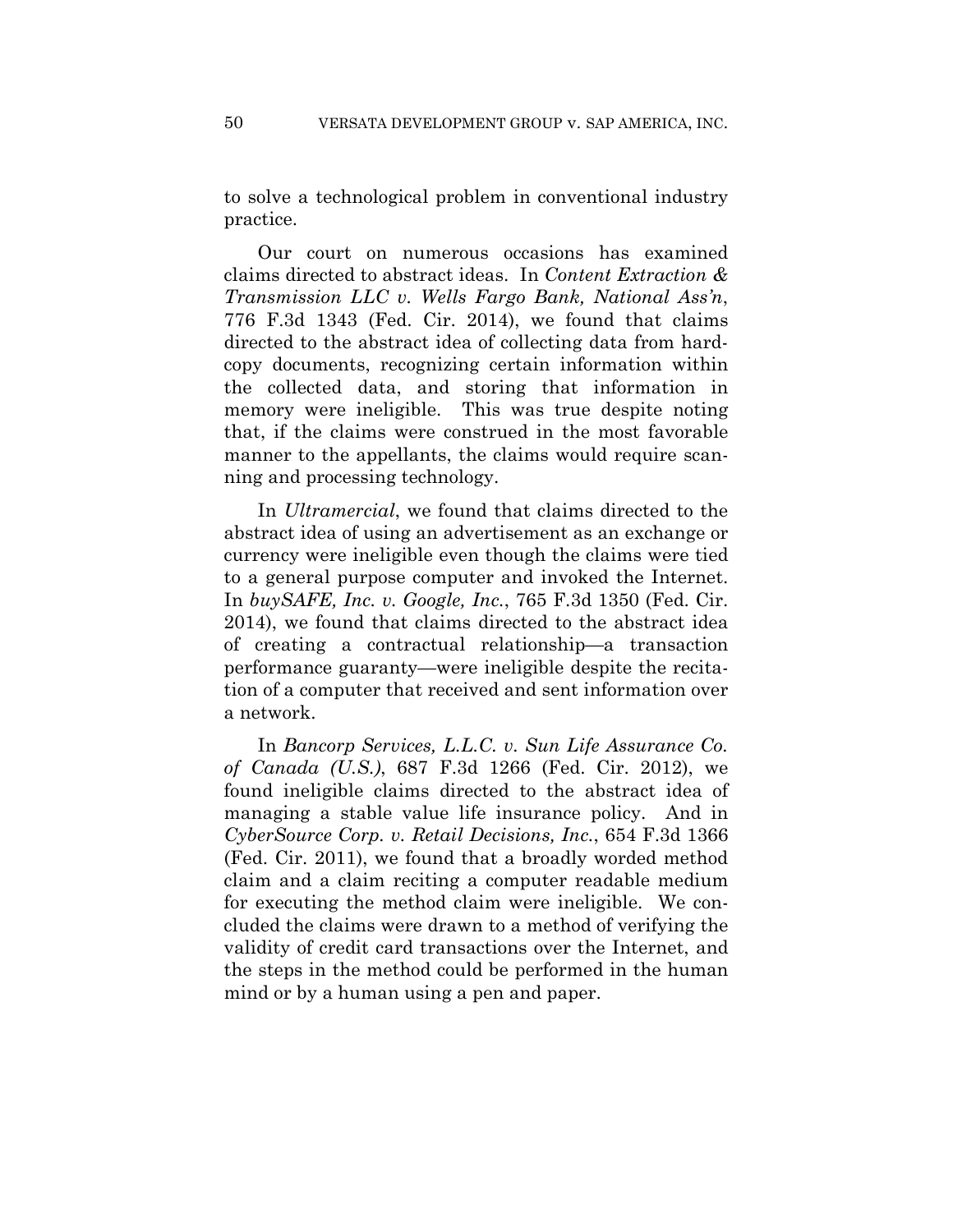These cases may be contrasted with instances in which we have found patents directed to patent-eligible subject matter. For example, in *DDR Holdings, LLC v. Hotels.com, L.P.*, 773 F.3d 1245 (Fed. Cir. 2014), we found that claims reciting a solution that was necessarily rooted in computer technology to overcome a problem specifically arising in the realm of computer networks were eligible. We drew a distinction between the patent-eligible claims at issue and patent-ineligible claims in the past that had merely recited commonplace business methods aimed at processing business information, applying known business processes to particular technological environments. *Id.* at 1259.

Applying the first step of the *Alice*/*Mayo* framework, we agree with the PTAB's analyses of the claims at issue. Claims 17 and 26–29 of the '350 patent are directed to the abstract idea of determining a price, using organizational and product group hierarchies, in the same way that the claims in *Alice* were directed to the abstract idea of intermediated settlement, and the claims in *Bilski* were directed to the abstract idea of risk hedging. More specifically, claim 17 is directed to a method of determining a price. Claim 27 is directed to a computer-implemented method of determining a price, and claims 26 and 28 are directed to computer-readable storage media comprising computer instructions to implement the methods of claims 17 and 28. Claim 29 is directed to an apparatus for determining a price that includes computer program instructions capable of performing the same method steps recited in claim 27. Using organizational and product group hierarchies to determine a price is an abstract idea that has no particular concrete or tangible form or application. It is a building block, a basic conceptual framework for organizing information, similar to the claims involving collecting, recognizing, and storing data in *Content Extraction* and the claims in *CyberSource.*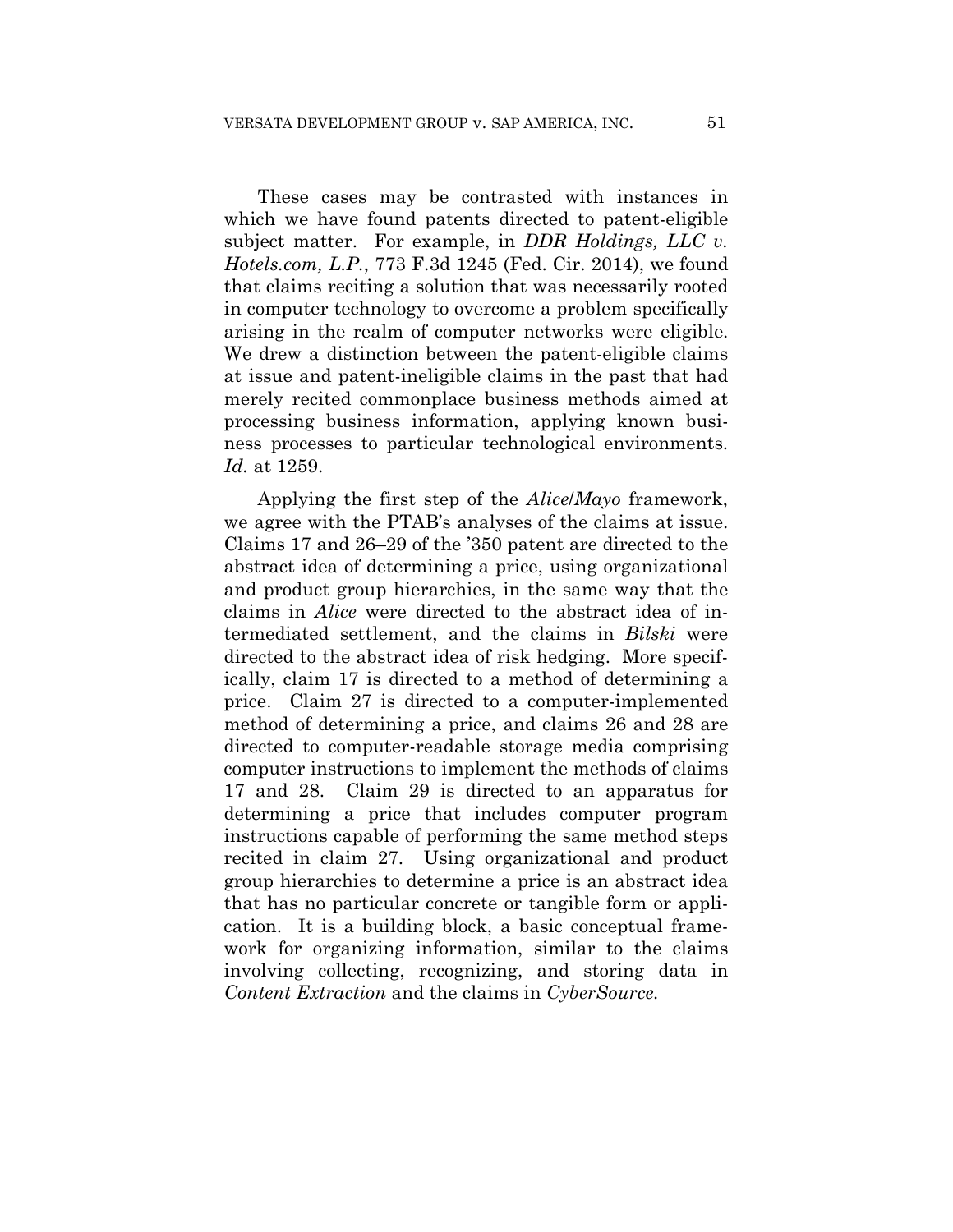Applying the second step of the *Alice*/*Mayo* framework, we agree with the PTAB that, after considering the limitations of each claim individually and as an ordered combination, none of the claims have sufficient additional limitations to transform the nature of any claim into a patent-eligible application of an abstract idea. Taking the claim limitations separately, the function performed by the computer at each step is purely conventional. For example, the limitations of claim 17 involve arranging a hierarchy of organizational and product groups, storing pricing information, retrieving applicable pricing information, sorting pricing information, eliminating less restrictive pricing information, and determining the price. All of these limitations are well-understood, routine, conventional activities previously known to the industry.

The same is true of the limitations in claims 26–29. The limitations are either inherent in the abstract idea of determining a price using organization and product group hierarchies—e.g., arranging the hierarchies—or conventional and well-known limitations involving a computer e.g., storing pricing information. The PTAB specifically examined this issue and credited the testimony of SAP's expert over Versata's expert to determine that the additionally claimed steps of storing, retrieving, sorting, eliminating and receiving were "well-known, routine, and conventional steps." J.A. 77.

Similarly, when considered as an ordered combination, the components of each claim add nothing that is not already present when the steps are considered separately. Viewed as a whole, the claims simply recite the concept of price determination by using organizational and product group hierarchies as performed by a generic computer.

This court found similar claims to be ineligible despite the recitation of a general purpose computer or the Internet in *Content Extraction*, *Ultramercial*, *buySAFE*, *Ban-*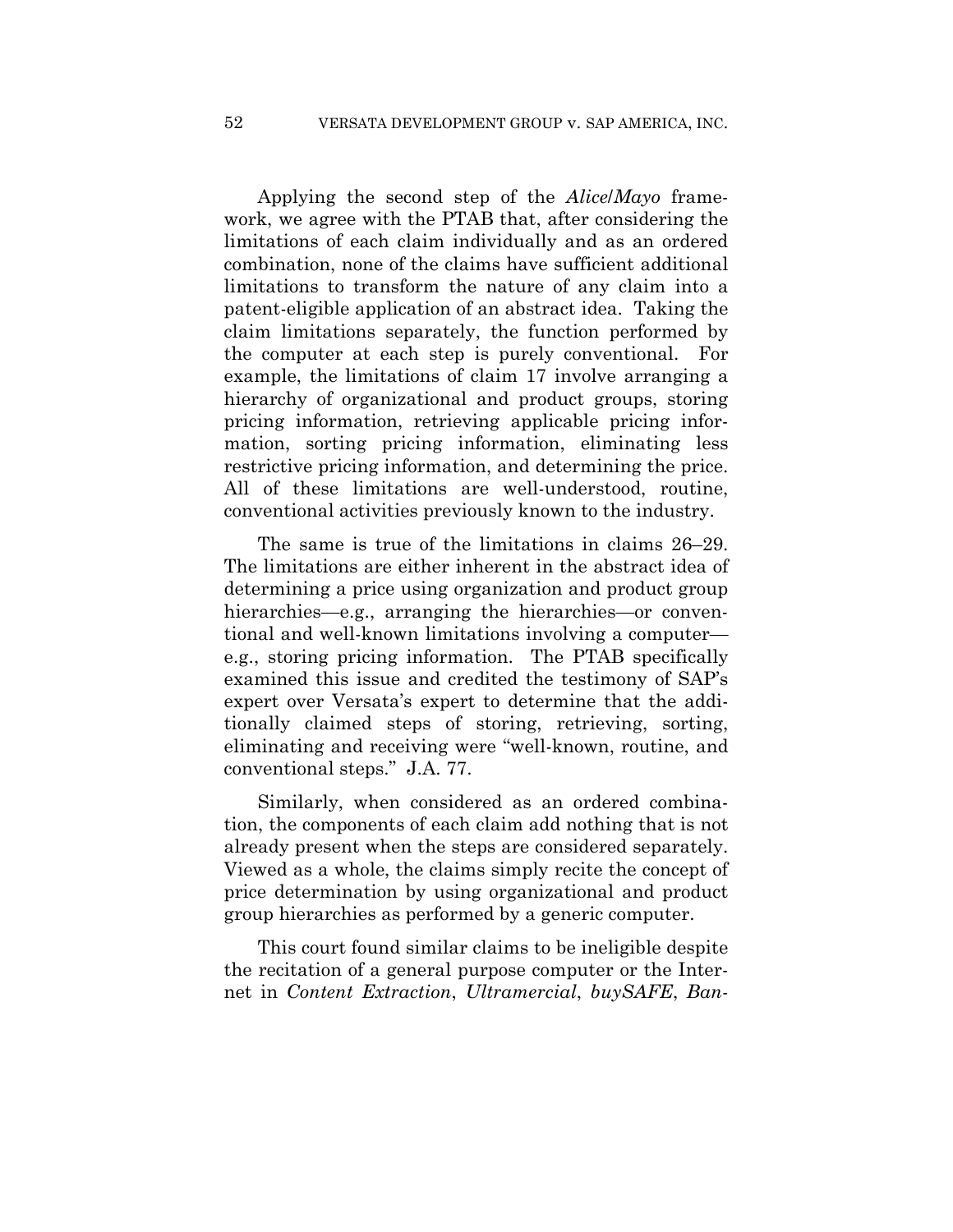*corp*, and *CyberSource*. *See also Intellectual Ventures I LLC v. Capital One Bank (USA), Nat'l Ass'n*, No. 14-1506, 2015 WL 4068798 (Fed. Cir. July 6, 2015); *OIP Techs., Inc. v. Amazon.com, Inc.*, No. 12-1696, 2015 WL 3622181 (Fed. Cir. June 11, 2015). The Supreme Court found similar claims to be ineligible despite recitation of a general purpose computer in *Alice*, *Flook*, and *Benson*. Moreover, the claims at issue are not sufficiently similar to the claims in *Diehr* and *DDR Holdings* to demonstrate that Versata's claims are patent eligible.

Unlike *Diehr*, the claims at issue do not improve some existing technological process or solve some technological problem in conventional industry practice. Unlike *DDR Holdings*, the claims at issue are not rooted in computer technology to solve a problem specifically arising in some aspect of computer technology. Instead, the claims at issue are more like the claims we summarized in *DDR Holdings* as insufficient to reach eligibility—claims reciting a commonplace business method aimed at processing business information despite being applied on a general purpose computer.

Versata raises several arguments to support its position that its claims are patent eligible under section 101, but these arguments are not persuasive and are effectively countered by the USPTO and SAP. First, Versata argues that the PTAB erred by improperly dissecting the claims and by failing to consider the claims as a whole. The record reflects that this is not so. The PTAB in its analysis followed the dictates of the Supreme Court in *Alice* and *Mayo* by examining the claims as a whole and in terms of each claim's limitations.

Versata argues that its claims recite "a specific approach to determining the price of a product on a computer, using hierarchies so as to enable the desired benefit for the computing environment: fewer software tables and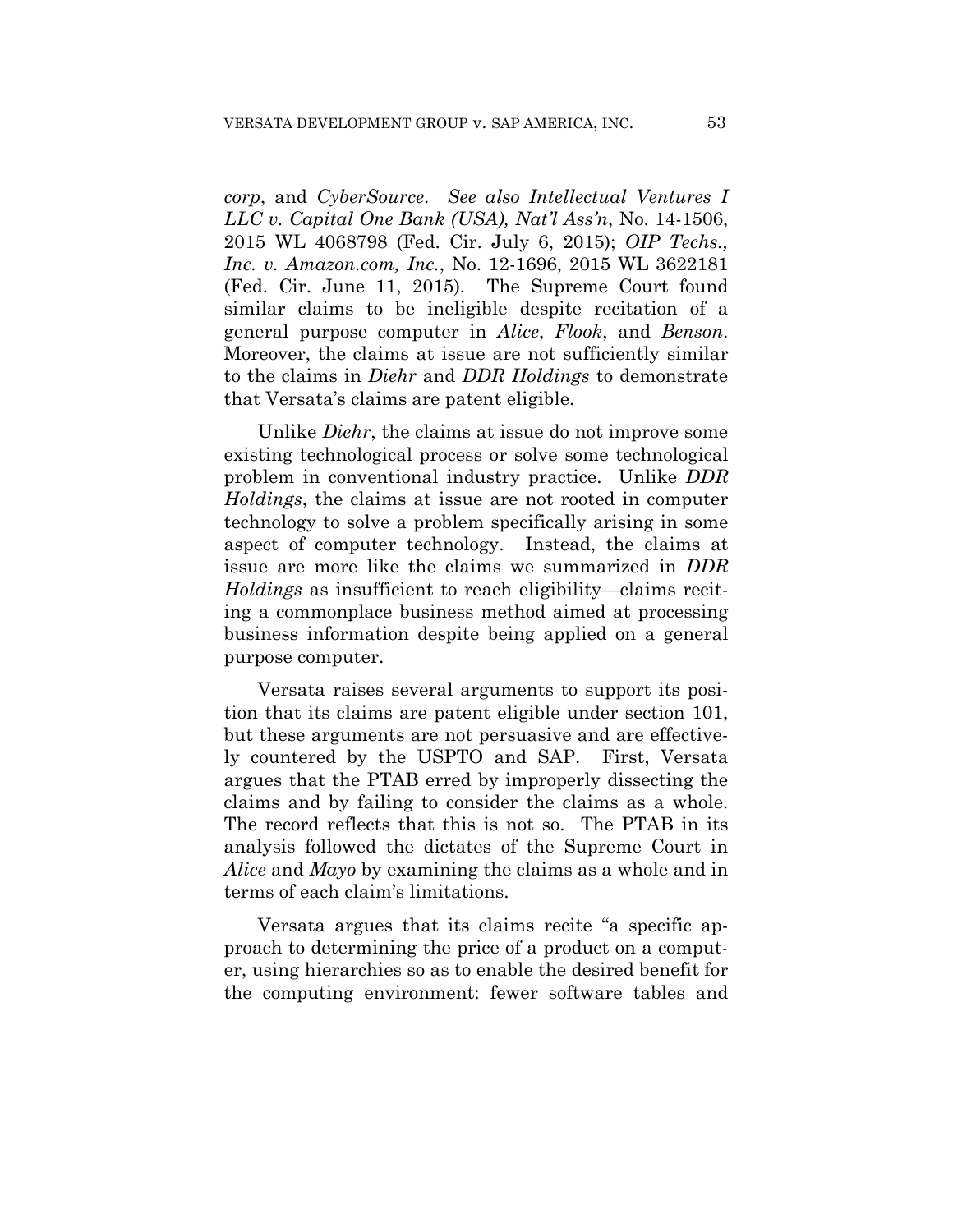searches, leading to improvements in computer performance and ease of maintenance." Appellant's Br. at 43– 44. However, all of the parties—including Versata recognize that these supposed benefits are not recited in the claims at issue. Versata contends that the benefits are relevant under *Genetics Inst., LLC v. Novartis Vaccines & Diagnostics, Inc.*, 655 F.3d 1291 (Fed. Cir. 2011), but this case is inapposite since it does not concern section 101.

Examination of the claims—as a whole and in terms of each claim's limitations—reveals that the claims are not directed to improving computer performance and do not recite any such benefit. The claims are directed to price determination and merely use a computer to improve the performance of that determination—not the performance of a computer.

Versata argues that its claims are tied to a machine and that this favors patent eligibility. As we previously noted, the machine-or-transformation test can be a useful clue in determining the eligibility of method claims. However, the claims at issue do not transform a general purpose computer into a specific machine. The steps in Versata's claims (e.g., arranging, storing, retrieving, sorting, eliminating, determining) are conventional, routine, and well-known. They involve the normal, basic functions of a computer. "In order for the addition of a machine to impose a meaningful limit on the scope of a claim, it must play a significant part in permitting the claimed method to be performed, rather than function solely as an obvious mechanism for permitting a solution to be achieved more quickly, i.e., through the utilization of a computer for performing calculations." *SiRF Tech., Inc. v. Int'l Trade Comm'n*, 601 F.3d 1319, 1333 (Fed Cir. 2010); *see also Bancorp*, 687 F.3d at 1277–78. Versata's claims do not meet this test, and instead function solely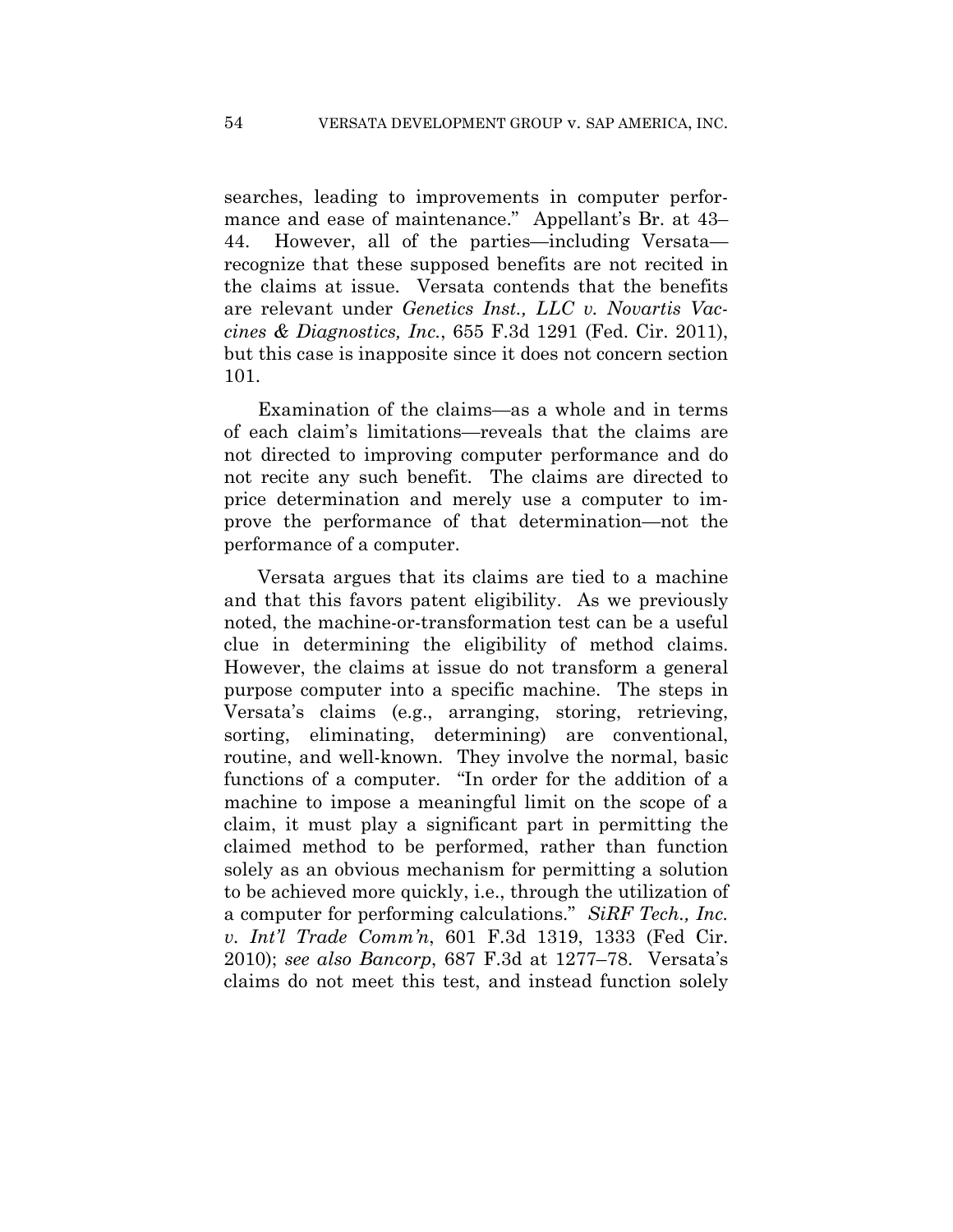as a mechanism for permitting the price determination to be performed more quickly.

Versata asserts that the PTAB construed the claim term "data source" in claim 17—and found in claims 17, 27, and 29—as a "computer storage medium" and that this is inconsistent with the PTAB's finding that the underlying process could be performed via pen and paper. However, there is no inconsistency. Courts have examined claims that required the use of a computer and still found that the underlying, patent-ineligible invention could be performed via pen and paper or in a person's mind. *See, e.g.*, *Benson*; *CyberSource*, 654 F.3d at 1373 (noting, in the context of the claims in that case, that "a method that can be performed by human thought alone is merely an abstract idea and is not patent-eligible under  $§ 101."$ ).

Versata's other arguments are similarly unavailing. The PTAB did not shift SAP's burden of proof onto Versata. The PTAB did not conflate the inquiries of §§ 102 and 103 with the inquiry of § 101, and the PTAB did not err by failing to consider any alleged commercial success of Versata's invention. Versata improperly conflates improvements to technologies with commercial success. Commercial success is not necessarily a proxy for an improvement in a technology nor does it necessarily indicate that claims were drawn to patent eligible subject matter.

Finally, both Versata and SAP cite *Ultramercial* to support their respective positions. Versata argues that its claims are not directed to an "entrepreneurial objective" and are instead "technological" because they use fewer tables and searches than prior-art software thereby, in Versata's words, "'offer[ing] dramatic improvements in [computer] performance.'" Appellant's Citation of Supplemental Authority at 2 (citation omitted). The language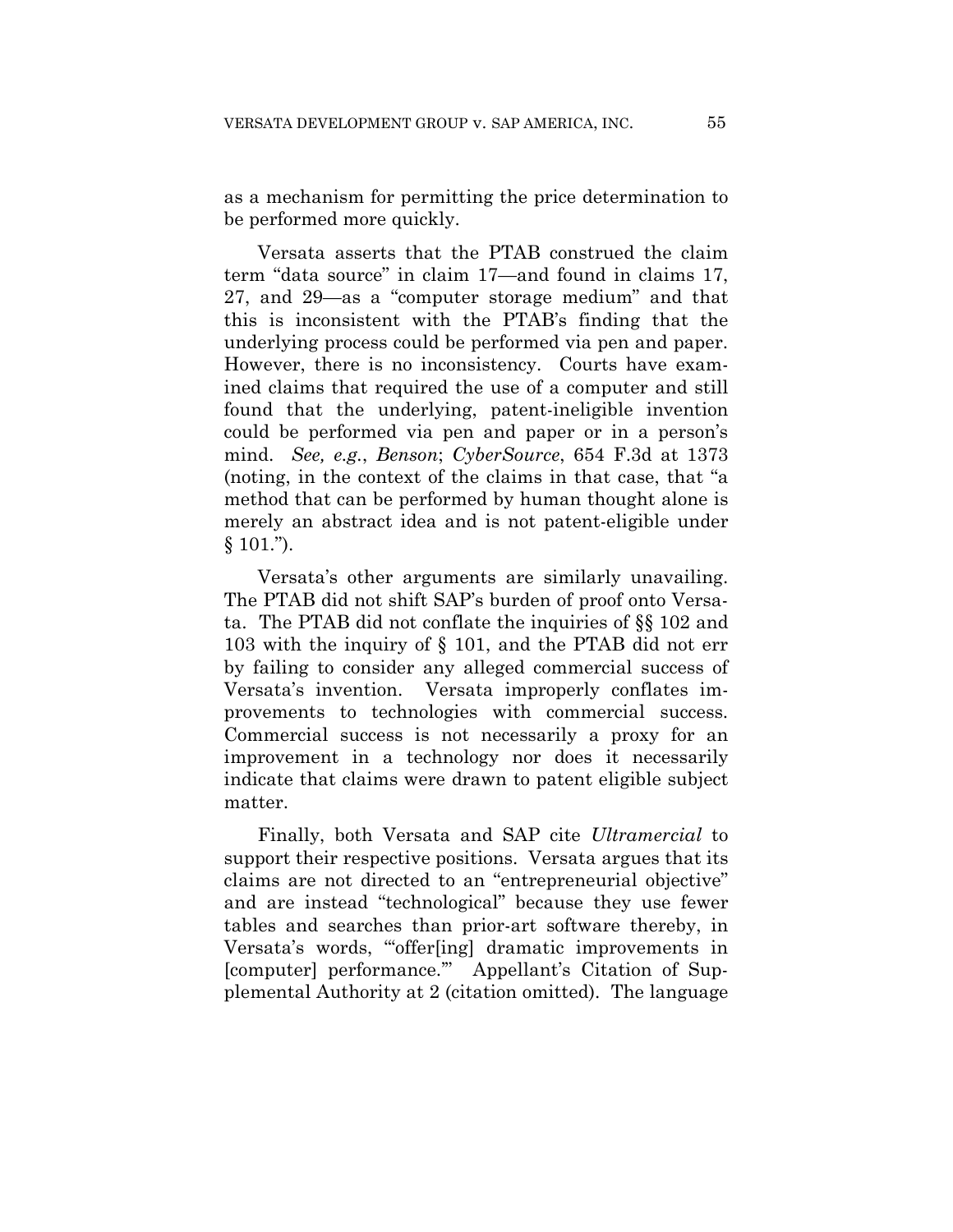Versata cites is from *Versata Software*, 717 F.3d at 1259; however, as Versata knows, the word "computer" is not in the original quotation, and we did not address section 101 in that opinion. As we have already noted, the claims at issue do not recite any improvement in computer technology.

After weighing the arguments and evidence submitted by the parties, and following an oral hearing, the PTAB issued its final written decision on patentability. In its decision, the PTAB correctly applied the Supreme Court's test in *Alice* and *Mayo*. Versata identifies no persuasive basis for disturbing the PTAB's determination, which was amply supported by the record before it. The section 101 analysis applied by the PTAB was not legally erroneous under *Mayo* and *Alice*. And its underlying fact findings and credibility determinations are supported by substantial evidence in the record. *See Microsoft Corp. v. Proxyconn, Inc.*, Nos. 14-1542, -1543, 2015 WL 3747257, at \*2 (Fed. Cir. June 16, 2015) (noting that as a general matter, we review the PTAB's findings of fact for substantial supporting evidence in the record).

We recognize that any given analysis in a § 101 "abstract idea" case is hardly a clear guidepost for future cases arising under § 101—each case stands on its own, and requires separate analysis by the judges who must make the decision. Taking that into account, and for the reasons we have explained, we affirm the decision of the PTAB that claims 17 and 26–29 of the '350 patent were unpatentable as abstract ideas under 35 U.S.C. § 101.

Additional arguments were raised by the parties regarding waiver and claim preclusion, potential issues arising in the long course of their litigation. We have examined these issues, and find nothing in them to persuade us that we should reach different conclusions than those expressed herein.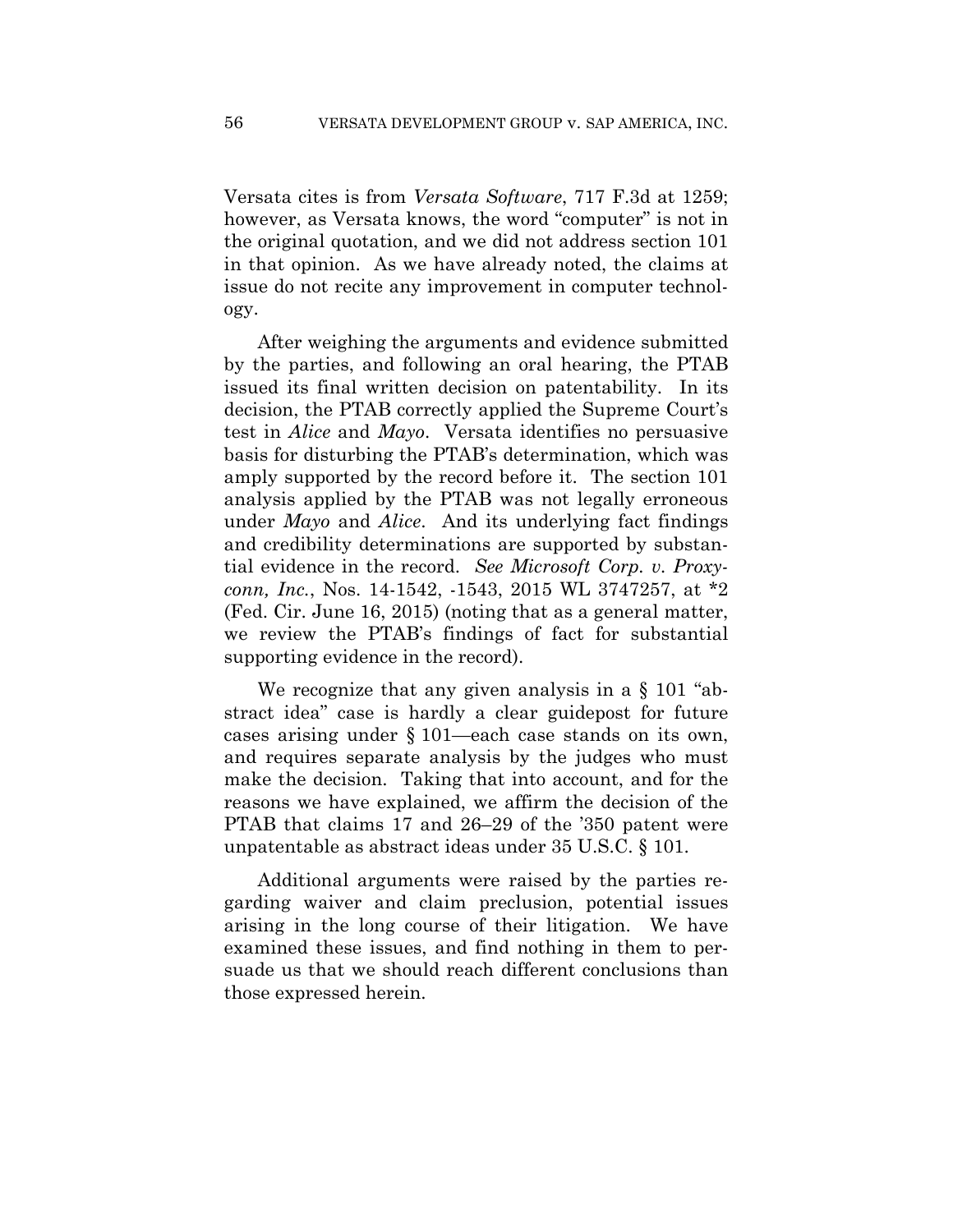#### **SUMMARY**

With regard to the issues in the case, we conclude:

- On appeal in a § 18 case to this court of a final written decision by the PTAB, as a general principle we may review issues decided during the PTAB review process, regardless of when they first arose in the process, if they are part of or a predicate to the ultimate merits.
- The invention claimed in the '350 patent is a covered business method patent as that term is understood, and it does not fall within the meaning of a "technological invention."
- The PTAB's claim constructions are affirmed.
- The requirements of § 101 of the Patent Act apply in a § 18 review.
- The '350 patent claims at issue were properly held invalid under § 101.

#### **CONCLUSION**

For the reasons set forth herein, the decision of the PTAB in its final written decision is affirmed.

## **AFFIRMED**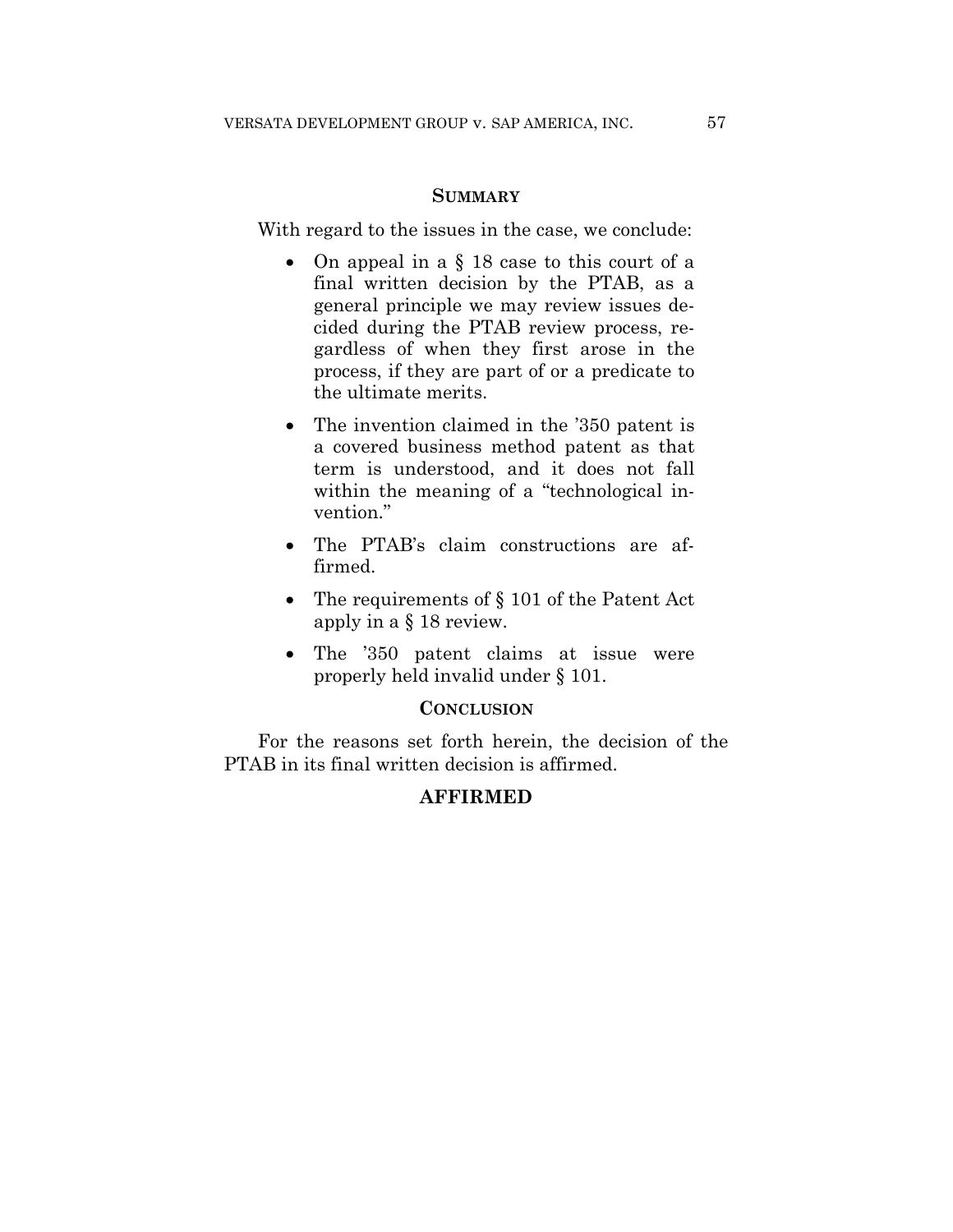## United States Court of Appeals for the Federal Circuit

**VERSATA DEVELOPMENT GROUP, INC.,** *Appellant*

**\_\_\_\_\_\_\_\_\_\_\_\_\_\_\_\_\_\_\_\_\_\_** 

**v.**

**SAP AMERICA, INC., SAP AG,** *Appellees*

## **UNDER SECRETARY OF COMMERCE FOR INTELLECTUAL PROPERTY, DIRECTOR OF THE UNITED STATES PATENT AND TRADEMARK OFFICE,**

*Intervenor* **\_\_\_\_\_\_\_\_\_\_\_\_\_\_\_\_\_\_\_\_\_\_** 

## 2014-1194 **\_\_\_\_\_\_\_\_\_\_\_\_\_\_\_\_\_\_\_\_\_\_**

Appeal from the United States Patent and Trademark Office, Patent Trial and Appeal Board, in No. CBM2012- 00001.

**\_\_\_\_\_\_\_\_\_\_\_\_\_\_\_\_\_\_\_\_\_\_** 

HUGHES, *Circuit Judge*, concurring-in-part, dissenting-inpart.

I agree with the majority that the Patent Trial and Appeal Board properly held that the '350 patent claims at issue were invalid under § 101. I also agree that, in this case, we need not reach whether the Board is authorized to apply its "broadest reasonable interpretation" rule in a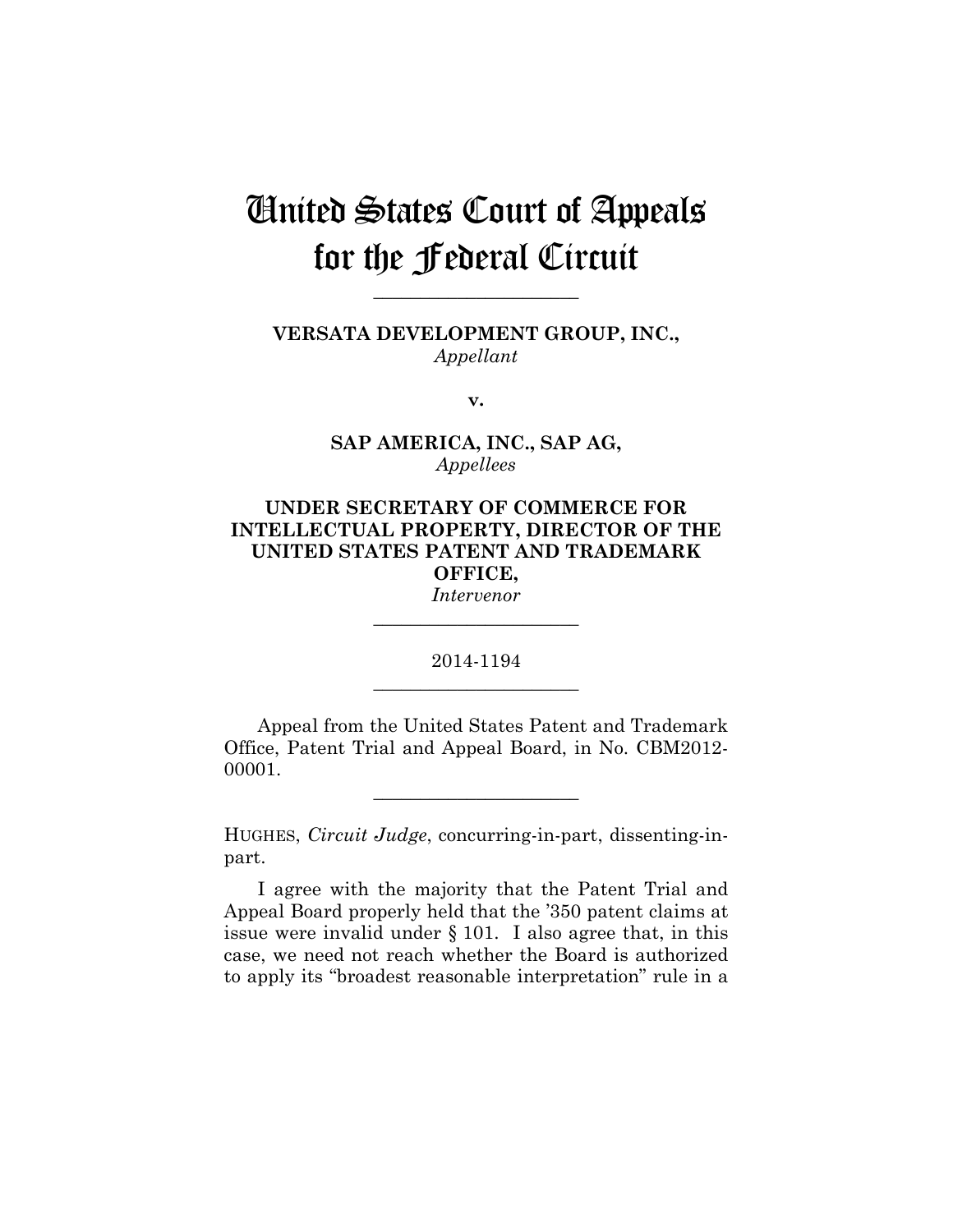post-grant review. Thus, I agree that we should affirm the Board's decision on the merits.

In reaching that conclusion, however, the majority impermissibly expands this court's jurisdiction and our scope of review to second-guess the Board's initial determination that the patent at issue is a "covered business method patent." Our review of that question is barred by the plain language, structure, and purpose of the postgrant review provisions; and by our recent precedent interpreting an identical statutory bar on review in the inter partes review provisions. I cannot agree with the majority's evasion of the statutory bar by its mere reframing of the issue for review as a question of the Board's "ultimate authority to invalidate," rather than the Board's authority to institute. That approach defeats Congress's clearly expressed intent. And the majority offers no compelling reason why its approach is desirable, other than its appetite for arrogating to the court the Board's statutory authority to finally decide which patents are "covered business method patent[s]" suitable for review. Because the statute precludes review of the Board's institution decision that Versata's patent is a "covered business method patent," I respectfully dissent-in-part.

I

At the outset, it is important to note that this is not a case about whether Congress has precluded "judicial review of government actions that alter the legal rights of an affected person." Maj. Op. at 24. To the contrary, the statute clearly provides for review of the Board's invalidity decision, which is the government action that alters the legal right of the patent holder. *See* 35 U.S.C. § 329. Rather, this case is about whether Congress can, and did, preclude review of whether the Board rightfully undertook that review in the first place. Our authority to review that type of decision, whether framed in terms of the Board's institution authority or its ultimately authori-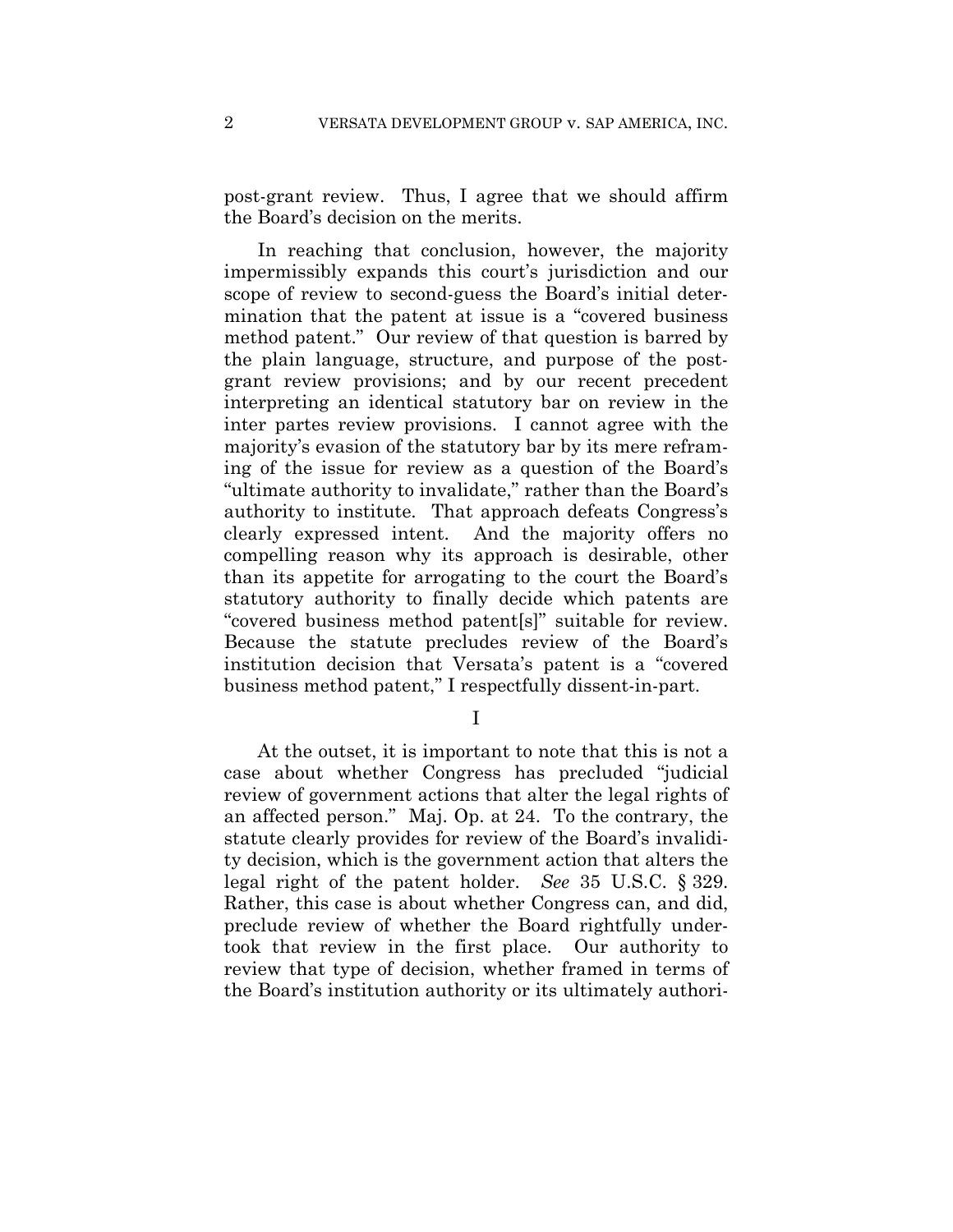ty to invalidate, is separate and distinct from our authority to review the invalidation itself.

"To determine whether a particular statute precludes judicial review, we look to its express language, the structure of the statutory scheme, its legislative history and purpose, and the nature of the administrative action involved." *Pregis Corp. v. Kappos*, 700 F.3d 1348, 1357– 58 (Fed. Cir. 2012) (citing *Block v. Cmty. Nutrition Inst.*, 467 U.S. 340, 345 (1984)).

The presumption of judicial review noted by the majority is not insurmountable. "Congress can, of course, make exceptions to the historic practice whereby courts review agency action." *Bowen v. Mich. Acad. of Family Physicians*, 476 U.S. 667, 672–73 (1984); *see also* 5 U.S.C. § 701 ("This chapter applies . . . except to the extent that . . . statutes preclude judicial review . . . ."). To overcome the presumption of review, we must find "clear and convincing evidence" of legislative intent to preclude review. *Abbott Labs. v. Gardner*, 387 U.S. 136, 141 (1967). For example, the presumption may be overcome by "specific language or specific legislative history that is a reliable indicator of congressional intent, or a specific congressional intent to preclude judicial review that is fairly discernible in the detail of the legislative scheme." *Bowen*, 476 U.S. at 673 (internal quotation marks omitted); *see, e.g.*, *Lindhal v. Office of Pers. Mgmt.*, 470 U.S. 768, 779–80 n.13 (1985) (recognizing that 5 U.S.C. § 8128(b) precludes all review of the Secretary of Labor's compensation decision under the Federal Employee Compensation Act); *Collins v. United States*, 67 F.3d 284, 287–88 (Fed. Cir. 1995) (finding that the plain language of the Military Claims Act, which states that "the settlement of a claim under [the Act] is final and conclusive," provides clear and convincing evidence of legislative intent to preclude judicial review). Further, reviewability is not an all or nothing question: Congress may allow review of some issues underlying a decision, but prohibit review of others.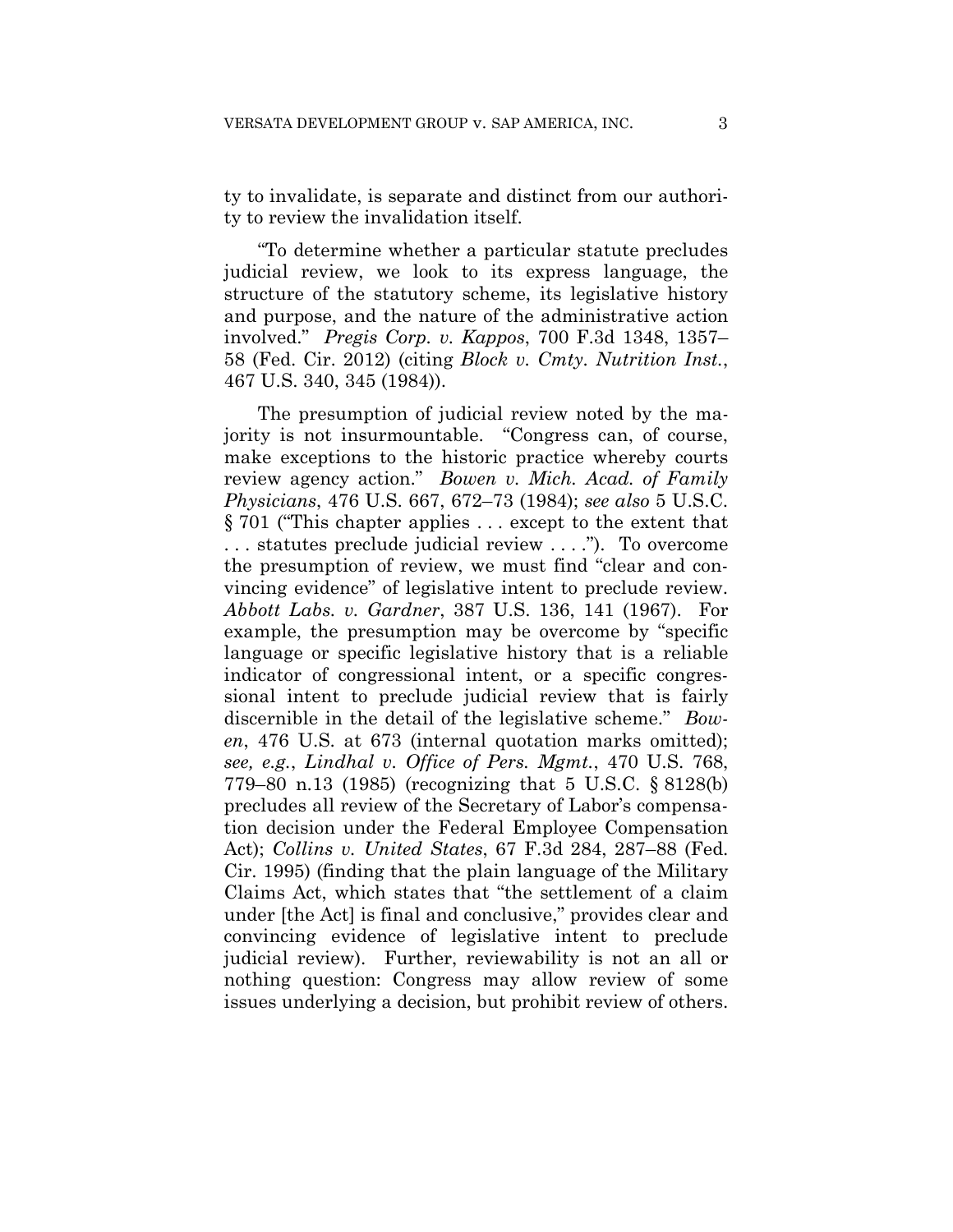*See, e.g.*, *Lindhal*, 470 U.S. at 779–80 (holding 5 U.S.C. § 8347(c) bars review of agency's factual determinations, but not questions of law and procedure); *Harris v. Shinseki*, 704 F.3d 946, 948 (Fed. Cir. 2013) (noting that 38 U.S.C. § 7292 precludes review of the Veterans Court's factual determinations or applications of law to fact, but allows review of questions of law).

Whether the presumption of review is overcome in this case depends on two issues. The first is whether the bar on judicial review of the Board's institution decisions in 35 U.S.C. § 324(e) is limited to interlocutory appeals, as Versata argues, or whether it also applies to appeals from the Board's final written decision on the merits. The answer to that question should end the inquiry. But the majority has decided that some statutory requirements for instituting review can be reframed, which raises a second issue: whether an institution decision that falls within the scope of § 324(e) is nonetheless reviewable as a "predicate question" regarding the Board's ultimate authority to determine validity.

#### A

The plain language of  $\S 324(e)$  unambiguously bars judicial review—at any time—of the Board's decision to institute post-grant review. Section 324(e) states, "The determination by the Director whether to institute a postgrant review under this section shall be final and nonappealable." 35 U.S.C. § 324(e). Nothing in this language suggests the bar is limited to interlocutory appeals. There is no temporal limitation. Nor is there an exception for appeals from a final written decision. In other contexts, when Congress desired to prohibit only interlocutory appeals, it included express language to that effect. *See, e.g.*, 8 U.S.C. § 1160(e) ("There shall be no . . . judicial review of a determination respecting an application of special status under this section except . . . in the judicial review of an order of exclusion of deportation  $\dots$  ."); 12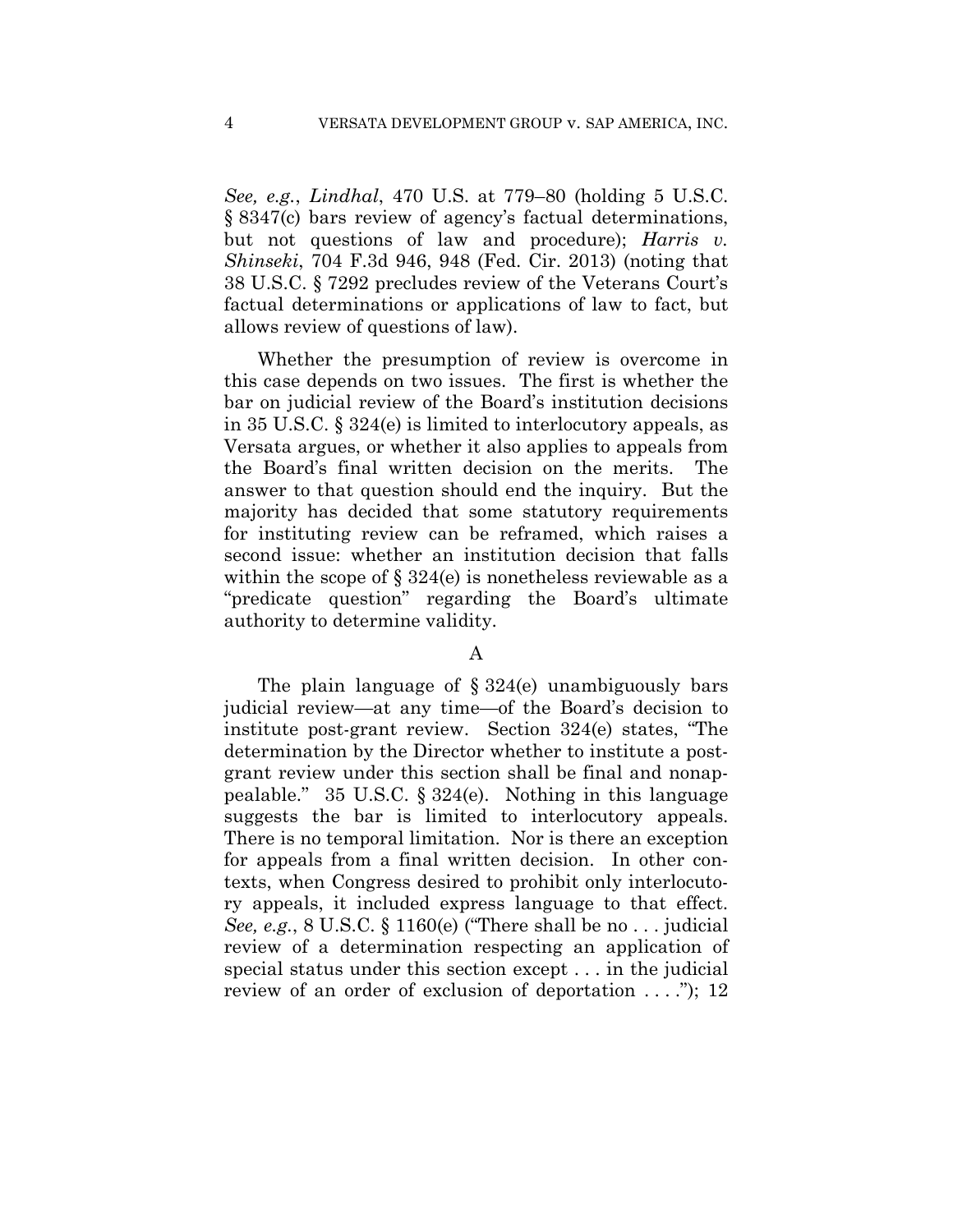U.S.C. § 1818(i)(1) (barring review of the Federal Reserve's decision to proceed with an administrative enforcement action "except as otherwise provided in this section," including on review of a final cease-and-desist order).

The plain language of related provisions in §§ 329 and 328 supports this interpretation. Those provisions authorize a party to appeal the Board's final written decision to this court, but only refer to issues addressed exclusively during the merits phase of a post-grant review. Section 329 states, "A party dissatisfied with *the final written decision* of the [Board] under section 328(a) may appeal *the decision* [to the Federal Circuit]." 35 U.S.C. § 329 (emphasis added). Section 328 defines the "final written decision" as "a final written decision *with respect to the patentability* of any patent claim challenged . . . ." *Id.* § 328(a) (emphasis added). This language reinforces Congress's desire for this court to review the substantive issues of patentability addressed by the Board in a final written decision, not the various issues decided during the decision to institute—which  $\S 324(e)$ deems "final and nonappealable."

The structure of the post-grant review process further clarifies the duration of the bar in § 324(e). Post-grant reviews are divided into two distinct phases. First, the Board determines whether to institute review, based on the information in the petition for review and any response by the patent owner. *See id.* § 324. Second, if the Board grants review, the Board considers the merits of the petitioner's challenge and issues a final written decision on the validity of the challenged claims. Under this divided structure, the requirements for instituting review are not revisited during the merits phase of review. Section 324(e) confirms that the decision to institute is "final." *Id.*  $\S 324(e)$ . In the same breath,  $\S 324(e)$  states that the decision is "nonappealable." *Id.* To be consistent with the clear division between the two phases Congress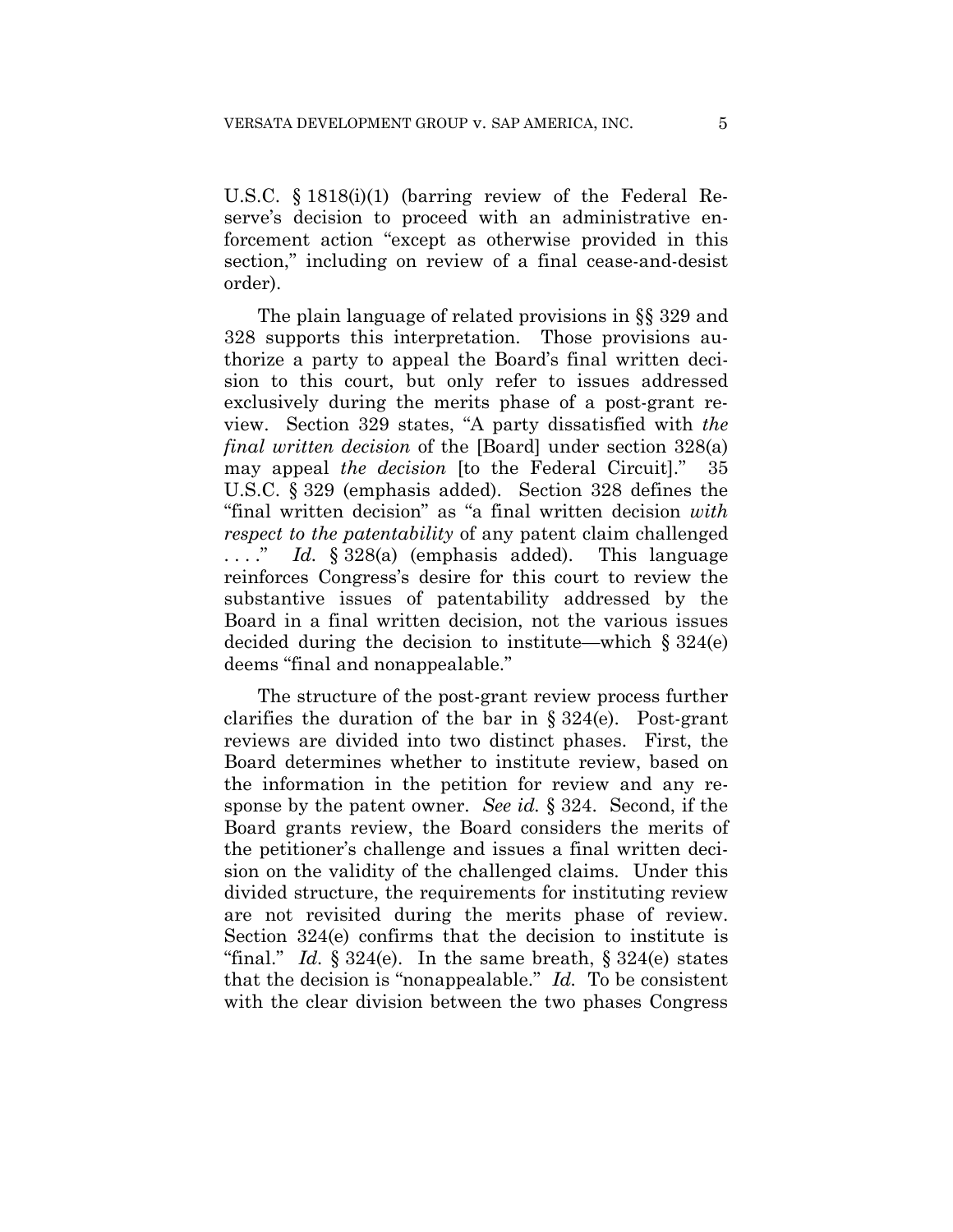imprinted into the statute, "nonappealable" is best interpreted to maintain this division at the appellate level by insulating the various institution decisions from review, even on appeal from the separate and distinct merits phase.

This interpretation is also supported by the purpose of post-grant reviews. Congress intended post-grant reviews to provide a "quick and cost effective alternative[ ] to litigation." H.R. Rep. No. 112-98, pt. 1, at 47–48 (2011). If we interpret  $\S 324(e)$  to allow this court to second-guess the Board's institution decisions on appeal from a final written decision, however, we will create the kind of "unnecessary and counterproductive litigation costs" that Congress intended these proceedings to avoid. *Id.* at 40 (2011). By the time the Board's final written decision reaches this court, the parties and the Board will have devoted considerable resources to resolving the validity issues in question. And district courts will often have stayed related proceedings, in anticipation of a simplification of the issues for trial. If this court has authority to reverse the Board's institution decision, thereby vacating its final written decision on validity, all of this time and expense will be wasted. The parties will have to return to district court to litigate the same validity issues that the Board decided—even if this court agrees with the Board's ultimate validity determination. Congress could not have intended this result. To avoid creating a more costly and less efficient process, we must interpret § 324(e) according to its plain language to bar review of the decision to institute even after a final written decision on the merits.

In sum, the plain language, structure, and purpose of the post-grant review provisions provide clear and convincing evidence that Congress did not intend to limit § 324(e) to interlocutory appeals. Congress intended § 324(e) to bar review of the Board's institution decisions at any time, even on appeal from the final written decision. One such decision is whether the patent challenged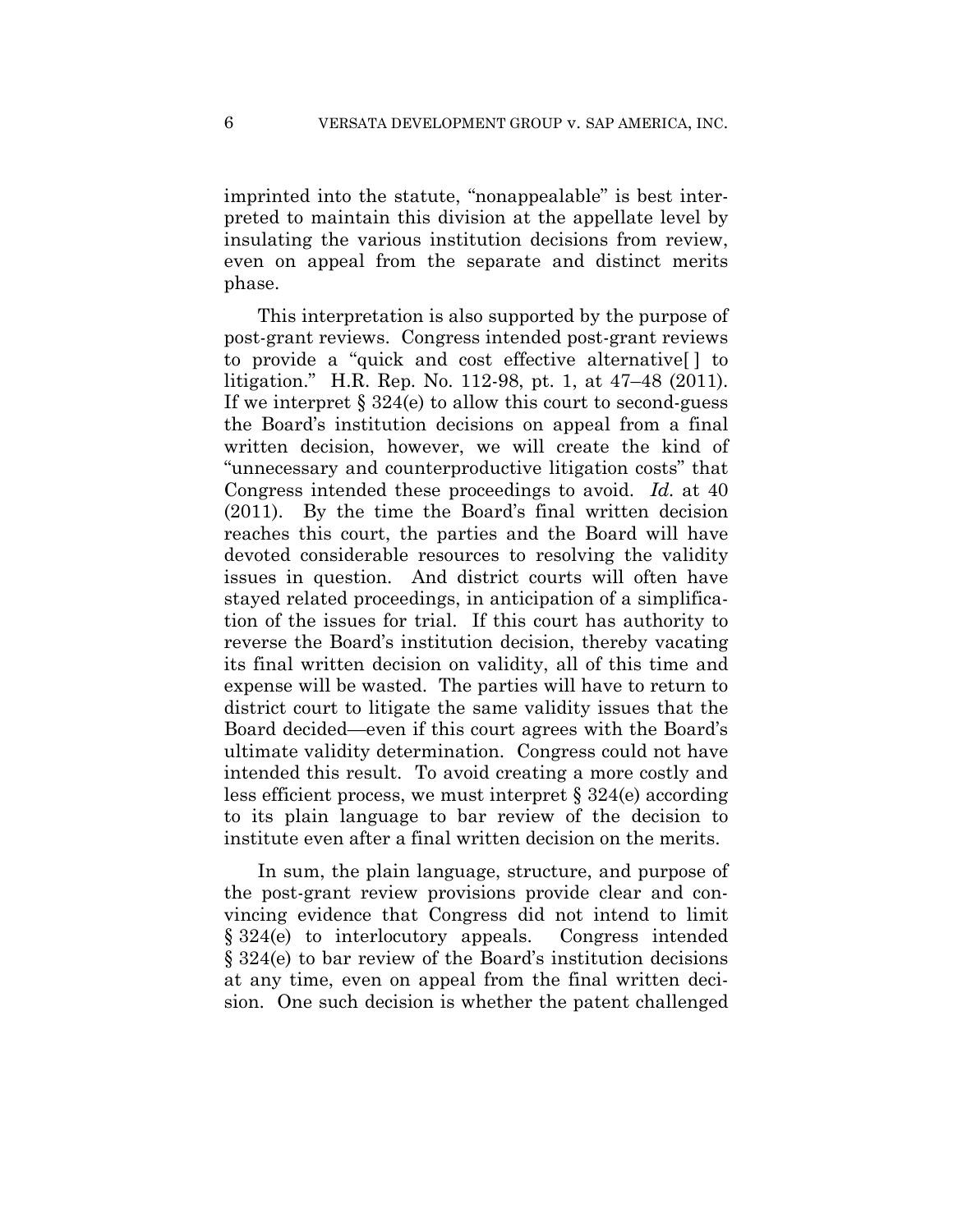is a "covered business method patent." America Invents Act (AIA), Pub. L. No. 112-29, § 18(a)(1)(E), 125 Stat. 284, 330 (2011) ("The Director may institute a transitional proceeding only for a patent that is a covered business method patent."). The Board makes this determination as part of its decision to institute, and does not revisit the issue during the merits phase. Thus, § 324(e) precludes review of the Board's covered-business-method determination in this appeal.

The majority agrees that  $\S 324(e)$  bars review of the Board's decision to institute even after a final written decision. Maj. Op. at 13 ("[T]he statute expressly instructs that we may not [review the decision to institute]."). But the majority refuses to end the inquiry with Congress's plainly expressed intent. To keep the final say over the meaning of "covered business method patent," the majority reframes the issue as a "limit on [the Board's] invalidation authority under § 18," which falls outside the scope of § 324(e). Maj. Op. at 25. I cannot agree with this approach.

The statute describes the "covered business method patent" requirement (CBM requirement) as a limit on the Board's authority to institute review. Section 18 states that "[t]he Director may institute a transitional proceeding only for a patent that is a covered business method patent." AIA  $\S 18(a)(1)(E)$ . The statute then expressly bars our review of the institution decision: "The determination by the Director whether to institute a post-grant review under this section shall be final and nonappealable." 35 U.S.C. § 324(e). Thus, under the plain language of the statute, the Board has unreviewable authority to decide whether a patent is a "covered business method patent."

The majority proposes that if we call the CBM requirement something else—not only a limit on the Board's

B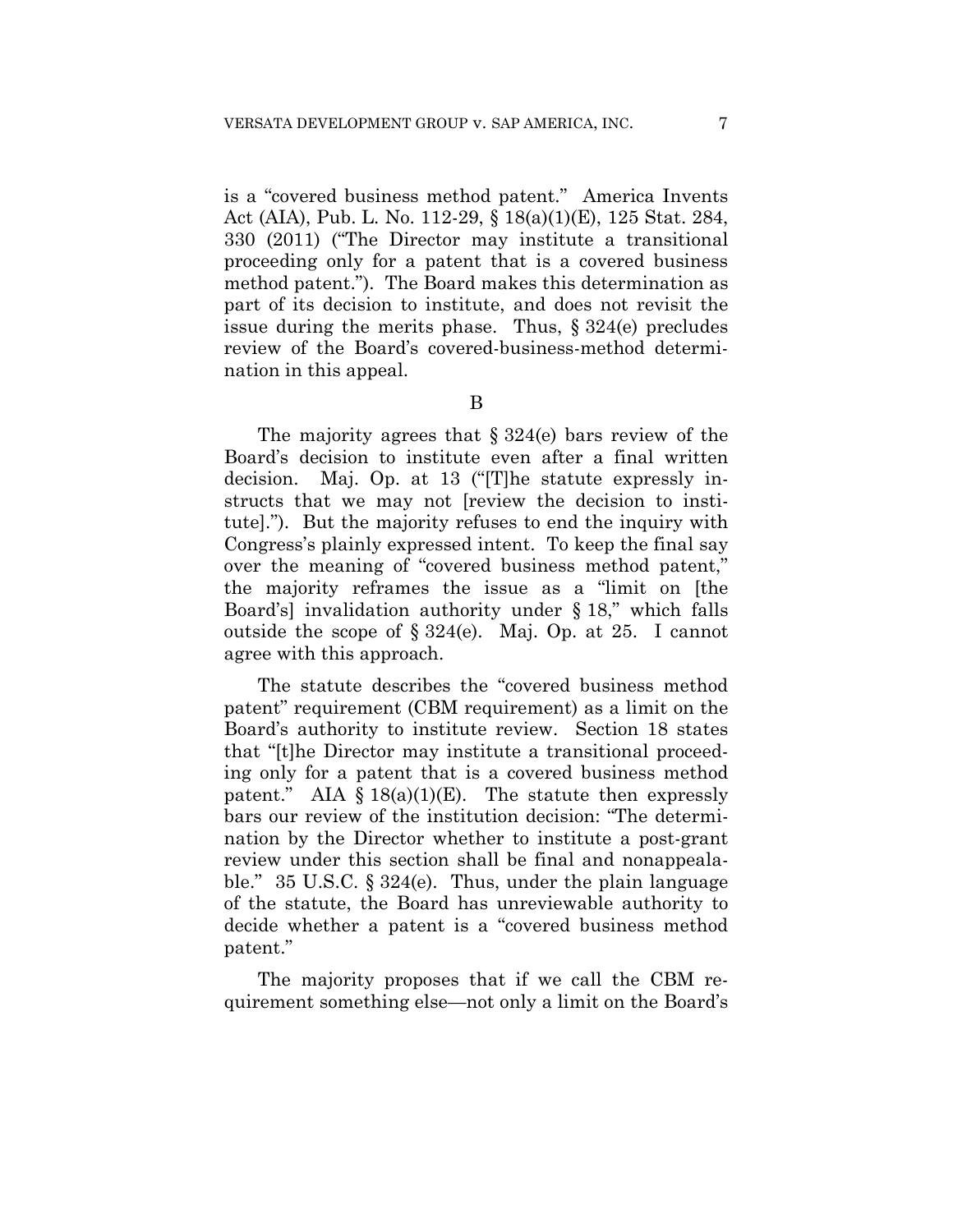authority to institute review, as the statute says, but also a limit on the Board's ultimate authority to invalidate the patent—then we can review the issue. But our task is to apply the language of the statute, not to rewrite it. And the language of the statute expressly ties the CBM requirement to the Board's unreviewable decision to institute, not the Board's ultimate authority to invalidate. By using different language than that which Congress employed, the majority expands the scope of our review to include the same substantive issue—whether a patent is a "covered business method patent"—that Congress barred from review in  $\S 324(e)$ .

The majority fails to identify a statutory basis for its proposed reframing of the issue. It summarily declares, without any supporting citation, that the CBM requirement should be treated as a limit on the Board's authority to invalidate because it "defines the PTAB's authority to invalidate under § 18." Maj. Op. at 25. But nowhere does the statute describe the CBM requirement as a limit on the Board's authority to invalidate. *Cf. Timken U.S. Corp. v. United States*, 421 F.3d 1350, 1357 (Fed. Cir. 2005) ("Not every agency violation of a statutory command results in the sanction of invalidating the agency action taken pursuant to the statute."). To the extent that statement is accurate, it is only because the statute provides that the Board "may institute a transitional proceeding only for a patent that is a covered business method patent." AIA  $\S$  18(a)(1)(E). And any limit on the Board's authority to institute review is indirectly a limit on its authority to invalidate a patent: If the Board cannot institute review in the first place, it cannot issue a final written decision.

This indirect relationship, however, cannot be enough to find that Congress intended this court to review an institution requirement as a limit on the Board's ultimate authority to invalidate. Taken to its logical conclusion, this approach would eviscerate  $\S 324(e)$  in the context of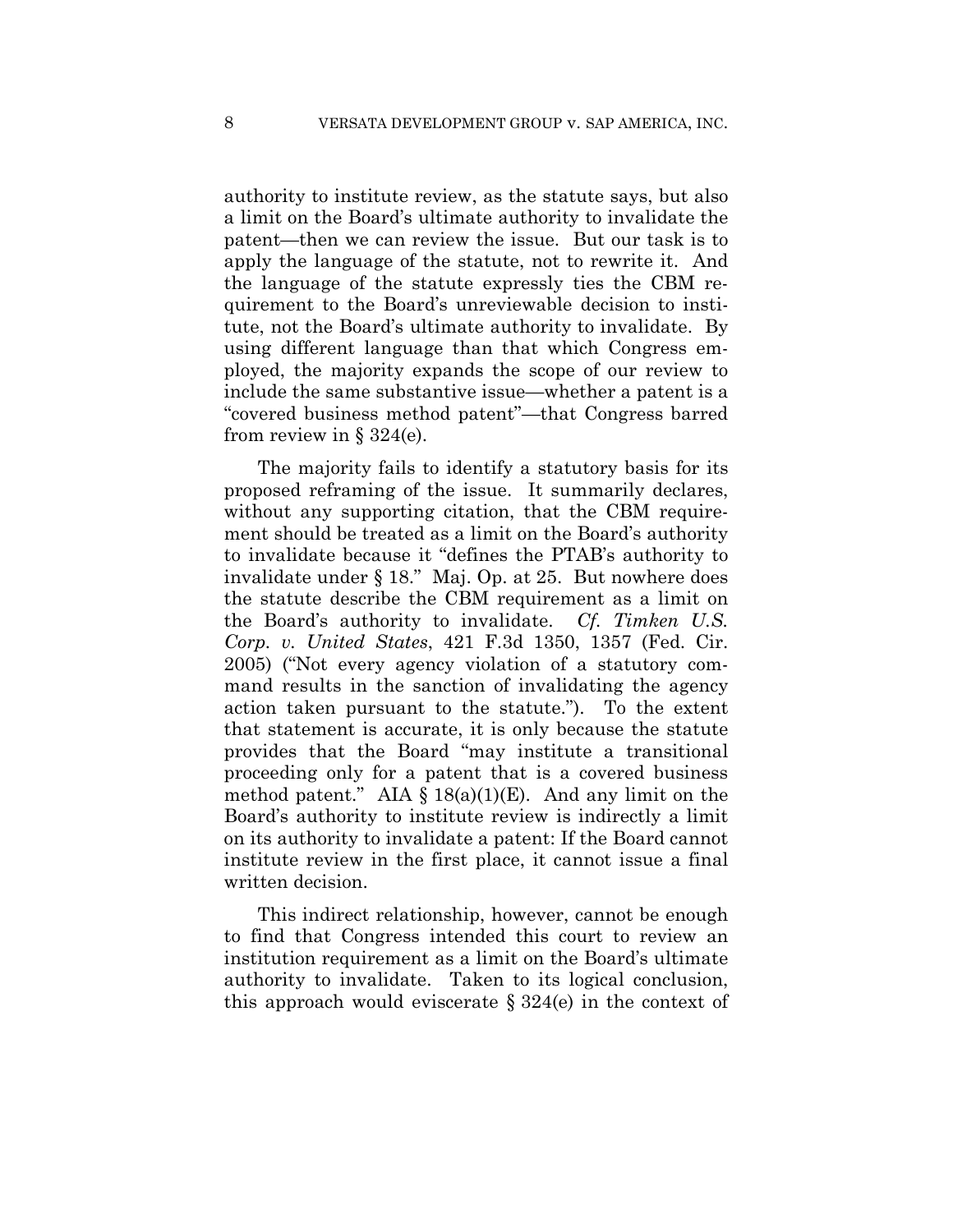an appeal from a final written decision. All aspects of the Board's decision to institute would be fair game for review, because all statutory limits on the institution decision are also indirect limits on the Board's final authority to invalidate. As a result, § 324(e) would only bar review of the Board's decision to institute in an interlocutory appeal, before the final decision has issued. The majority agrees that  $\S 324(e)$  is not so limited. Thus, the majority cannot justify treating the CBM requirement as a limit on the Board's ultimate authority to invalidate solely because that requirement limits the Board's authority to institute.1

The requirement of a "covered business method patent" is a limit on the Board's institution decision. That is how the plain language of the statute frames the CBM requirement, not as a limit on the Board's ultimate authority to invalidate. The majority's reframing of the issue, while perhaps an interesting academic exercise, is plainly inconsistent with congressional intent. There is clear and convincing evidence that Congress intended § 324(e) to bar review of the Board's institution decisions at all times. And there is no evidence that Congress intended to exclude from this provision the institution decision of whether the patent is a "covered business method patent." Accordingly, I conclude that  $\S 324(e)$ precludes our review of whether Versata's patent is a "covered business method patent."

<u>.</u>

<sup>1</sup> Indeed, Congress likely intended the term "covered business method patent" not as a limitation on the Board's invalidation authority, but as a means of focusing the Board's resources on "low-quality business[-]method patents," which were of central concern in passing the AIA. 157 Cong. Rec. 9952 (2011) (remarks of Rep. Grimm).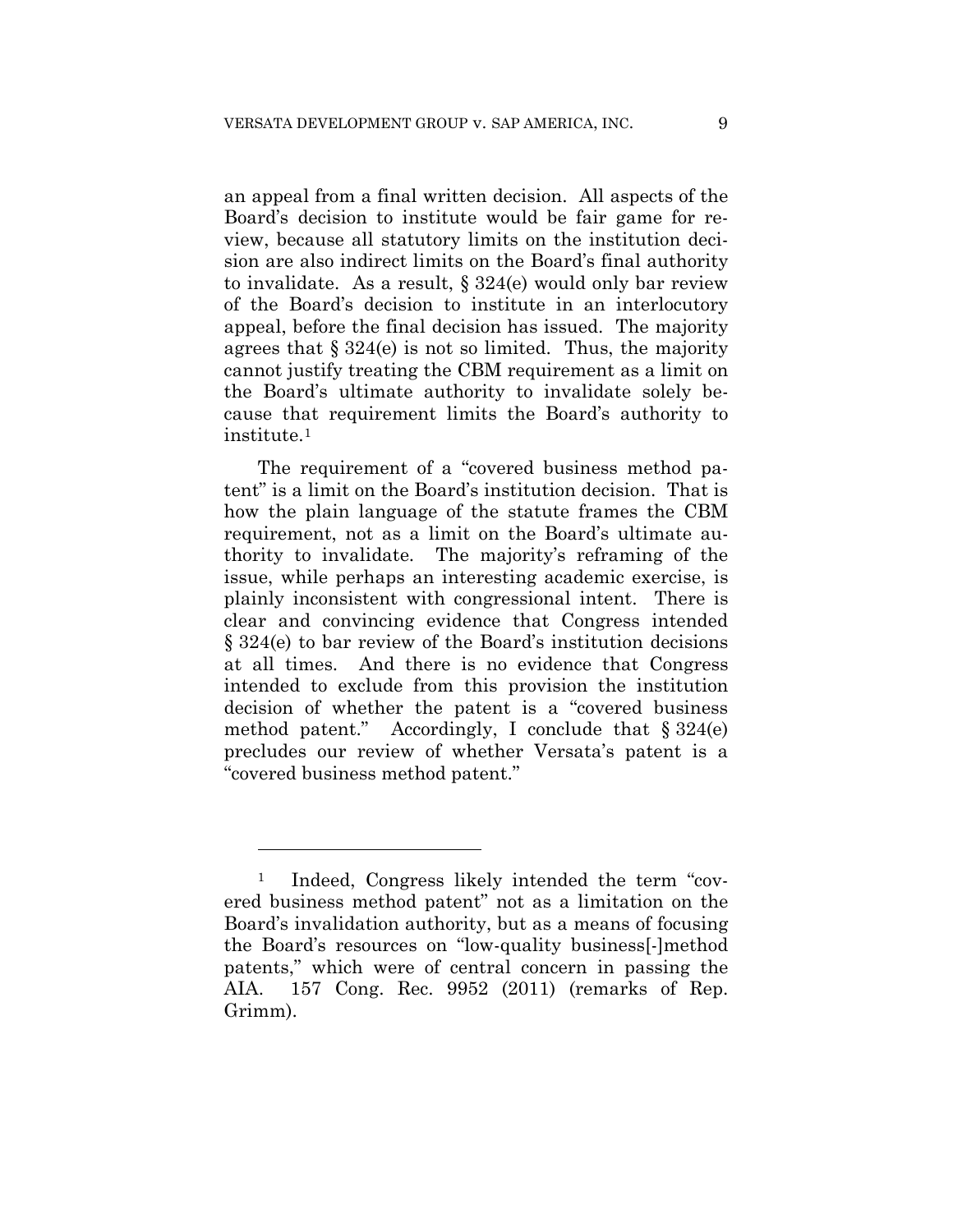The majority's interpretation of § 324(e) to permit review of whether Versata's patent is a "covered business method patent" directly conflicts with our precedential decision in *In re Cuozzo Speed Technologies, LLC*, No. 14- 1301, slip op. at 5–10 (Fed. Cir. July 8, 2015). In that case, we addressed the scope of the statutory bar on judicial review in § 314(d), which provides that "[t]he determination by the Director whether to institute an inter partes review under this section shall be final and nonappealable." 35 U.S.C. § 314(d). We held that this provision "bar[s] review of all institution decisions, even after the Board issues a final decision." *Cuozzo*, slip op. at 7. That holding controls our interpretation of the analogous bar on review in  $\S$  324(e), which states, "The determination by the Director whether to institute a post-grant review under this section shall be final and nonappealable." 35 U.S.C. § 324(e).

To avoid the holding in *Cuozzo*, the majority continues to rely on its reframing of the CBM requirement as a limit on the Board's authority to invalidate. But even if that reframing were appropriate, the holding in *Cuozzo* still could not be distinguished. The relevant provision in *Cuozzo* states that the Board may only institute an inter partes review if "the information presented in the petition . . . and any response . . . shows that there is a reasonable likelihood that the petition would prevail." *Cuozzo*, slip op. at 5 (quoting 35 U.S.C.  $\S 314(a)$ ). The appellant argued that the Board violated this provision by instituting review on the basis of prior art not "presented in the petition." *Id*. If the appellant was correct, then the Board exceeded its statutory authority to conduct an inter partes review and issue a final written decision, because it violated a statutory limit on instituting review in the first place. Thus, *Cuozzo* addressed just as much a predicate question of authority to invalidate as we are presented with here.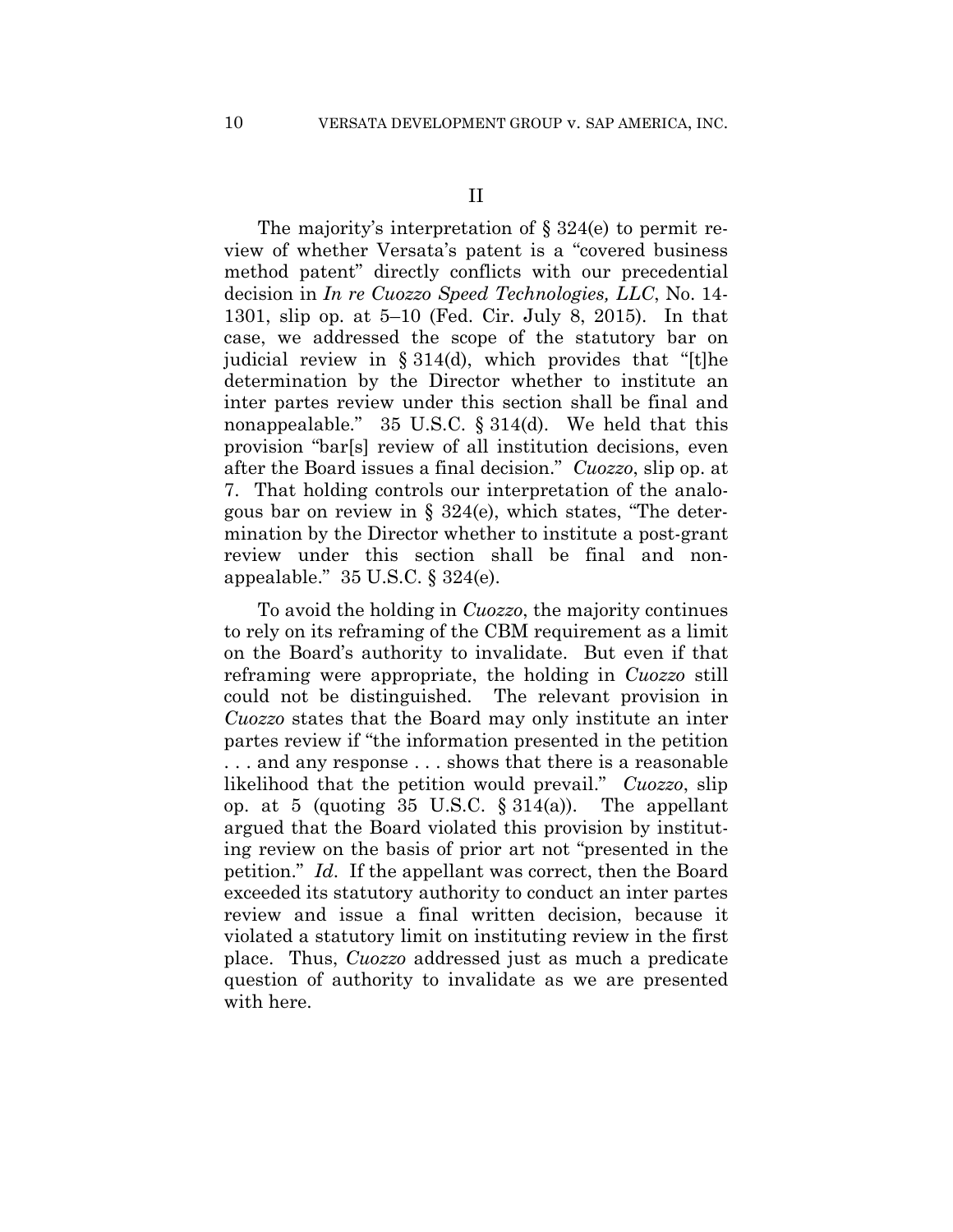The majority makes too much of a note in *Cuozzo* that the alleged defect in that case could have been cured with proper pleading. *See* Maj. Op. at 29. For the purpose of determining whether *Cuozzo* involved a limit on the Board's authority to invalidate, it is irrelevant whether the alleged defect could have been cured. The fact remains that the pleading was actually defective and therefore the Board exceeded its statutory authority to institute review. Thus, under the majority's preferred framing, the Board violated an indirect limit on its ultimate authority to invalidate, at least to the same extent that the Board allegedly did so here.

More importantly, the potential for a proper pleading did not limit the holding in *Cuozzo* that the plain language of § 314(d) bars review of the Board's institution decisions. It only noted this fact to establish an alternative ground for declining to review the Board's decision to institute, specifically by aligning that case with *In re Hiniker Co.*, 150 F.3d 1362 (Fed. Cir. 1998). In *Hiniker*, the appellant alleged that the PTO violated a statutory limit on its authority to institute ex parte reexamination. *Id.* at 1367. This court found that the PTO corrected the alleged error during the merits phase of review, and therefore "[a]ny error in [the institution] decision was washed clean during the reexamination proceeding." *Id.* at 1367. Accordingly, though no statutory provision expressly barred review, the Court declined to review the PTO's institution decision. *Id.* The *Cuozzo* majority suggested that the same was true on the facts there, where "a proper petition could have been drafted." *Cuozzo*, slip op. at 8. But this comparison with *Hiniker* merely "confirm[ed] the correctness" that the Court could not review the Board's institution decision in that case. *Id.* at 7. It did not limit its prior interpretation of § 314(d) to bar review of all institution decisions. Thus, although the Board's error in assessing the CBM requirement may not be "washed clean" in the merits decision—and therefore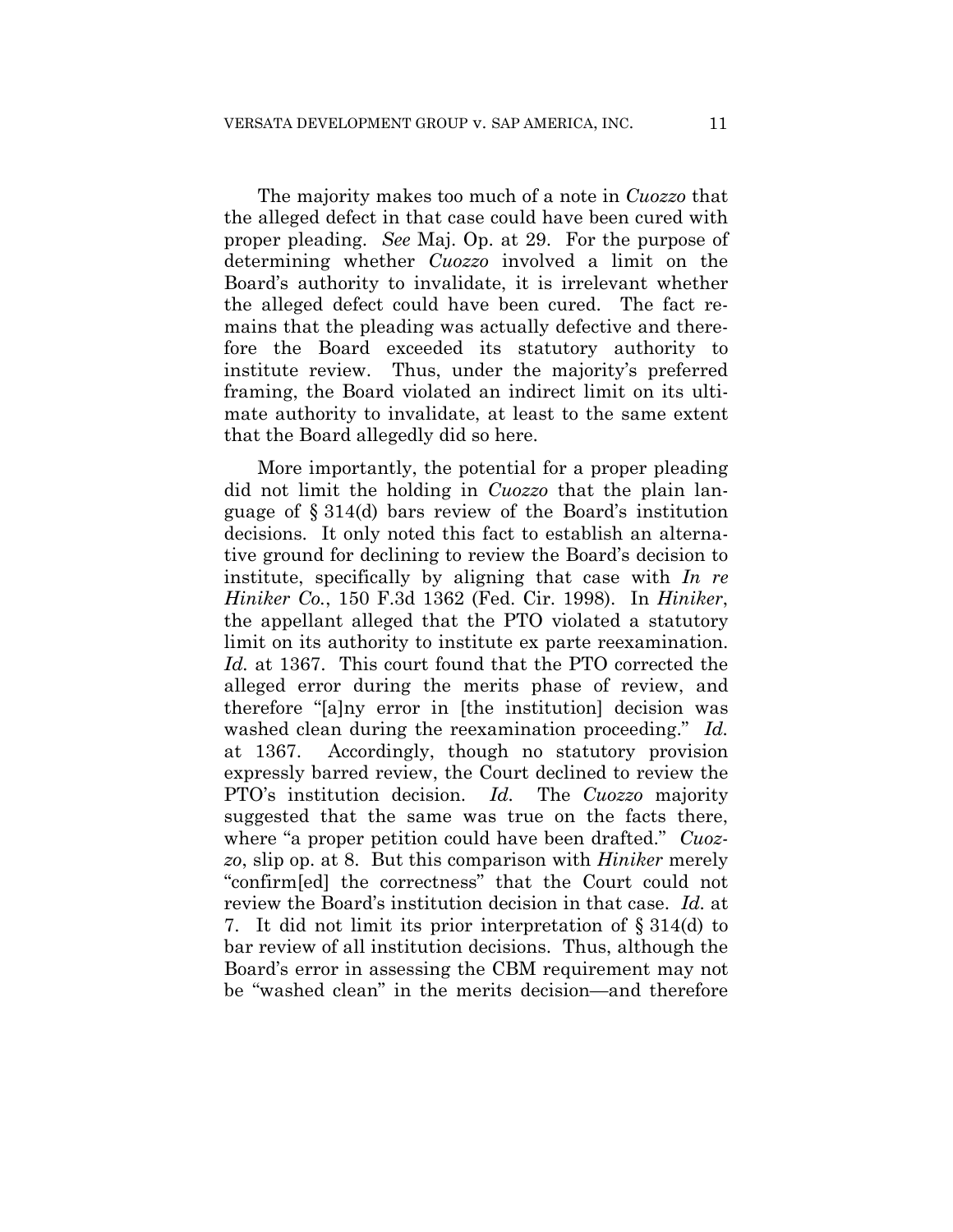may have been reviewable absent the express bar on review in § 324(e)—that does not distinguish this case from the unqualified holding in *Cuozzo* that the express bar in § 314(d) "bar[s] review of all institution decisions, even after the Board issues a final decision." *Id.* at 7.

In light of *Cuozzo*, we are bound to interpret § 324(e) to preclude review of the Board's assessment of the CBM requirement, even if we label that requirement a limit on the Board's ultimate authority to invalidate.

#### III

The bar on judicial review of institution decisions in § 324(e) does not mean that patent owners are without recourse in the extreme case. Even when a statute clearly demonstrates Congress intended to bar judicial review of agency action generally, courts have recognized an "implicit and narrow" exception for agency action that plainly violates an unambiguous statutory mandate. *Hanauer v. Reich*, 82 F.3d 1304, 1307 (4th Cir. 1996); *see, e.g.*, *Leedom v. Klyne*, 358 U.S. 184 (1958); *Key Med. Supply, Inc. v. Burwell*, 764 F.3d 955, 962–65 (8th Cir. 2011); *Am. Soc'y of Cataract & Refractive Surgery v. Thompson*, 279 F.3d 447, 456 (7th Cir. 2002); *Am. Airlines, Inc. v. Herman*, 176 F.3d 283, 293–94 (5th Cir. 1999); *Staacke v. U.S. Sec'y of Labor*, 841 F.2d 278, 281–82 (9th Cir. 1988); *Dart v. United States*, 848 F.2d 217, 221–27 (D.C. Cir. 1988). In this case, however, the Board's finding that Versata's patent constitutes a "covered business method patent" does not violate an unambiguous mandate. The Board reasonably interpreted an unclear statutory term and properly applied its interpretation to Versata's patent. *See Hanauer*, 82 F.3d at 1311 ("Because the [agency's] interpretation of the statute is plausible, it does not violate a clear statutory mandate."). Accordingly, the clear statutory mandate exception does not apply. We do not have jurisdiction to review the Board's determination under 35 U.S.C. § 324(e).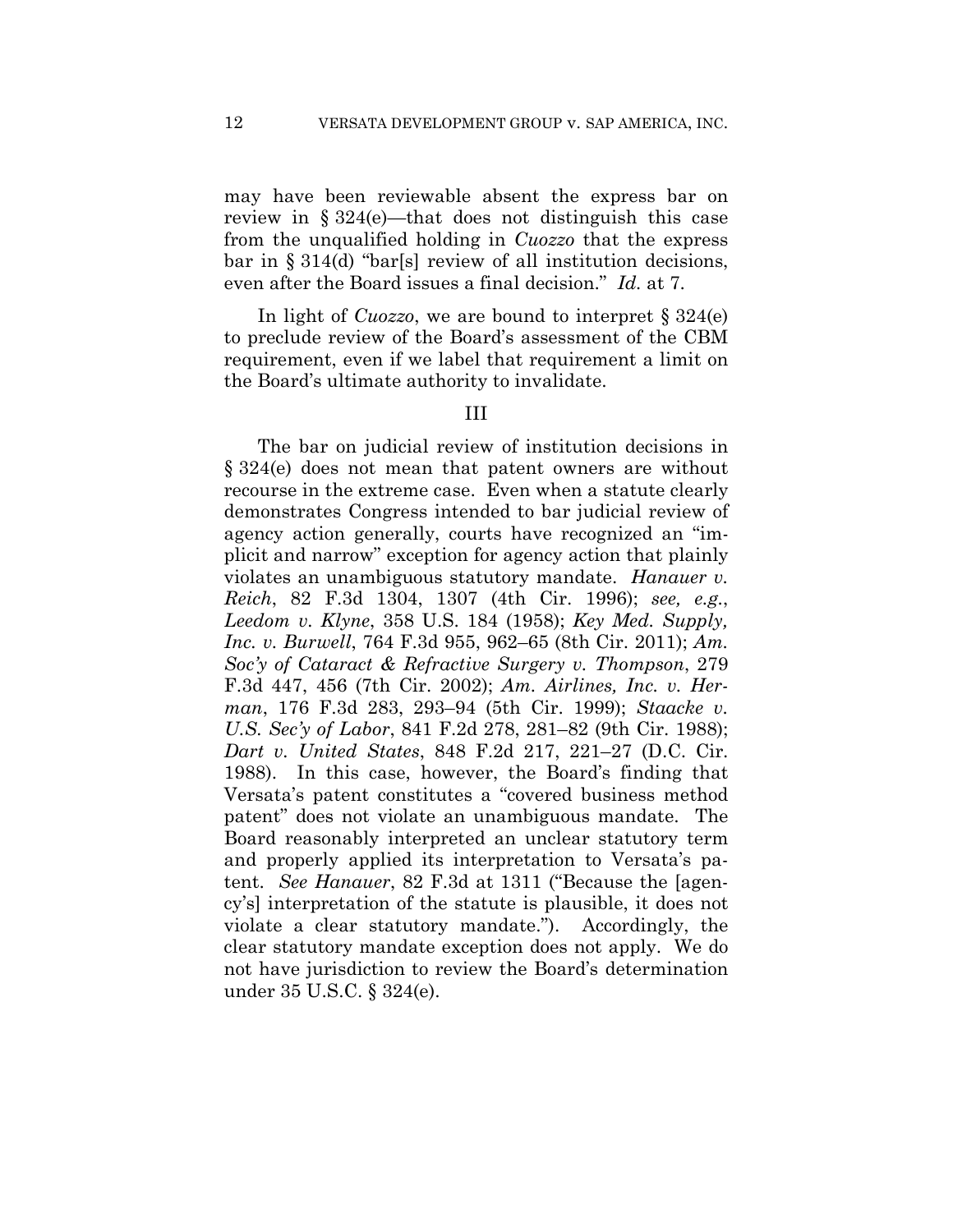At the end of the day, the majority does a lot of hand waving about the presumption of judicial review and an agency's authority to take action. But nowhere does the majority actually suggest that it would be inappropriate for Congress to remove the CBM decision from our review. Nor could it, since courts have approved far more drastic limitations on our judicial review. *See supra* Part I.

But even if we could reasonably make the technical distinction the majority proposes and therefore preserve a narrow reading of the statutory bar, I cannot fathom why we would want to do so. Surely the concern is not to prevent the Board from instituting review of a patent so far outside the meaning of "covered business method patent" that it exceeds any reasonable interpretation of that term. As discussed in Part III, *supra*, courts have long recognized an exception to statutory bars on review when an agency plainly violates an unambiguous statutory mandate. And in any event, that is not even remotely the case here, where all three judges agree that the Board properly exercised its discretion to institute review of this CBM patent.

Rather, I fear the point of the majority's position is to wrest from the PTO the final authority to decide which patents are "covered business method patent[s]" appropriate for § 18 review. But that is not how Congress designed the AIA to work. Congress gave this court the authority to review the merits of the Board's validity determinations and to ensure those decisions are correct under prevailing law. And it gave the PTO authority to decide which patents merit review in the first place, and insulated that decision from our review.

The majority's desire to revisit the CBM requirement detracts from this statutory scheme and the intended benefits of § 18 reviews. As Congress recognized, § 18 was intended to "provide a cheaper, faster administrative